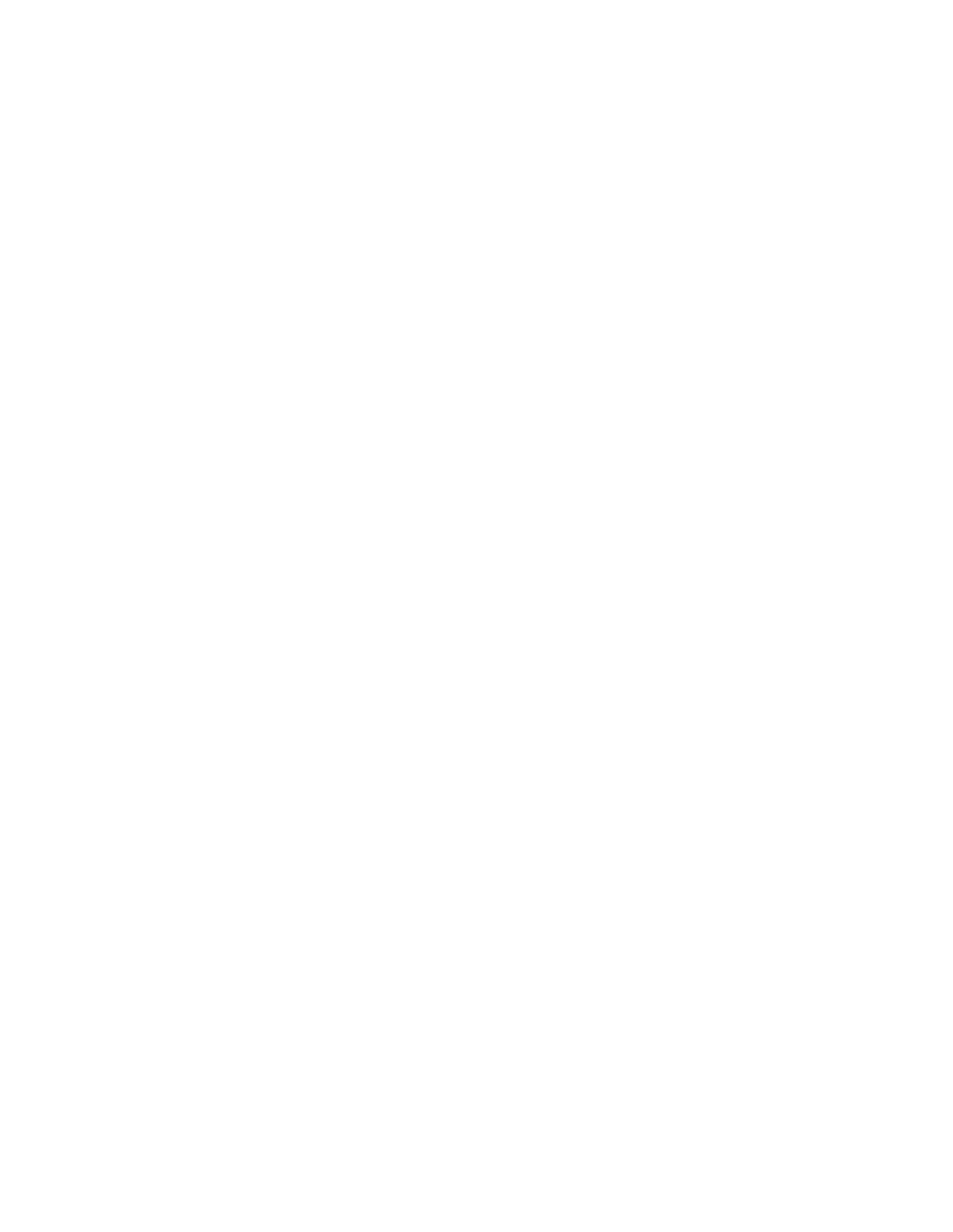#### **COMMITTEE REPORT**

#### **H. 489.**

An act relating to revenue.

#### **Reported favorably with recommendation of proposal of amendment by Senator Ashe for the Committee on Finance.**

The Committee recommends that the Senate propose to the House to amend the bill by striking out all after the enacting clause and inserting in lieu thereof the following:

> \* \* \* Secretary of State \* \* \* \* \* \* Office of Professional Regulation \* \* \* \* \* \* Osteopathy \* \* \*

Sec. 1. 26 V.S.A. § 1794 is amended to read:

§ 1794. FEES

Applicants and persons regulated under this chapter shall pay the following fees:

| (1) Application                              |                   |
|----------------------------------------------|-------------------|
| (A) Licensure                                | \$500.00          |
| (B) Limited temporary license                | \$50.00           |
| (2) Biennial license renewal                 | \$500.00 \$350.00 |
| (3) Annual limited temporary license renewal | \$100.00          |
| *** Real Estate Brokers and Salespersons *** |                   |

Sec. 2. 26 V.S.A. § 2255 is amended to read:

§ 2255. FEES

(a) Applicants and persons regulated under this chapter shall pay the following fees:

\* \* \*

(7) Education course review \$100.00

\* \* \*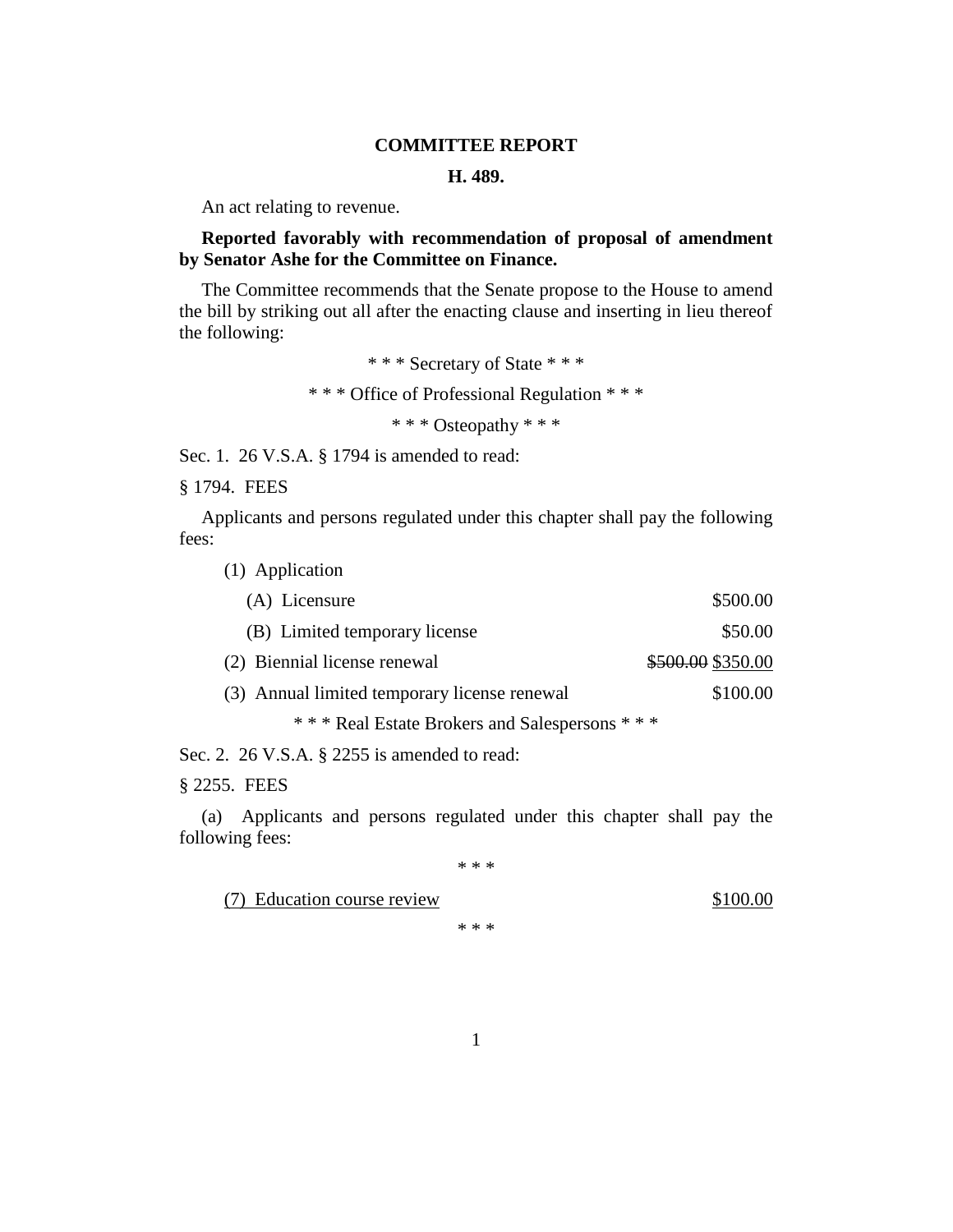Sec. 3. 26 V.S.A. § 2414 is amended to read:

§ 2414. FEES

Applicants and persons regulated under this chapter shall pay the following fees:

| (1) Application      | \$100.00          |
|----------------------|-------------------|
| (2) Biennial renewal | \$250.00 \$200.00 |
| * * * T 1 C * * *    |                   |

\* \* \* Land Surveyors \* \* \*

Sec. 4. 26 V.S.A. § 2597 is amended to read:

§ 2597. FEES

Applicants and persons regulated under this chapter shall pay the following fees:

| (1) Application                    | \$200.00          |
|------------------------------------|-------------------|
| (2) Biennial renewal of license    | \$400.00 \$300.00 |
| * * * Real Estate Appraisers * * * |                   |

Sec. 5. 26 V.S.A. § 3316 is amended to read:

#### § 3316. LICENSING AND REGISTRATION FEES

Applicants and persons licensed under this chapter shall pay the following fees:

| (1) Application                                           | \$125.00          |
|-----------------------------------------------------------|-------------------|
| (2) Initial license                                       | \$150.00          |
| (3) Biennial renewal                                      | \$315.00 \$200.00 |
| (4) Temporary license                                     | \$150.00          |
| (5) Prelicensing course review                            | \$100.00          |
| (6) Continuing education course review                    | \$100.00          |
| (7) Appraiser trainee annual registration                 | \$100.00          |
| (8) Appraisal management company registration application | \$125.00          |
|                                                           |                   |

(9) Appraisal management company registration renewal \$500.00 \$400.00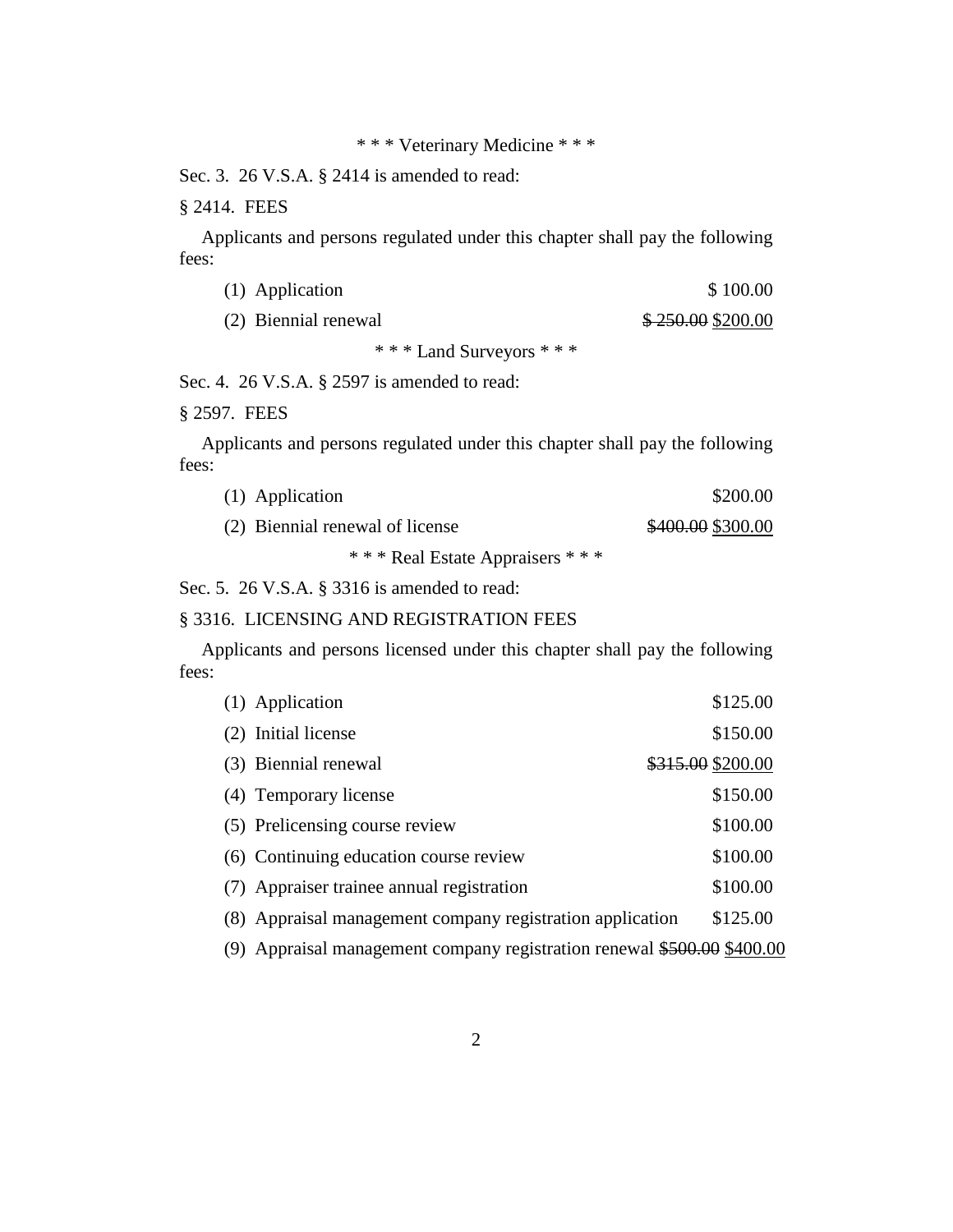#### \* \* \* Agency of Education \* \* \*

Sec. 6. 16 V.S.A. § 1697 is amended to read:

§ 1697. FEES

(a) Each individual applicant and licensee shall be subject to the following fees:

| <b>Initial processing Processing of application</b>                                                              |                                                         |  |
|------------------------------------------------------------------------------------------------------------------|---------------------------------------------------------|--|
|                                                                                                                  | \$50.00 per application                                 |  |
| (2) Issuance of initial Level I license                                                                          | \$40.00 \$50.00 per year<br>for the term of the license |  |
| (3) Renewal Issuance of Level II license                                                                         | \$40.00 \$50.00 per year<br>for the term of the renewal |  |
| Replacement of license Official copy of licenses                                                                 | \$10.00                                                 |  |
| $(5)$ [Repealed.]                                                                                                |                                                         |  |
| <u>(6) Issuance of provisional, emergency, or apprenticeship license</u><br>\$50.00 per year for term of license |                                                         |  |
| $(6)(7)$ Peer review process                                                                                     | $$1,200.00$ one-time fee                                |  |
| * * *                                                                                                            |                                                         |  |

\* \* \* Speech–Language Pathologists and Audiologists \* \* \*

Sec. 7. 26 V.S.A. § 4459 is amended to read:

§ 4459. FEES

(a) Each applicant and licensee shall be subject to the following fees:

(1) Initial processing Processing of application \$35.00 \$50.00

(2) Issuance of initial license \$35.00 \$50.00 per year for the term of the license

(3) Renewal Issuance of license \$35.00 \$50.00 per year for the term of the renewal

(4) Replacement Official copy of license \$10.00

(5) Duplicate license \$3.00

(b) Fees collected under this section shall be credited to special funds established and managed pursuant to 32 V.S.A. chapter 7, subchapter 5, and shall be available to the department Agency to offset the costs of providing those services.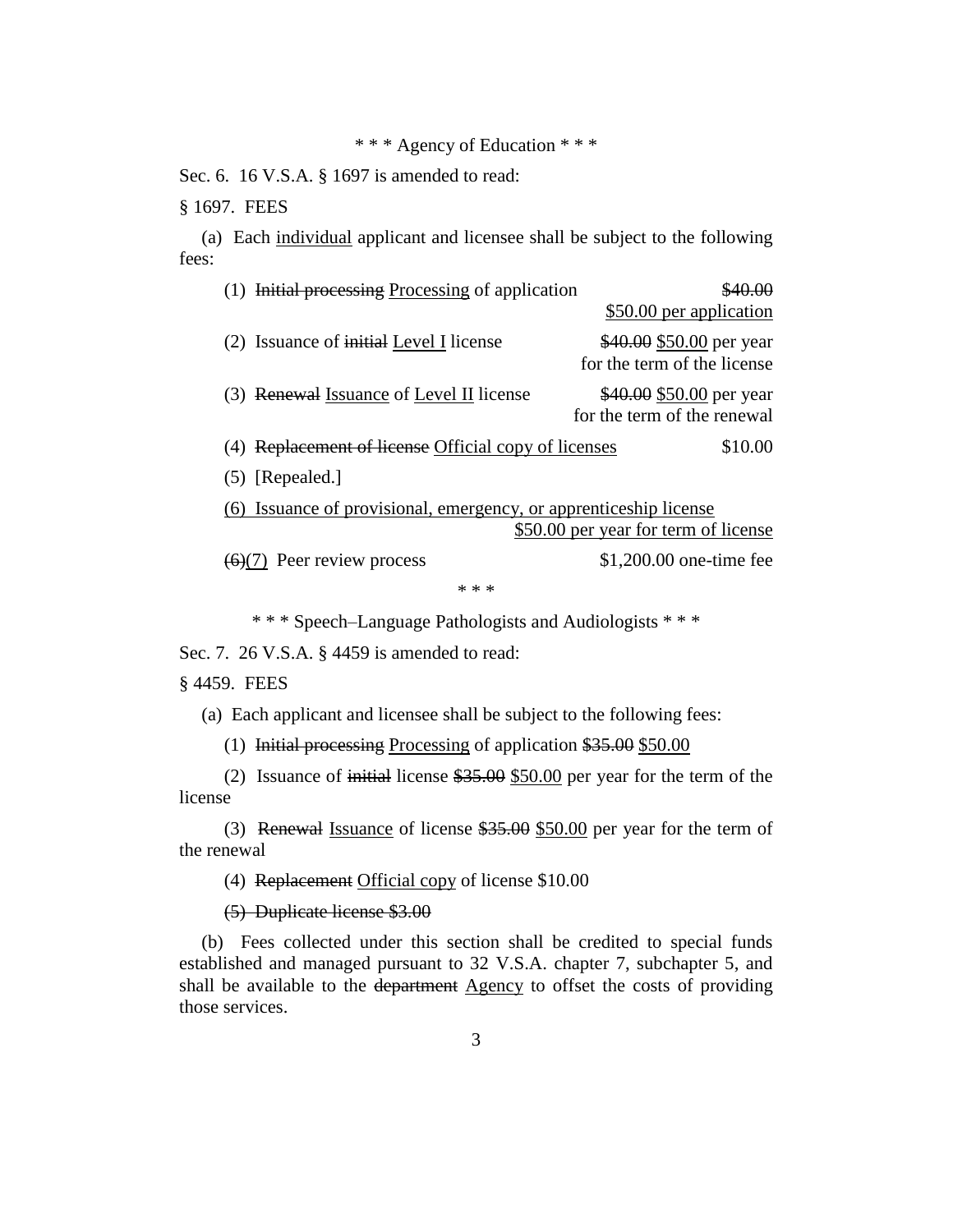Sec. 7a. CONTINGENT EFFECTIVE DATE OF SPEECH-LANGUAGE PATHOLOGIST AND AUDIOLOGIST LICENSE FEES

The amendments to 26 V.S.A. § 4459 (fees for speech-language pathologists and audiologists) set forth in Sec. 7 of this act shall not take effect if during the 2015 legislative session, the General Assembly enacts legislation to transfer the licensure of speech-language pathologists and audiologists from the Agency of Education to the Office of Professional Regulation.

\* \* \* Department of Health \* \* \*

\* \* \* X-ray Equipment Fees \* \* \*

Sec. 8. 18 V.S.A. § 1652(e) is amended to read:

(e) Applicants for registration of X-ray equipment shall pay an annual registration fee of \$45.00 \$85.00 per piece of equipment.

\* \* \* Food and Lodging Establishment Fees \* \* \*

Sec. 9. 18 V.S.A. § 4353 is amended to read:

§ 4353. FEES

(a) The following fees shall be paid annually to the board Board at the time of making the application according to the following schedules:

(1) Restaurant I – Seating capacity of 0 to  $25$ ;  $$85.00$  \$144.00

II — Seating capacity of 26 to 50; \$145.00 \$204.00

III — Seating capacity of 51 to 100; \$245.00 \$304.00

IV — Seating capacity of 101 to 200; \$305.00 \$364.00

V — Seating capacity of over 200; \$390.00 \$449.00

VI — Home Caterer; \$95.00 \$154.00

VII — Commercial Caterer; \$200.00 \$259.00

VIII — Limited Operations; \$95.00 \$154.00

IX — Fair Stand; \$70.00 \$129.00; if operating for four or more days per year; \$160.00 \$219.00

(2) Lodging  $I -$ Lodging capacity of 1 to 10;  $$80.00$$  \$201.00

 $II -$ Lodging capacity of 11 to 20;  $$135.00$  \$256.00

III — Lodging capacity of 21 to 50; \$200.00 \$321.00

IV — Lodging capacity of over 50; \$340.00 \$461.00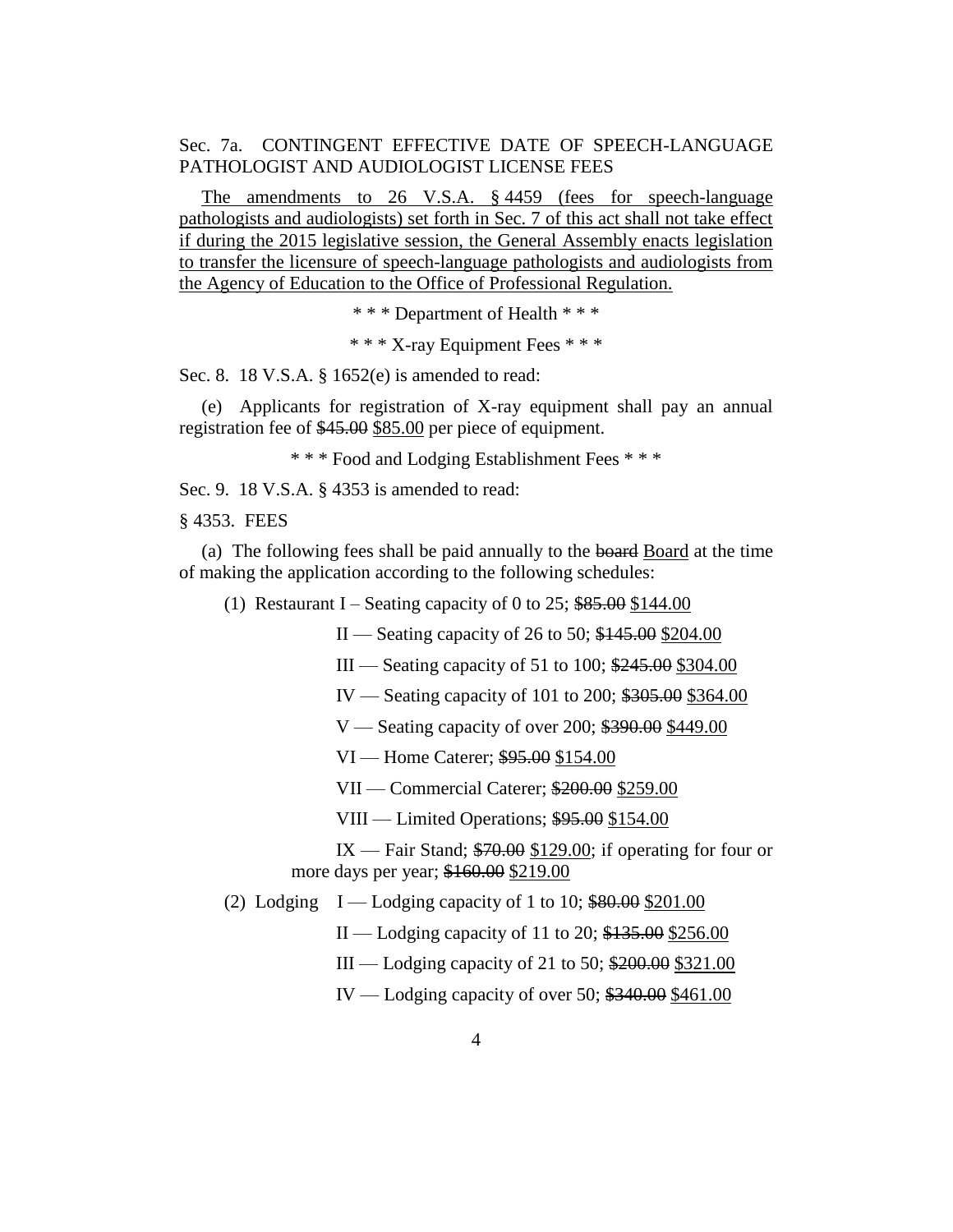(3) Food processor - a fee for any person or persons that process food for resale to restaurants, stores, or individuals according to the following schedule:

(A) - Gross receipts of \$10,001.00 to \$50,000.00; \$115.00 \$175.00

(B) - Gross receipts of over \$50,000.00; \$155.00 \$275.00

(4) Seafood vending facility – \$125.00 \$175.00, unless operating pursuant to another license issued by the department of health Department of Health and generating less than \$40,000.00 in seafood gross receipts annually. If generating more than \$40,000.00 in seafood gross receipts annually, the fee is to be paid regardless of whether the facility is operating pursuant to another license issued by the department of health Department of Health.

(5) Shellfish reshippers and repackers – \$285.00 \$375.00.

(b) The commissioner of the department of health Commissioner of Health will be the final authority on definition of categories contained herein.

\* \* \*

Sec. 10. 18 V.S.A. § 4446 is amended to read:

§ 4446. FEE

(a) A person owning or conducting a bakery as specified in sections 4441 and 4444 of this title shall pay to the board Board a fee for each certificate and renewal thereof in accordance with the following schedule:

Bakery I – Home Bakery; \$55.00 \$100.00

II – Small Commercial; \$125.00 \$175.00

III – Large Commercial; \$250.00 \$325.00

IV – Camps; \$90.00 \$150.00

(b) The commissioner of the department of health Commissioner of Health will be the final authority on definition of categories contained herein.

\* \* \*

Sec. 11. REPORT TO GENERAL ASSEMBLY; COMBINATION LICENSES FOR FOOD AND LODGING ESTABLISHMENTS

(a) On or before January 15, 2016, the Commissioner of Health shall submit to the House Committee on Human Services, the House Committee on Ways and Means, and the Senate Committee on Finance a report with recommendations designed to achieve licensing efficiencies, including risk-based inspections and combination licenses for food retailers and food and lodging establishments. The report shall include: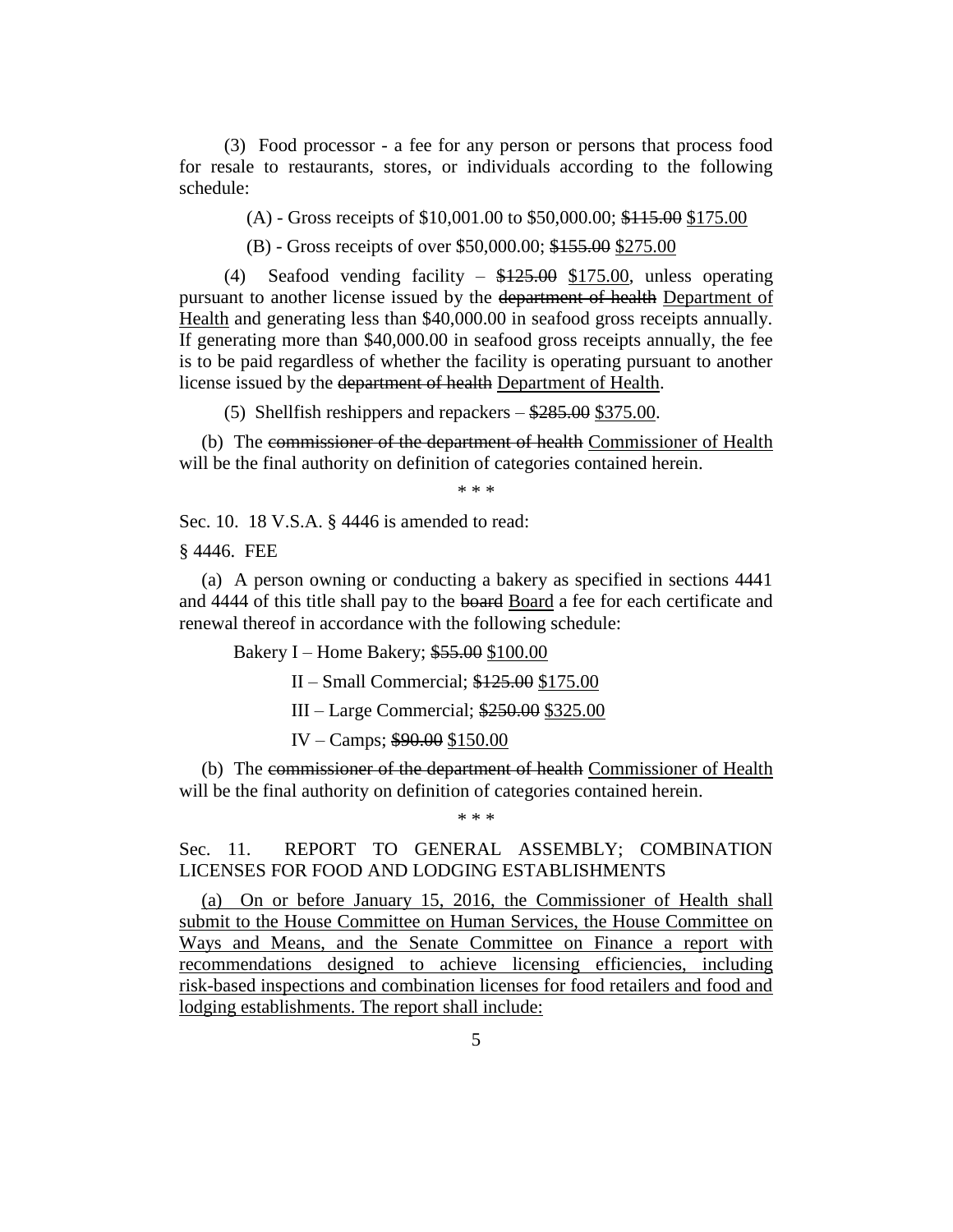(1) a summary of how other New England states license such establishments and identify any other state that has a valuable model;

(2) a description of available models that include risk-based inspections and combination licenses;

(3) any recommendation of revenue-neutral fee structure changes that would improve efficiency for both the Department and licensees.

(b) Recommendations for combination licenses or fee changes shall be included in the fiscal year 2017 Executive Branch Fee Bill.

\* \* \* Board of Medical Practice Fees \* \* \*

\* \* \* Podiatry \* \* \*

Sec. 12. 26 V.S.A. § 374 is amended to read:

§ 374. FEES; LICENSES

Applicants and persons regulated under this chapter shall pay the following fees:

(1) Application for licensure, \$625.00 \$650.00; the board Board shall use at least \$25.00 of this fee to support the cost of maintaining the Vermont practitioner recovery network Practitioner Recovery Network which monitors recovering chemically dependent licensees for the protection of the public.

(2) Biennial renewal, \$500.00 \$525.00; the board Board shall use at least \$25.00 of this fee to support the cost of maintaining the Vermont practitioner recovery network Practitioner Recovery Network which monitors recovering chemically dependent licensees for the protection of the public.

\* \* \* Medicine \* \* \*

Sec. 13. 26 V.S.A. § 1401a is amended to read:

§ 1401a. FEES

(a) The department of health Department of Health shall collect the following fees:

(1) Application for licensure, \$625.00 \$650.00; the board Board shall use at least \$25.00 of this fee to support the cost of maintaining the Vermont practitioner recovery network Practitioner Recovery Network which monitors recovering chemically dependent licensees for the protection of the public.

(2) Biennial renewal, \$500.00 \$525.00; the board Board shall use at least \$25.00 of this fee to support the cost of maintaining the Vermont practitioner recovery network Practitioner Recovery Network which monitors recovering chemically dependent licensees for the protection of the public.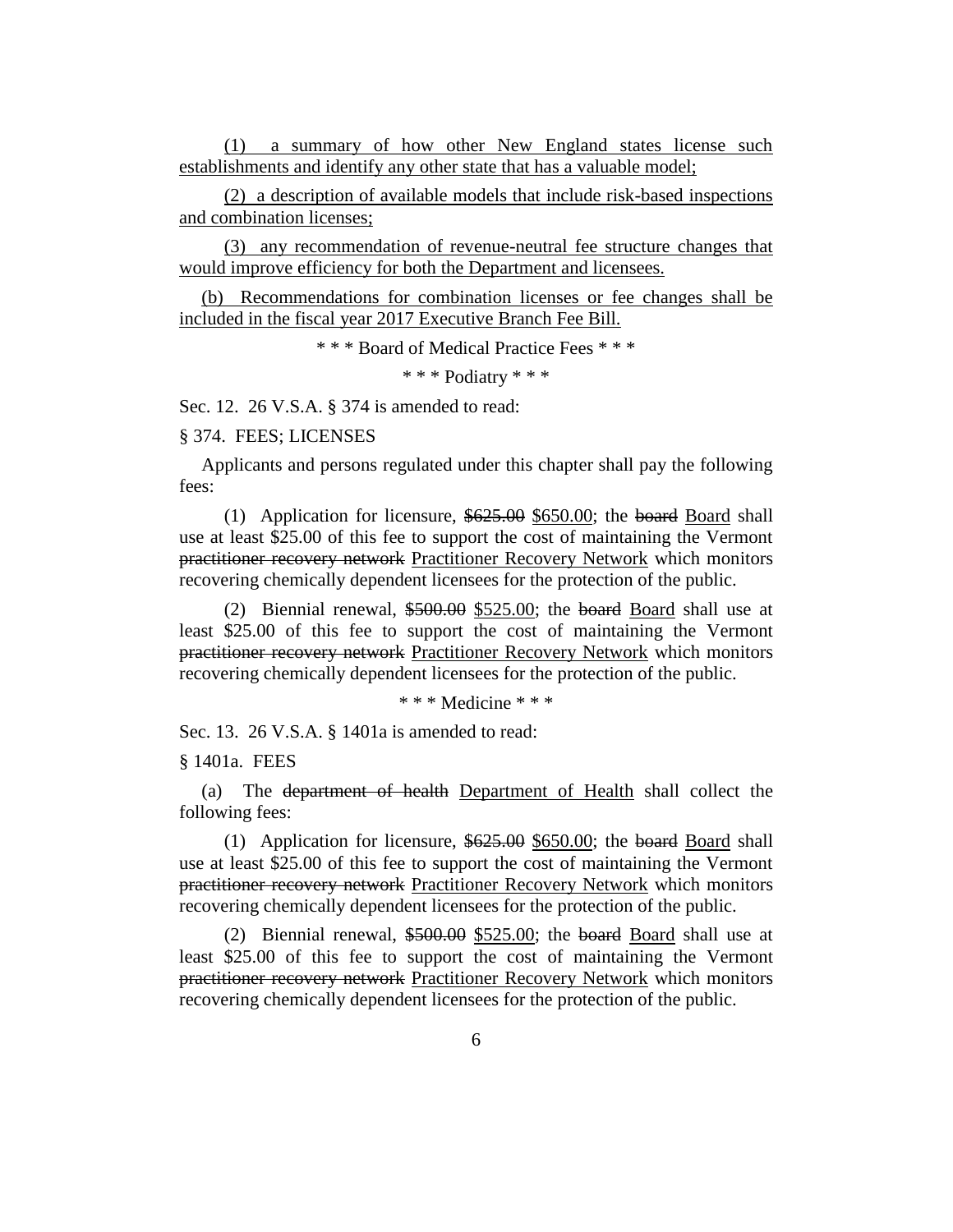(3) Initial limited temporary license; annual renewal \$70.00 \$75.00.

\* \* \*

\* \* \* Anesthesiologist Assistants \* \* \*

Sec. 14. 26 V.S.A. § 1662 is amended to read:

§ 1662. FEES

Applicants and persons regulated under this chapter shall pay the following fees:

(1)(A)(i) Original application for certification, \$115.00 \$120.00;

(ii) Each additional application,  $$50.00 $55.00;$ 

(B) The board Board shall use at least \$10.00 of these fees to support the cost of maintaining the Vermont practitioner recovery network Practitioner Recovery Network which monitors recovering chemically dependent licensees for the protection of the public.

 $(2)(A)(i)$  Biennial renewal,  $$115.00 $120.00;$ 

(ii) Each additional renewal, \$50.00 \$55.00;

(B) The board Board shall use at least \$10.00 of these fees to support the cost of maintaining the Vermont practitioner recovery network Practitioner Recovery Network which monitors recovering chemically dependent licensees for the protection of the public. In addition to the fee, an applicant for certification renewal shall submit evidence in a manner acceptable to the board Board that he or she continues to meet the certification requirements of the NCCAA.

(3) Transfer of certification, \$15.00 \$20.00.

\* \* \* Physician Assistants \* \* \*

Sec. 15. 26 V.S.A. § 1740 is amended to read:

§ 1740. FEES

Applicants and persons regulated under this chapter shall pay the following fees:

(1) Original application for licensure, \$170.00 \$225.00; the board Board shall use at least \$10.00 of this fee to support the cost of maintaining the Vermont practitioner recovery network Practitioner Recovery Network which monitors recovering chemically dependent licensees for the protection of the public.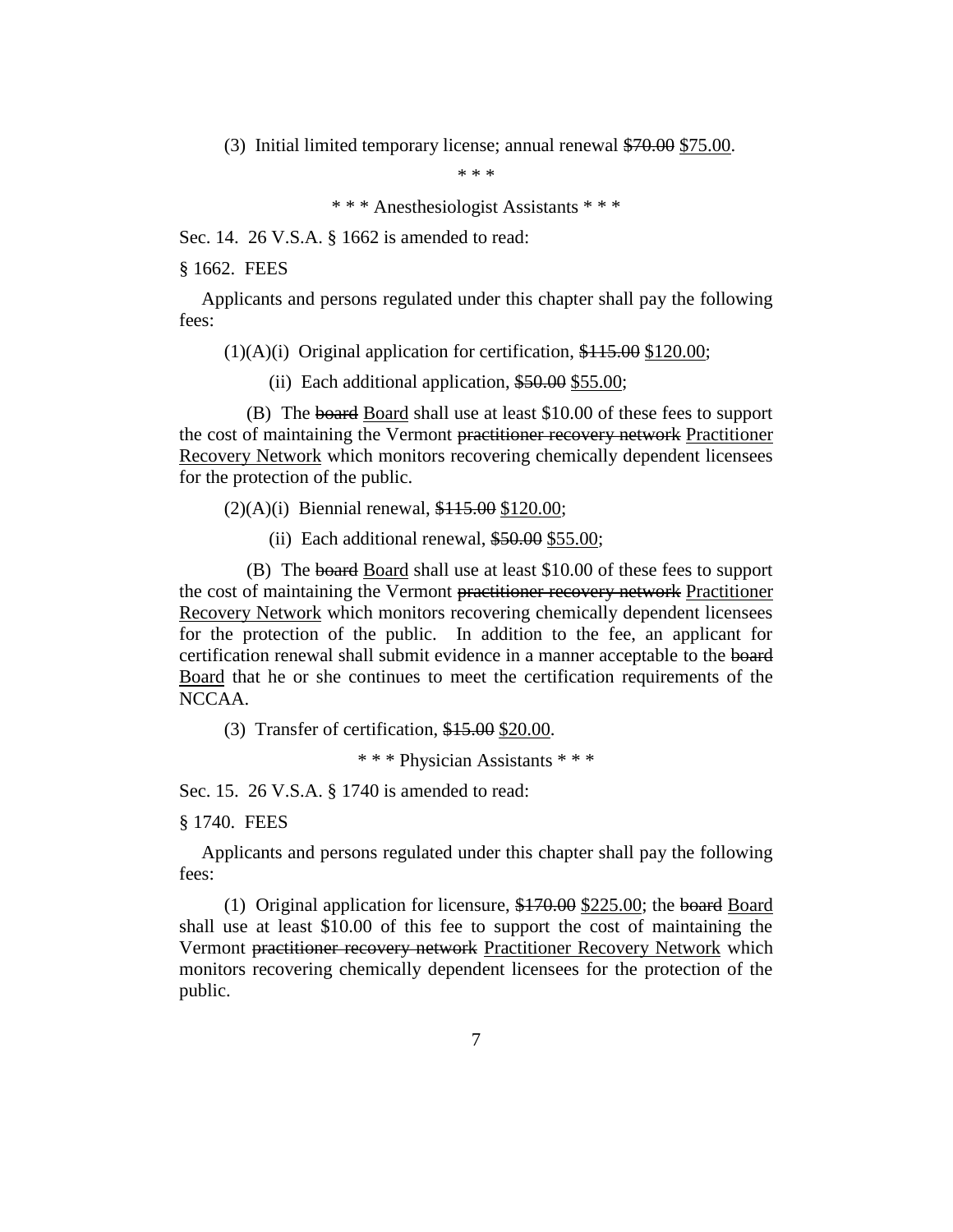(2) Biennial renewal, \$170.00 \$215.00; the board Board shall use at least \$10.00 of this fee to support the cost of maintaining the Vermont practitioner recovery network Practitioner Recovery Network which monitors recovering chemically dependent licensees for the protection of the public.

\* \* \* Radiologist Assistants \* \* \*

Sec. 16. 26 V.S.A. § 2862 is amended to read:

§ 2862. FEES

Applicants and persons regulated under this chapter shall pay the following fees:

| $(1)(A)(i)$ Original application for certification | \$115.00\$120.00; |
|----------------------------------------------------|-------------------|
| (ii) Each additional application                   | $$50.00$ \$55.00; |

(B) The board Board shall use at least \$10.00 of these fees to support the cost of maintaining the Vermont practitioner recovery network Practitioner Recovery Network which monitors recovering chemically dependent licensees for the protection of the public.

| $(2)(A)(i)$ Biennial renewal | \$115.00\$120.00; |
|------------------------------|-------------------|
| (ii) Each additional renewal | \$50.00\$55.00;   |

(B) The board Board shall use at least \$10.00 of these fees to support the cost of maintaining the Vermont practitioner recovery network Practitioner Recovery Network which monitors recovering chemically dependent licensees for the protection of the public. In addition to the fee, an applicant for certification renewal shall submit evidence in a manner acceptable to the board Board that he or she continues to meet the certification requirements of the ARRT and is licensed as a radiologic technologist under chapter 51 of this title.

(3) Transfer of certification  $$15.00$  \$20.00.

\* \* \* Agency of Natural Resources/Natural Resource Board \* \* \*

Sec. 17. 30 V.S.A. § 248b is added to read:

#### § 248b. FEES; AGENCY OF NATURAL RESOURCES; PARTICIPATION IN SITING PROCEEDINGS

(a) Establishment. This section establishes fees for the purpose of supporting the role of the Agency of Natural Resources (the Agency) in reviewing applications for in-state facilities under sections 248 and 248a of this title.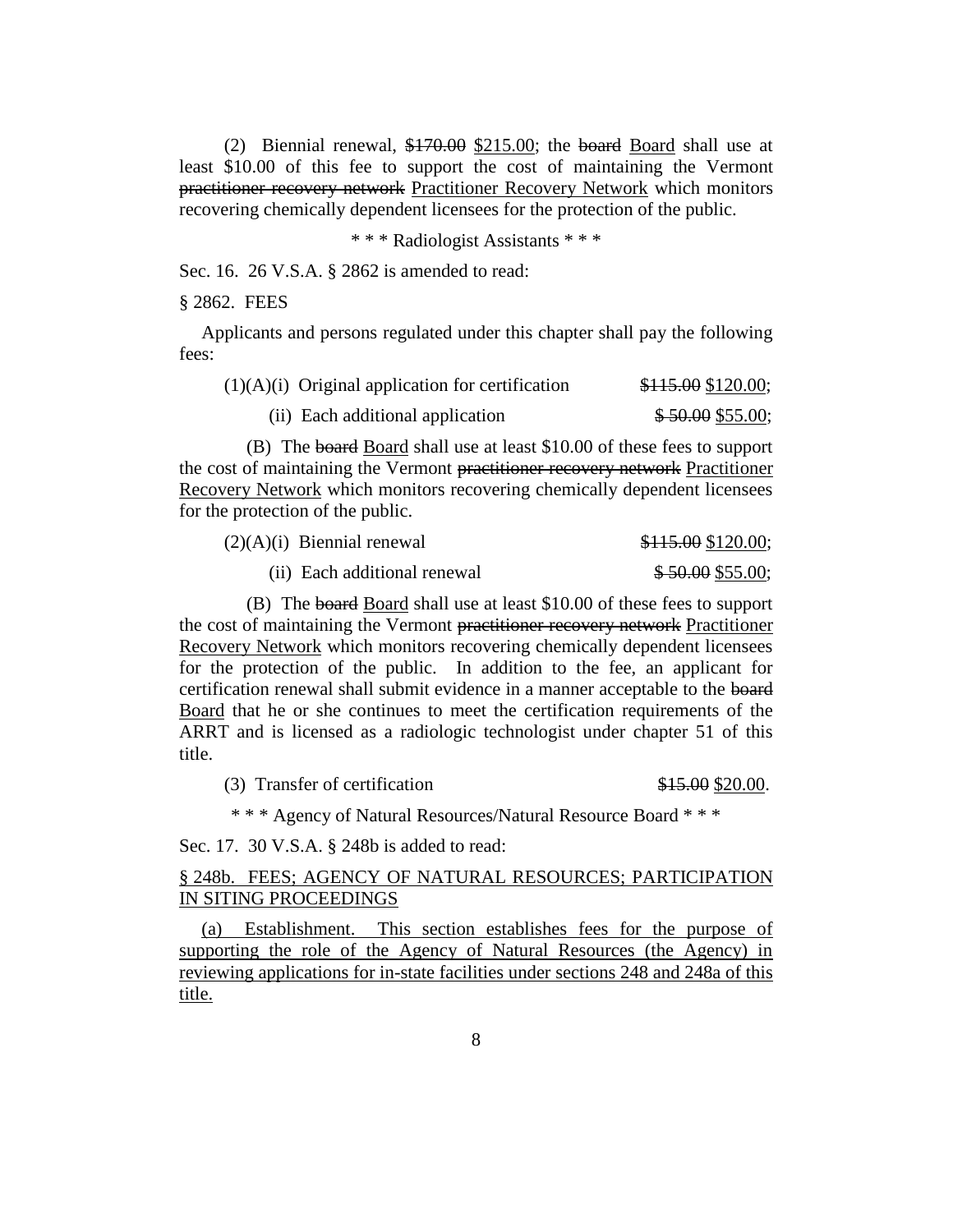(b) Payment. The applicant shall pay the fee into the State Treasury at the time the application for a certificate of public good is filed with the Public Service Board in an amount calculated in accordance with this section. The fee shall be deposited into the Natural Resources Management Fund and allocated to the Agency.

(c) Definitions. In this section:

(1) "kW," "MW" and "plant capacity" shall have the same meaning as in section 8002 of this title.

(2) "Natural gas facility" shall have the same meaning as in section 248 of this title.

(3) "Telecommunications facility" shall have the same meaning as in section 248a of this title.

(d) Electric and natural gas facilities. This subsection sets fees for applications under section 248 of this title.

(1) There shall be no fee for an electric generation facility less than or equal to 139 kW in plant capacity or for an application filed under subsection  $248(k)$ , (1), or (n) of this title.

(2) The fee for electric generation facilities greater than 139 kW through five MW in plant capacity shall be calculated as follows, except that in no event shall the fee exceed \$15,000.00:

(A) An electric generation facility from 140 kW through 450 kW in plant capacity, \$3.00 per kW.

(B) An electric generation facility from 451 kW through 2.2 MW in plant capacity, \$4.00 per kW.

(C) An electric generation facility from 2.201 MW through five MW in plant capacity, \$5.00 per kW.

(3) The fee shall be equal to \$2.50 for each \$1,000.00 of construction costs, but in no event greater than \$100,000.00 per application, for a new electric generation facility greater than five MW in capacity, and for a new electric transmission facility or new natural gas facility not eligible for treatment under subsection 248(j) of this title.

(4) The fee shall be \$2,500.00 for an application under subsection 248(j) of this title for a facility that is not electric generation and for an application or that portion of an application under section 248 of this title that consists of upgrading an existing facility within its existing development footprint, reconductoring of an electric transmission line on an existing structure, or the addition of an electric transmission line to an existing structure.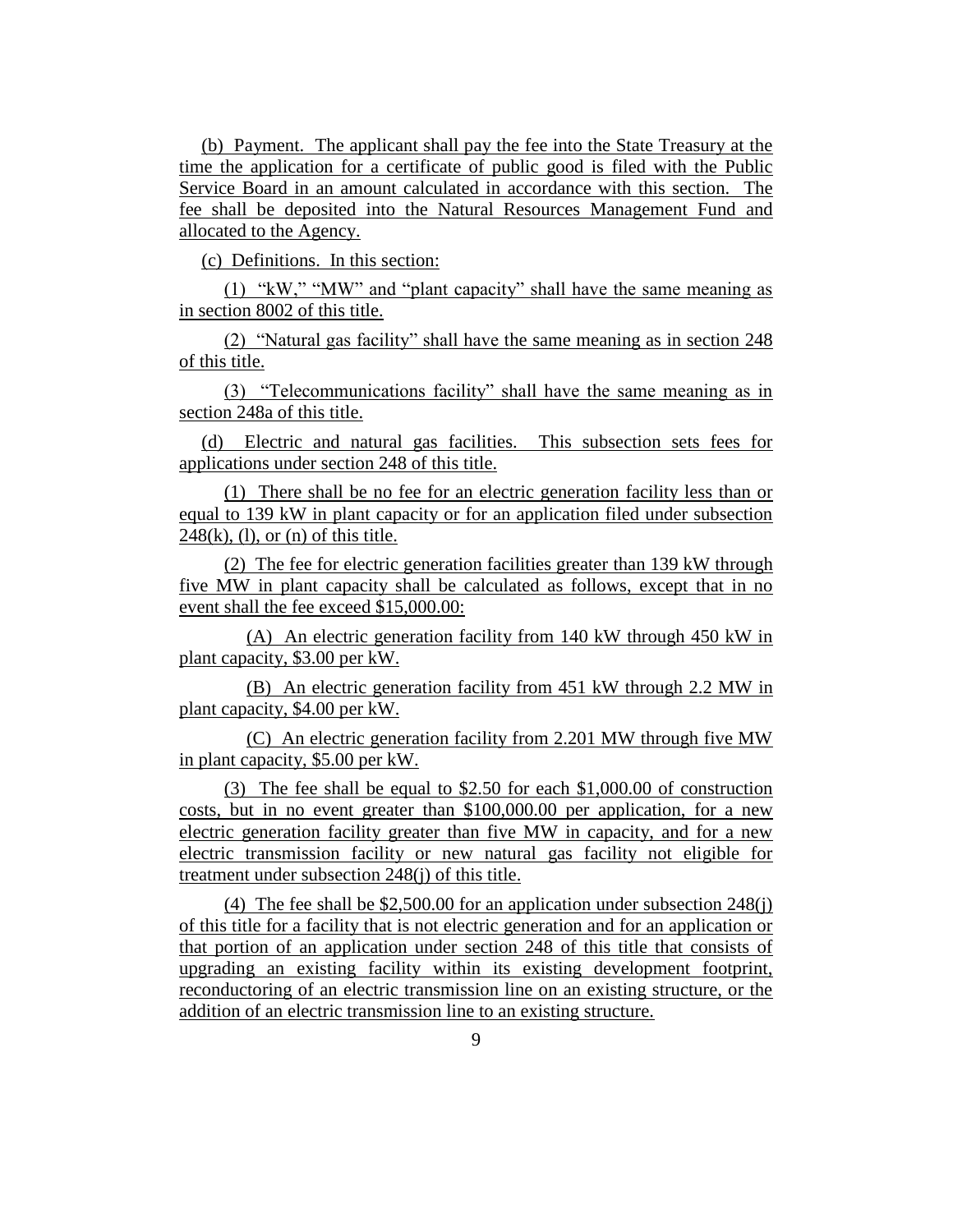(e) Telecommunications facilities. For an application under section 248a of this title proposing a wireless telecommunications facility that includes a new support structure, the fee shall be equal to \$2.50 for each \$1,000.00 of construction costs, but in no event greater than \$15,000.00.

(f) Exercise of duties. The Agency of Natural Resources shall exercise its duties under this title in a manner consistent with implementation of State policy and goals under sections 202a and 202c and chapter 89 of this title. In exercising its duties, the Agency shall establish procedures and work flow goals for the timely review of applications under sections 248 and 248a of this title. On or before the third Tuesday of each annual legislative session, the Agency shall submit a report to the General Assembly by electronic submission. The provisions of 2 V.S.A. § 20(d) (expiration of required reports) shall not apply to this report. The report shall: list the fees collected under this section during the preceding fiscal year; discuss the Agency's performance in exercising its duties under this title during that year; identify areas that hinder the Agency's effective performance of these duties and summarize changes made to improve such performance; and, with respect to the Agency's exercise of these duties, discuss the Agency's staffing needs during the coming fiscal year and the future goals and objectives of the Agency.

Sec. 17a. 30 V.S.A. § 21 is amended to read:

#### § 21. PARTICULAR PROCEEDINGS; ASSESSMENT OF COSTS

(a) The Board, the Department, or the Agency of Natural Resources may allocate the portion of the expense incurred or authorized by it in retaining additional personnel for the particular proceedings authorized in section 20 of this title to the applicant or the public service company or companies involved in those proceedings.

(1) The Board shall upon petition of an applicant or public service company to which costs are proposed to be allocated, review and determine, after opportunity for hearing, having due regard for the size and complexity of the project, the necessity and reasonableness of such costs, and may amend or revise such allocations. Nothing in this section shall confer authority on the Board to select or decide the personnel, the expenses of whom are being allocated, unless such personnel are retained by the Board. Prior to allocating costs, the Board shall make a determination of the purpose and use of the funds to be raised hereunder, identify the recipient of the funds, provide for allocation of costs among companies to be assessed, indicate an estimated duration of the proceedings, and estimate the total costs to be imposed. With the approval of the Board, such estimates may be revised as necessary. From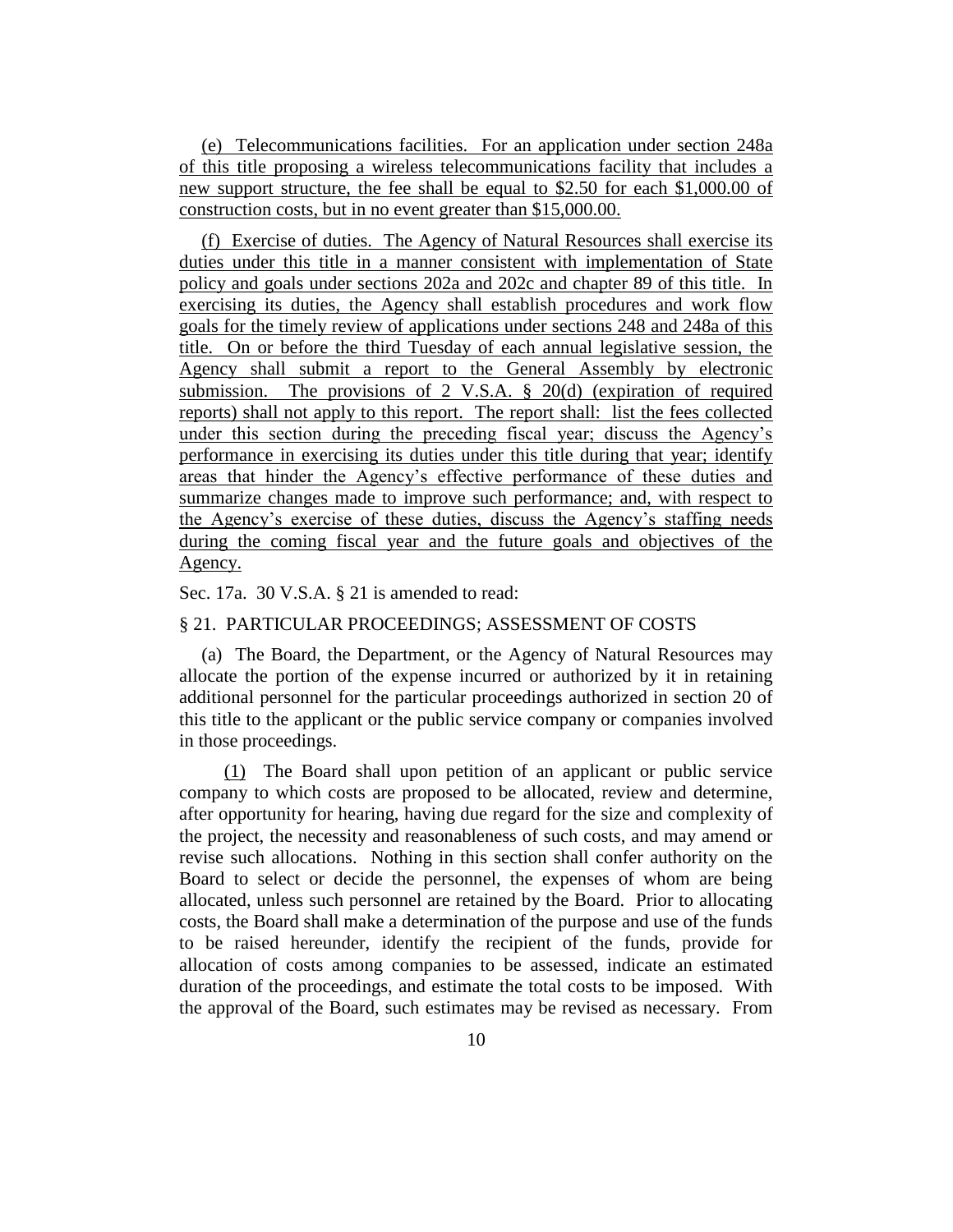time to time during the progress of the work of such additional personnel, the Board, the Department, or the Agency of Natural Resources shall render to the company detailed statements showing the amount of money expended or contracted for in the work of such personnel, which statements shall be paid by the applicant or the public service company into the State Treasury at such time and in such manner as the Board, the Department, or the Agency of Natural Resources may reasonably direct.

(2) In any proceeding under section 248 of this title, the Agency of Natural Resources may allocate the portion of the expense incurred in retaining additional staff authorized in subsection 21(a) of this title only if the following apply:

(A) the Agency does not have the expertise and the retention of such expertise is required to fulfill the Agency's statutory obligations in the proceeding; and

(B) the Agency allocates only that portion of the cost for such expertise that exceeds the fee paid by the applicant under section 248b of this title.

(b) When regular employees of the Board, the Department, or the Agency of Natural Resources are employed in the particular proceedings described in section 20 of this title, the Board, the Department, or the Agency of Natural Resources may also allocate the portion of their costs and expenses to the applicant or the public service company or companies involved in the proceedings. The costs of regular employees shall be computed on the basis of working days within the salary period. The manner of assessment and of making payments shall otherwise be as provided for additional personnel in subsection (a) of this section. However, with respect to proceedings under section 248 of this title, the Agency shall not allocate the costs of regular employees.

\* \* \*

(d) The Agency of Natural Resources may allocate expenses under this section only for costs in excess of the amount specified in 3 V.S.A.  $§ 2809(d)(2)(1)(A).$ 

Sec. 18. 10 V.S.A. § 6083a is amended to read:

#### § 6083a. ACT 250 FEES

(a) All applicants for a land use permit under section 6086 of this title shall be directly responsible for the costs involved in the publication of notice in a newspaper of general circulation in the area of the proposed development or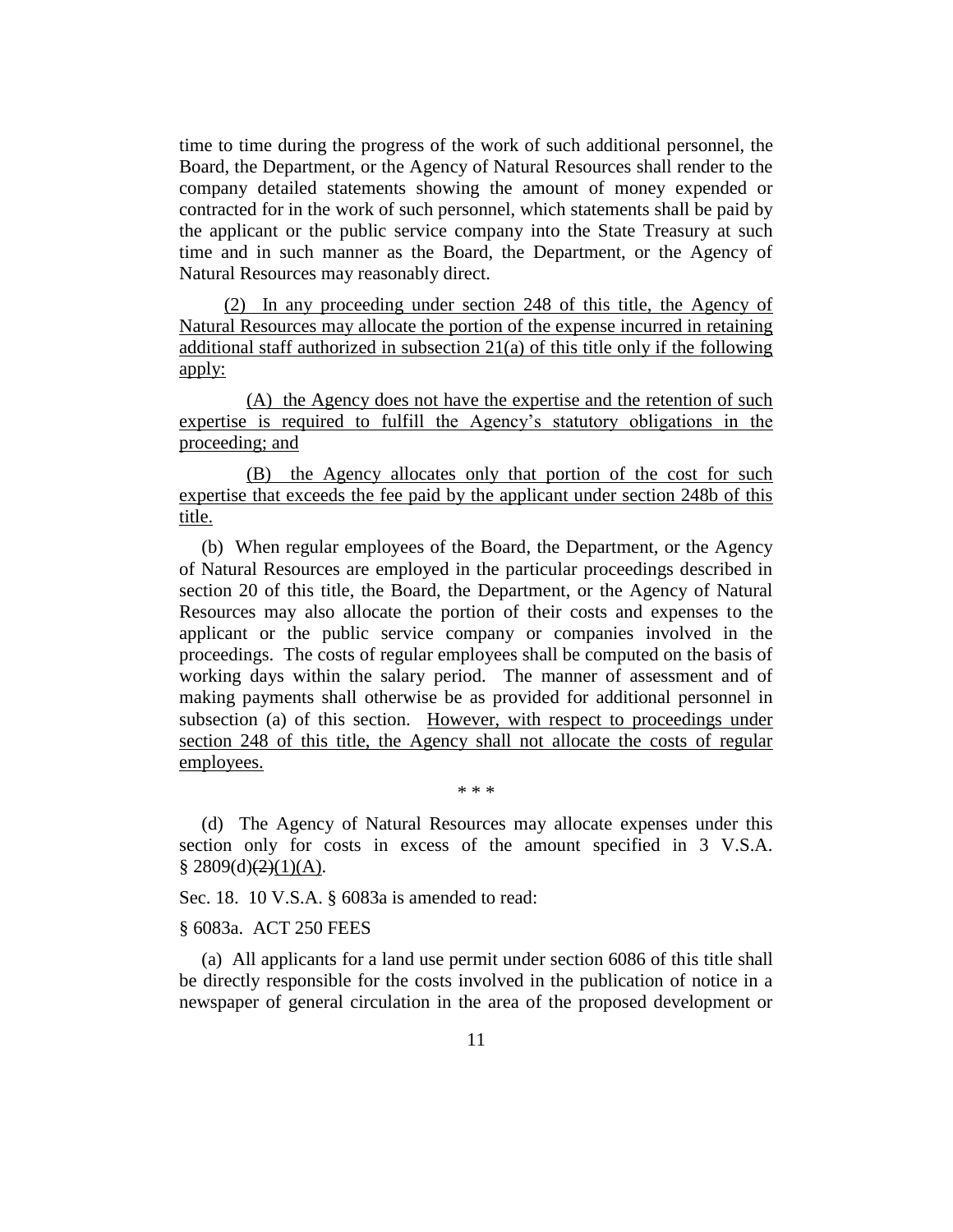subdivision and the costs incurred in recording any permit or permit amendment in the land records. In addition, applicants shall be subject to the following fees for the purpose of compensating the State of Vermont for the direct and indirect costs incurred with respect to the administration of the Act 250 program:

(1) For projects involving construction, \$5.40 \$6.65 for each \$1,000.00 of the first  $$15,000,000.00$  of construction costs, and  $$2.50$  \$3.12 for each \$1,000.00 of construction costs above \$15,000,000.00. An additional \$0.75 for each \$1,000.00 of the first \$15,000,000.00 of construction costs shall be paid to the Agency of National Resources to account for the Agency of Natural Resources' review of Act 250 applications.

(2) For projects involving the creation of lots, \$100.00 \$125.00 for each lot.

(3) For projects involving exploration for or removal of oil, gas, and fissionable source materials, a fee as determined under subdivision (1) of this subsection or \$1,000.00 for each day of Commission hearings required for such projects, whichever is greater.

(4) For projects involving the extraction of earth resources, including but not limited to sand, gravel, peat, topsoil, crushed stone, or quarried material, the greater of: a fee as determined under subdivision (1) of this subsection; or a fee equivalent to the rate of \$0.02 per cubic yard of the first million cubic yards of the total volume of earth resources to be extracted over the life of the permit, and \$.01 per cubic yard of any such earth resource extraction above one million cubic yards. Extracted material that is not sold or does not otherwise enter the commercial marketplace shall not be subject to the fee. The fee assessed under this subdivision for an amendment to a permit shall be based solely upon any additional volume of earth resources to be extracted under the amendment.

(5) For projects involving the review of a master plan, a fee equivalent to \$0.10 per \$1,000 \$1,000.00 of total estimated construction costs in current dollars in addition to the fee established in subdivisions subdivision (1) of this subsection for any portion of the project seeing construction approval

(6) In no event shall a permit application fee exceed \$150,000.00 \$165,000.00.

(b) Notwithstanding the provisions of subsection (a) of this section, there shall be a minimum fee of \$150.00 \$187.50 for original applications and \$50.00 \$62.50 for amendment applications, in addition to publication and recording costs. These costs shall be in addition to any other fee established by statute, unless otherwise expressly stated.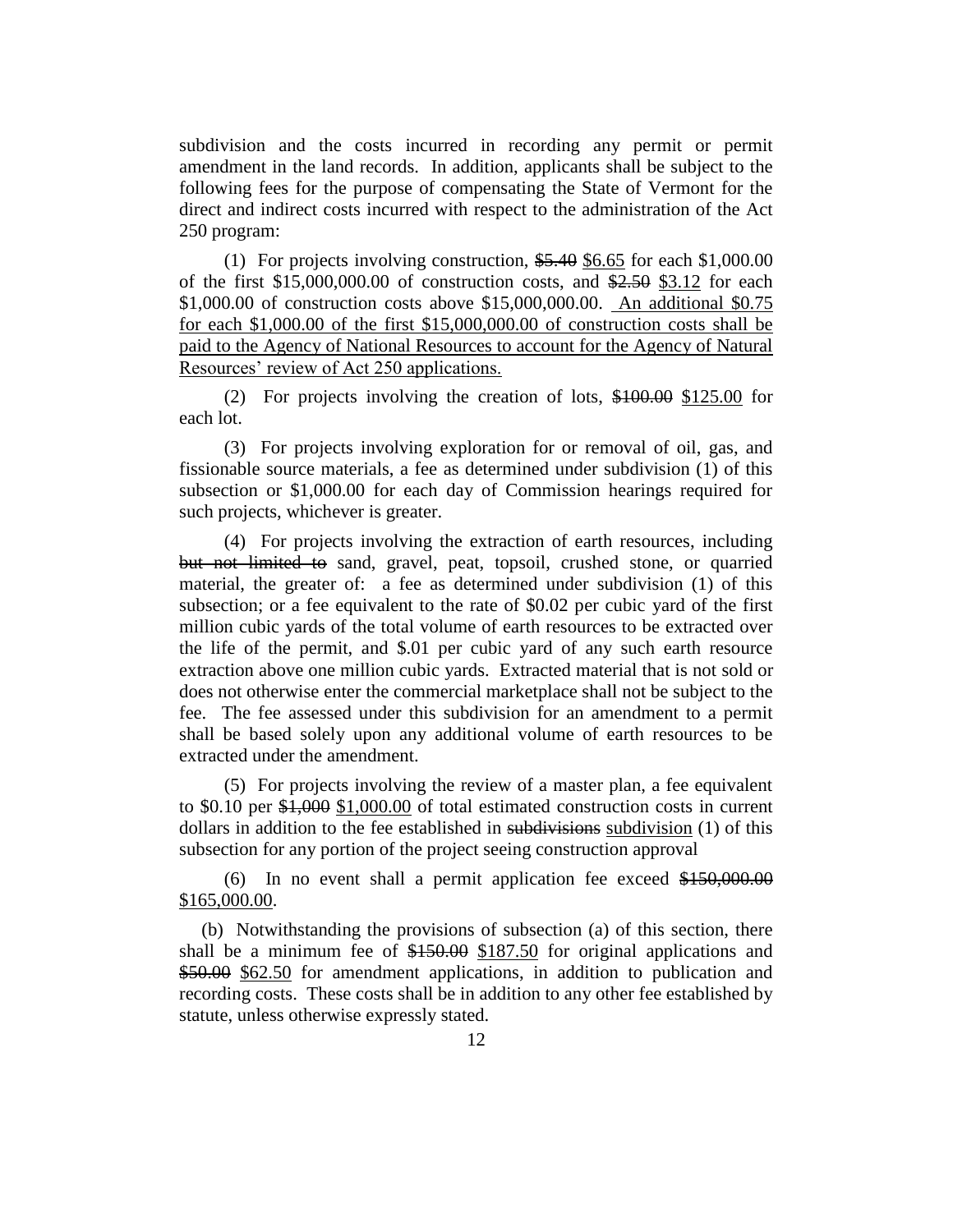\* \* \*

Sec. 19. 3 V.S.A. § 2809(d)(4) is amended to read:

(4) All funds collected from applicants under the provisions of this section shall be paid into the State Treasury Environmental Permit Fund established pursuant to 10 V.S.A. § 2805, except that funds collected under provisions of subdivision (a)(2) of this section shall be paid into the Natural Resources Management Fund established pursuant to 23 V.S.A. § 3106(d).

Sec. 20. AGENCY OF NATURAL RESOURCES REPORT ON FEE FOR **MOORINGS** 

On or before January 15, 2016, the Secretary of Natural Resources shall submit to the House Committee on Ways and Means, the Senate Committee on Finance, the House Committee on Fish, Wildlife and Water Resources, and the Senate Committee on Natural Resources and Energy a report regarding whether the State should charge a fee for moorings located in waters of the State. The report shall:

(1) provide a detailed estimate of the number of moorings located in waters of the State and address whether other entities, public or private, are collecting fees associated with those moorings; and

(2) recommend:

(A) whether a fee should be charged for moorings or subcategories of moorings, such as private moorings versus commercial moorings;

(B) the amount the State should charge;

(C) how the fee should be charged, collected, and noncompliance enforced; and

(D) what new or existing program the fee revenue would support.

\* \* \* Department for Environmental Conservation \* \* \*

Sec. 21. 3 V.S.A. § 2822 is amended to read:

§ 2822. BUDGET AND REPORT; POWERS

\* \* \*

(i) The Secretary shall not process an application for which the applicable fee has not been paid unless the Secretary specifies that the fee may be paid at a different time or unless the person applying for the permit is exempt from the permit fee requirements pursuant to 32 V.S.A. § 710. In addition, the persons who are exempt under 32 V.S.A. § 710 are also exempt from the application fees for stormwater operating permits specified in subdivisions  $(i)(2)(A)(iii)(I)$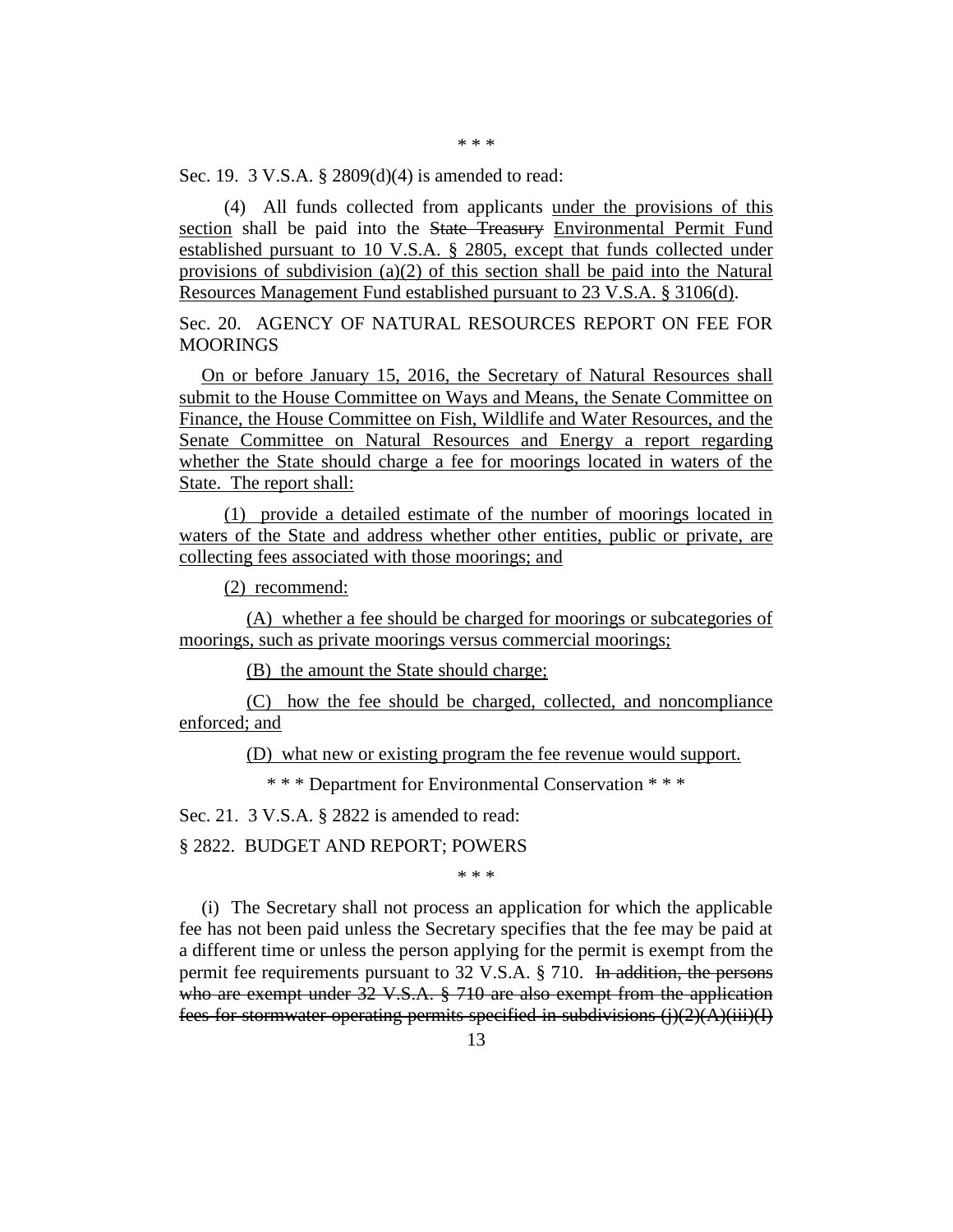and (II) of this section if they otherwise meet the requirements of 32 V.S.A. § 710. Municipalities shall be exempt from the payment of fees under this section except for those fees prescribed in subdivisions  $(j)(1)$ ,  $(2)$ ,  $(7)$ ,  $(8)$ ,  $(14)$ , and (15) of this section for which a municipality may recover its costs by charging a user fee to those who use the permitted services. Municipalities shall be subject to the payment of fees prescribed in subdivisions  $(j)(2)$ ,  $(10)$ , (11), (12) and (26), except that a municipality shall also be exempt from those fees for  $\theta$  orphan stormwater systems prescribed in subdivisions (j)(2)(A)(iii) and  $(2)(B)(iv)(I)$  or (II) of this section when a municipality agrees to become an applicant or co-applicant for an orphan stormwater system under 10 V.S.A. § 1264c for which a municipality has assumed full legal responsibility for the permit pursuant to 10 V.S.A. § 1264.

(j) In accordance with subsection (i) of this section, the following fees are established for permits, licenses, certifications, approvals, registrations, orders, and other actions taken by the Agency of Natural Resources.

(1) For air pollution control permits or registrations issued under 10 V.S.A. chapter 23:

\* \* \*

(B) Any person required to register an air contaminant source under 10 V.S.A. § 555(c) shall submit an annual registration fee in accordance with the following registration fee schedule, where the sum of a source's emissions of the following air contaminants is greater than five tons per year: sulfur dioxide, particulate matter, carbon monoxide, nitrogen oxides, and hydrocarbons:

Registration: \$0.0335 per pound of emissions of any of these contaminants. Where the sum of a source's emission of these contaminants is greater than ten tons per year, provided that a plant producing renewable energy as defined in 30 V.S.A. § 8002 shall pay an annual fee not exceeding \$64,000.00:

Base registration fee \$1,500.00; and \$0.0335 per pound of emissions of any of these contaminants.

(B) Annual registration. Any person required to register an air contaminant source under 10 V.S.A. § 555(c) shall annually pay the following:

(i) base fee where the sum of a source's emissions of sulfur dioxide, particulate matter, carbon monoxide, nitrogen oxides, and hydrocarbons is:

(I) ten tons or greater: \$1,500.00;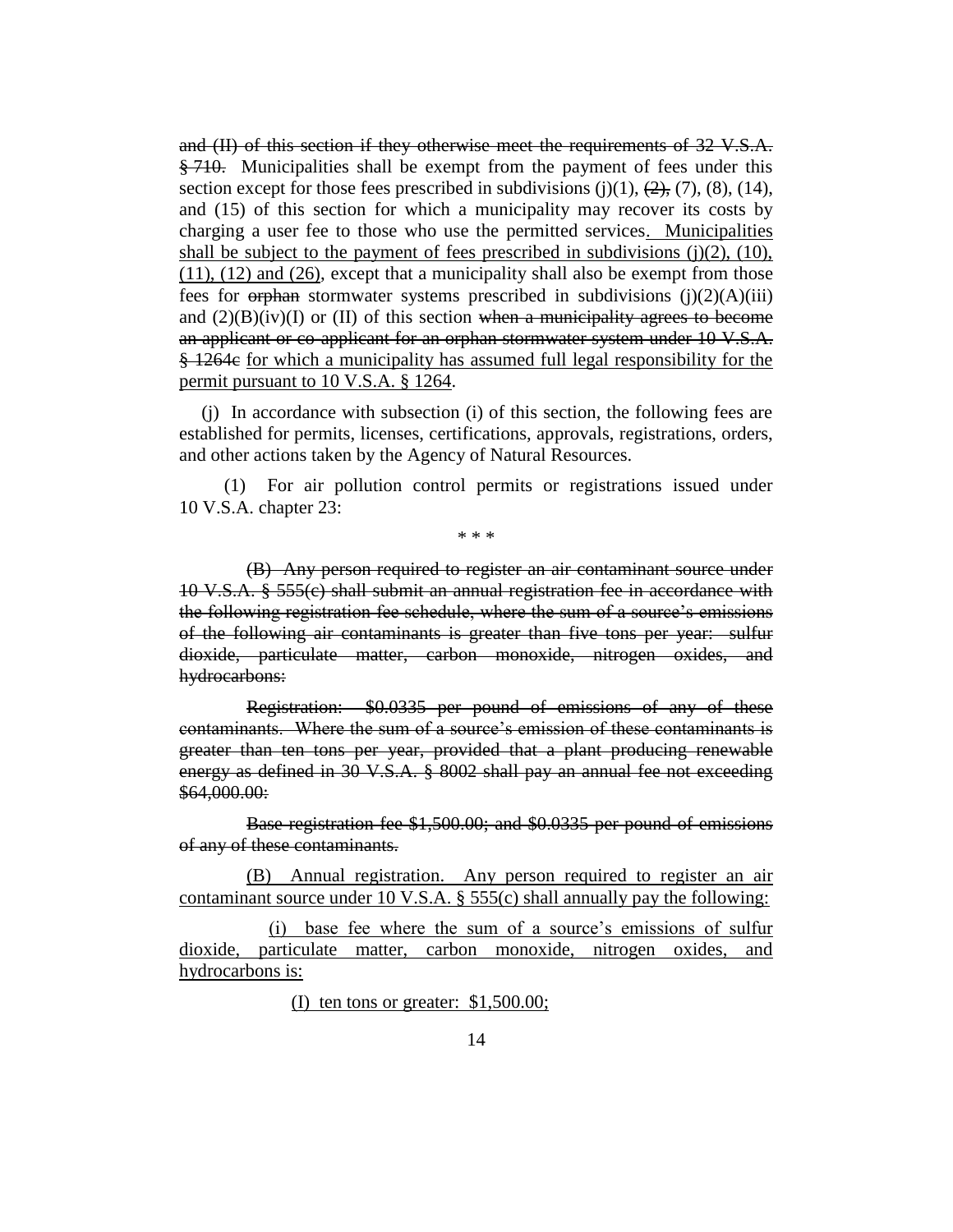(II) less than ten tons but greater than or equal to five tons: \$1,000.00; and

(III) less than five tons: \$500.00.

(ii) Where the sum of a source's emissions of sulfur dioxide, particulate matter, carbon monoxide, nitrogen oxides, and hydrocarbons is greater than or equal to five tons: an annual registration fee that is \$0.0335 per pound of such emissions except that a plant producing renewable energy as defined in 30 V.S.A. § 8002 shall pay an annual fee not exceeding \$64,000.00.

(2) For discharge permits issued under 10 V.S.A. chapter 47 and orders issued under 10 V.S.A. § 1272, an administrative processing fee of \$120.00 \$240.00 shall be paid at the time of application for a discharge permit in addition to any application review fee and any annual operating fee, except for permit applications under subdivisions  $(2)(A)(iii)(III)$  and  $(V)$  of this subsection:

(A) Application review fee.

\* \* \*

(iv) Indirect discharge or underground injection control, excluding stormwater discharges.

(I) Sewage Indirect discharge.

| (aa) Individual permit:<br>original application;<br>amendment for increased flows;<br>amendment for modification or<br>replacement of system.: | \$1,755.00 plus \$0.08<br>per gallon of design<br>capacity above<br>$6,500$ gpd. |
|------------------------------------------------------------------------------------------------------------------------------------------------|----------------------------------------------------------------------------------|
| (bb) Renewal, transfer, or minor \$0.00<br>amendment of individual permit.                                                                     |                                                                                  |
| (ee) General permit.                                                                                                                           | <u>o oo</u>                                                                      |
| (II) Nonsewage Underground<br><u>injection; original permit.</u>                                                                               |                                                                                  |
| (aa) Individual permit:<br>original application;<br>amendment for increased<br>flows; amendment for<br>modification or replacement             | \$0.06 per gallon<br>capacity design; minimum<br>\$400.00 per application.       |
| of system. For applications<br>where the discharge meets                                                                                       | \$500.00 and \$0.10 for<br>each gallon per day                                   |
|                                                                                                                                                |                                                                                  |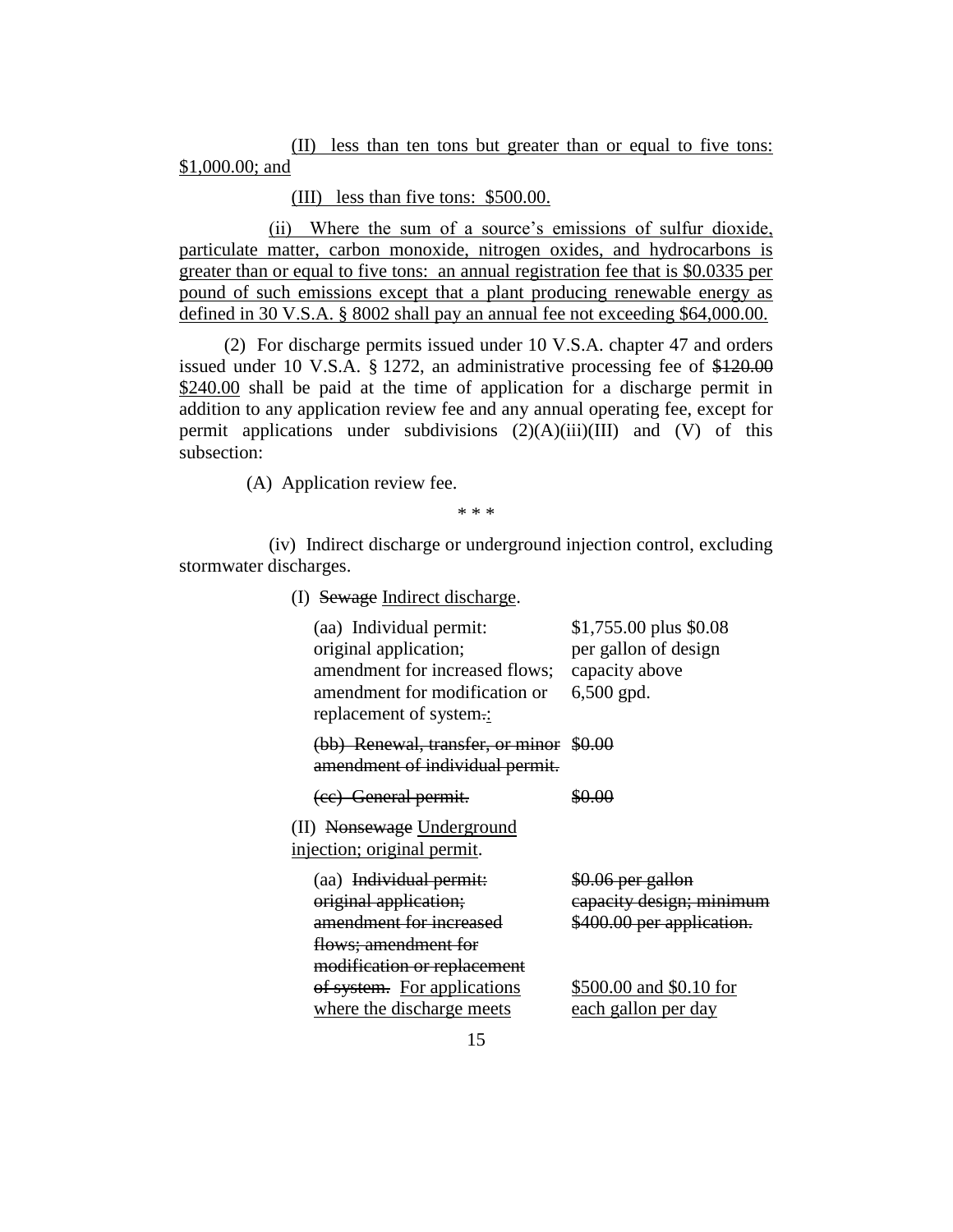| groundwater enforcement                                                                                                | over 2,000 gallons                                                                 |
|------------------------------------------------------------------------------------------------------------------------|------------------------------------------------------------------------------------|
| standards at the point of                                                                                              | per day.                                                                           |
| discharge:                                                                                                             |                                                                                    |
| (bb) Renewal, transfer, or<br>minor amendment of<br>individual permit                                                  | 30.QQ                                                                              |
| (bb) For applications where<br>the discharge meets groundwater<br>enforcement standards at the<br>point of compliance: | \$1,500.00 and \$0.20 for<br>each gallon per day<br>over 2,000 gallons<br>per day. |
| (cc) General permit.                                                                                                   |                                                                                    |
| $\lambda$ 1, $\lambda$ 1                                                                                               |                                                                                    |

(B) Annual operating fee.

\* \* \*

(v) Indirect discharge or underground injection control, excluding stormwater discharges:

- (I) Sewage Indirect discharge.
	- (aa) Individual permit: \$400.00 plus \$0.035 per gallon of design capacity above 6,500 gpd. maximum \$27,500.00. (bb) Approval under \$220.00. general permit.:
- (II) Nonsewage Underground injection control.

| (aa) Individual permit       | \$0.013 per gallon of      |
|------------------------------|----------------------------|
| For applications where the   | design capacity. \$250.00  |
| discharge meets groundwater  | minimum; maximum           |
| enforcement standards at the | \$5,500.00 \$500.00 and    |
| point of discharge:          | \$0.02 for each gallon per |
|                              | day over 2,000 gallons     |
|                              | per day.                   |
| (bb) For applications where  | \$1,500.00 and \$0.02      |
| the discharge meets          | for each gallon per day    |
| groundwater enforcement      | over 2,000 gallons         |
| standards at the point of    | <u>per day.</u>            |
| compliance:                  |                            |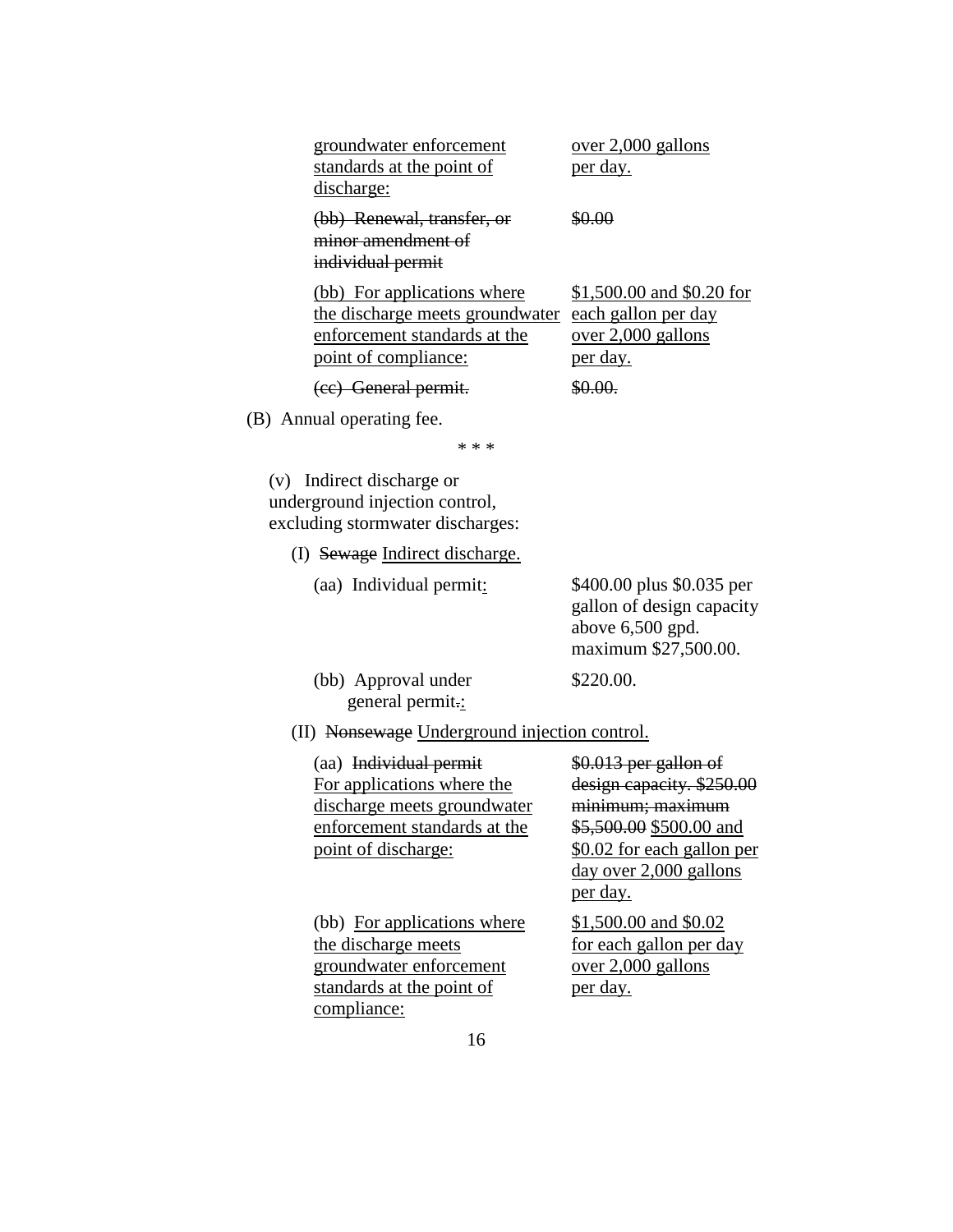(cc) Approval under general \$220.00. permit:

(C) The Secretary shall bill all persons who hold discharge permits for the required annual operating fee. Annual operating fees may be divided into semiannual or quarterly billings.

(3) [Repealed.]

(4) For potable water supply and wastewater permits issued under 10 V.S.A. chapter 64. Projects under this subdivision include: a wastewater system, including a sewerage connection; and a potable water supply, including a connection to a public water supply:

(A) Original applications, or major amendments for a project with the following proposed design flows. In calculating the fee, the highest proposed design flow whether wastewater or water shall be used:

(i) design flows 560 gpd or less:  $\frac{$245.00}{$245.00}{$306.25$$  per application.

(ii) design flows greater than 560 and less than or equal to 2,000 gpd: \$580.00 \$870.00 per application.

(iii) design flows greater than 2,000 and less than or equal to 6,500 gpd: \$2,000.00 \$3,000.00 per application.

(iv) design flows greater than 6,500 and less than or equal to 10,000 gpd: \$5,000.00 \$7,500.00 per application.

(v) design flows greater than 10,000 gpd: \$9,500.00 \$13,500.00 per application.

| (B) Minor amendments:                                                                                                                                                                | \$100.00. \$150.00. |
|--------------------------------------------------------------------------------------------------------------------------------------------------------------------------------------|---------------------|
| (C) Special fees                                                                                                                                                                     |                     |
| (i) Original application or<br>amendment solely for con-<br>struction of grease trap,<br>due to change in use.<br>no increase in design flow.                                        | \$135.00            |
| (ii) Original application or<br>amendment solely for con-<br>struction of holding tank<br>for nondomestic wastewater<br>when nondomestic wastewater<br>will be transported off site. | \$135.00.           |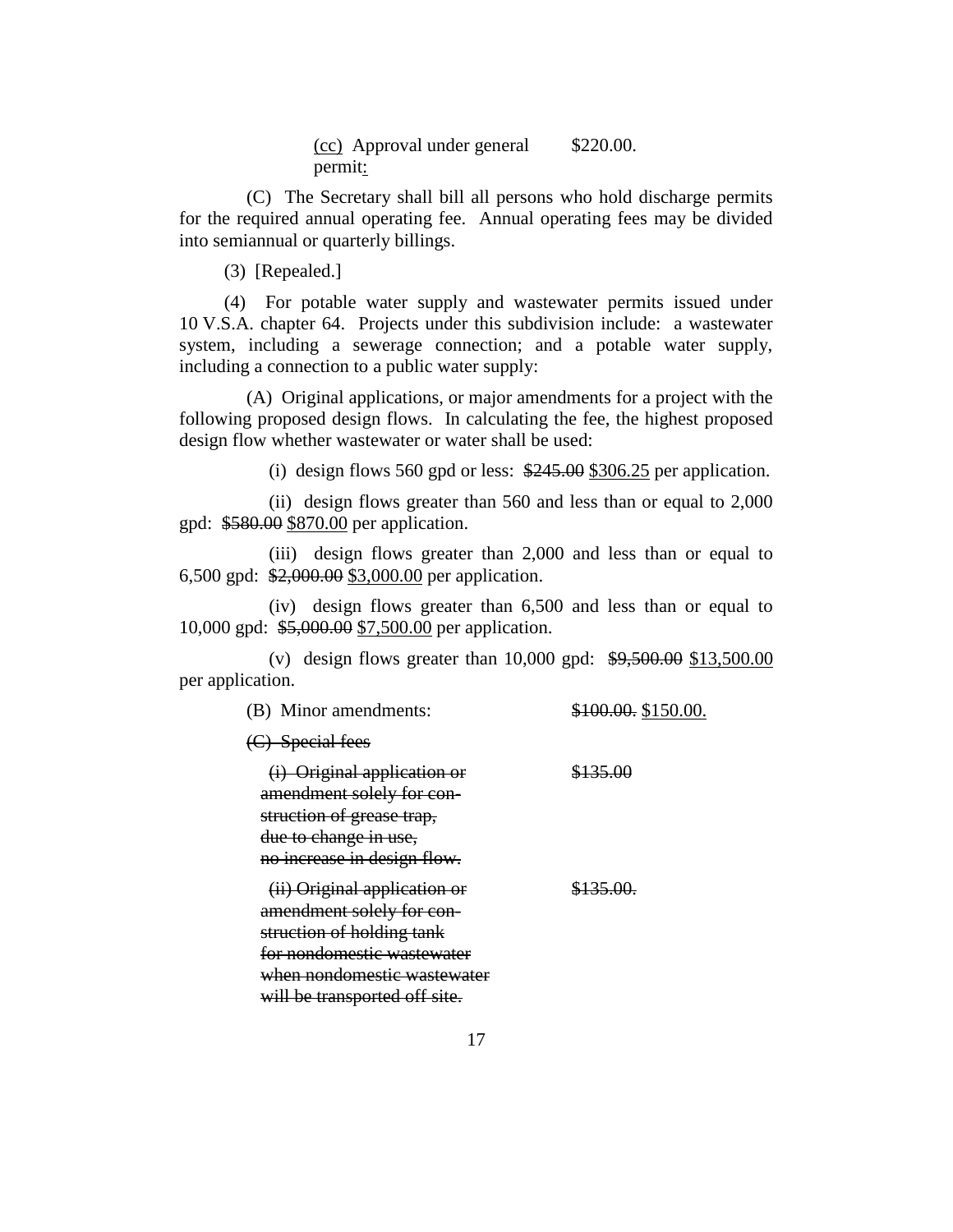(iii) Original application or \$50.00 amendment for initial connection by an existing building or structure to a municipal water or wastewater system at the time is first con structed where there is no increase in design flow and where the con nection and system has been reviewed and ap proved by the facilities engineering division of the agency or has been reviewed, approved, and certified by a licensed designer retained by the municipality.

 $(iv)(I)(C)$  Minor projects:  $\frac{$180.00}{1000}$ . \$270.00.

(II) As used in this subdivision (j)(4)(C), "minor project" means a project that meets the following: there is an increase in design flow but no construction is required; there is no increase in design flow, but construction is required, excluding replacement potable water supplies and wastewater systems; or there is no increase in design flow and no construction is required, excluding applications that contain designs that require technical review.

(D) Notwithstanding the other provisions of this subdivision, when a project is located in a Vermont neighborhood, as designated under 24 V.S.A. chapter 76A, the fee shall be no more than \$50.00 in situations in which the application has received an allocation for sewer capacity from an approved municipal system. This limitation shall not apply in the case of fees charged as part of a duly delegated municipal program.

\* \* \*

(7) For public water supply and bottled water permits and approvals issued under 10 V.S.A. chapter 56 and interim groundwater withdrawal permits and approvals issued under 10 V.S.A. chapter 48:

(A) For public water supply construction permit and permit amendment applications: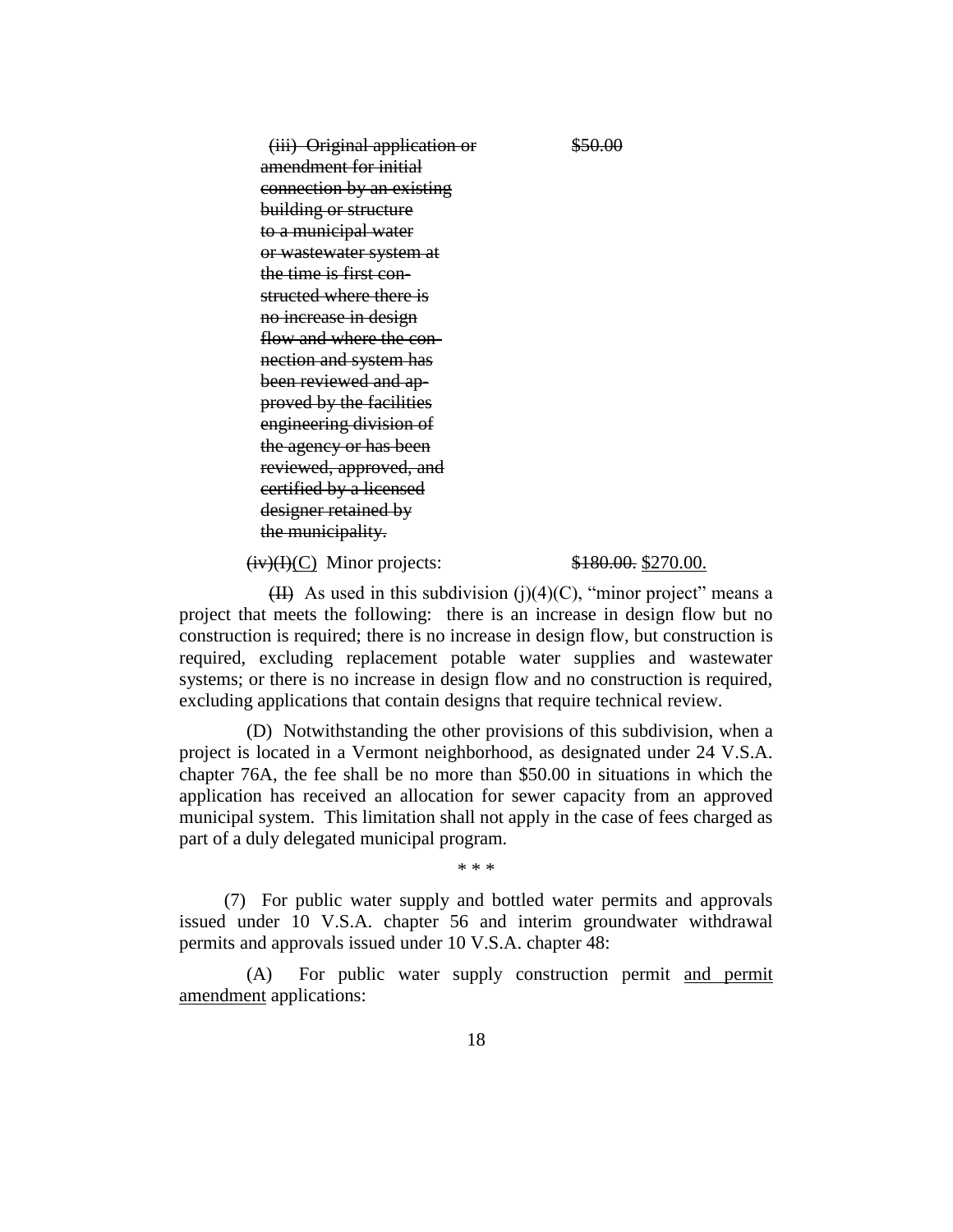\$375.00 per application plus \$0.0055 per gallon of design capacity. Amendments \$150.00 per application.

(i) For public community and nontransient noncommunity water supplies: \$900.00.

(ii) For transient noncommunity: \$500.00.

(B) For water treatment plant applications, except those applications submitted by a municipality as defined in 1 V.S.A. § 126 or a consolidated water district established under 24 V.S.A. § 3342: \$0.003 per gallon of design capacity. Amendments \$150.00 per application.

\* \* \*

(D) For public water supplies and bottled water facilities, annually:

| (i) Transient noncommunity:      | $$50.00$$ \$100.00.                                                                              |
|----------------------------------|--------------------------------------------------------------------------------------------------|
| (ii) Nontransient, noncommunity: | \$0.0355 per 1,000 gallons<br>of water produced<br>annually or \$70.00,<br>whichever is greater. |
| (iii) Community:                 | $$0.0439$ \$0.05 per 1,000<br>gallons of water produced<br>annually.                             |

(iv) Bottled water: \$1,390.00 per permitted facility.

(E) Amendment to bottled water facility permit, \$150.00 per application.

(F) For facilities permitted to withdraw groundwater pursuant to 10 V.S.A. § 1418: \$2,300.00 annually per facility.

(G) In calculating flow-based fees under this subsection, the Secretary will use metered production flows where available. When metered production flows are not available, the Secretary shall estimate flows based on the standard design flows for new construction.

(H) The Secretary shall bill public water supplies and bottled water companies for the required fee. Annual fees may be divided into semiannual or quarterly billings.

(8) For public water system operator certifications issued under 10 V.S.A. § 1674:

| (A) For class IA and IB operators: | \$45.00 per initial     |
|------------------------------------|-------------------------|
|                                    | certificate or renewal. |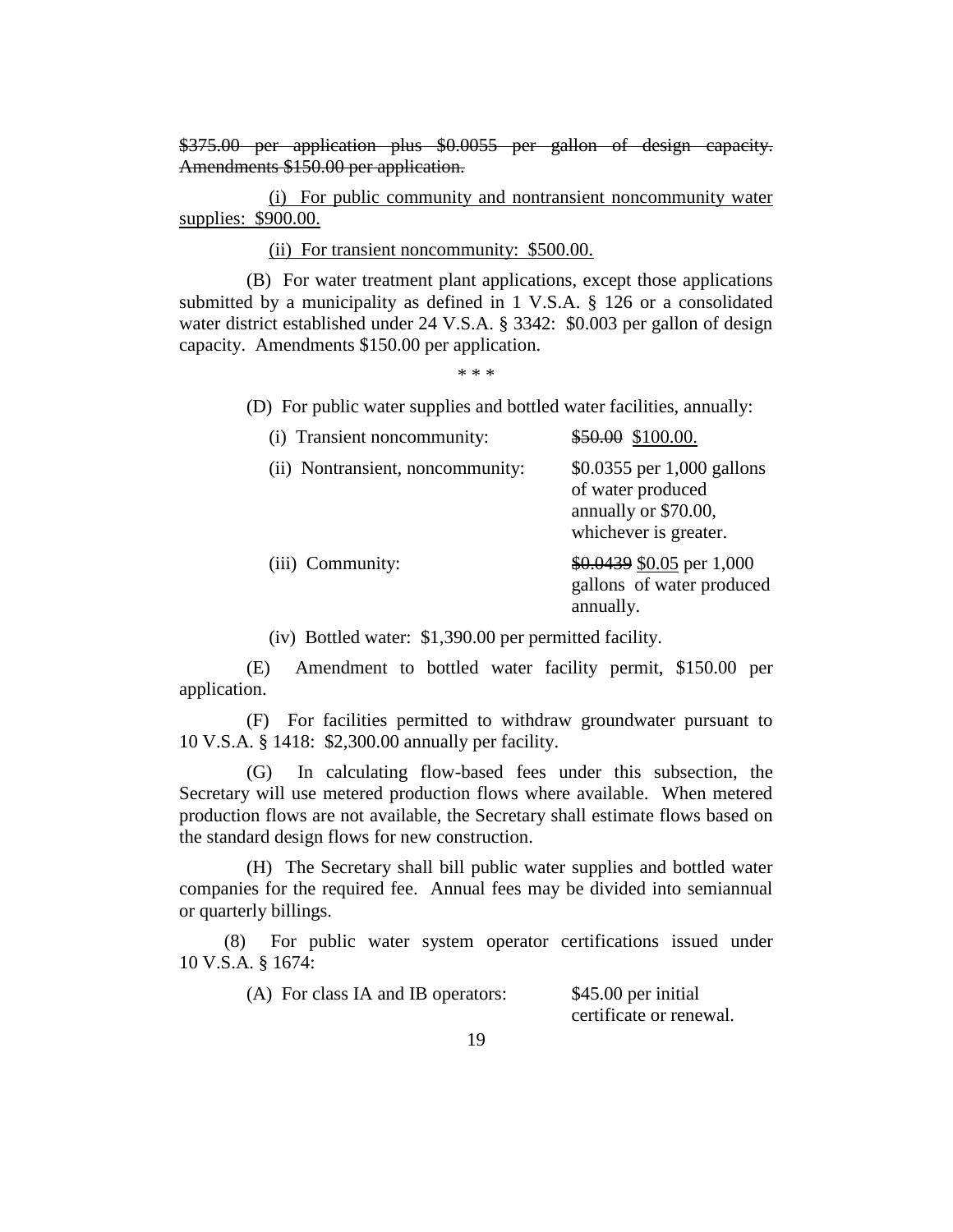Operators who are also permittees under the transient noncommunity water system general permit are not subject to this fee.

| (B) For all other classes: | \$80.00 per initial     |
|----------------------------|-------------------------|
|                            | certificate or renewal. |

 $(9)(A)$  For a solid waste hauler: an annual operating fee of \$50.00 per vehicle.

(i) \$50.00 per vehicle for small vehicles with two axels, including pickup trucks, utility trailers, and stakebody trucks.

(ii) \$75.00 per vehicle for vehicles with three or four axels, including packer trucks, dump trucks, and roll offs.

(iii) \$100.00 per vehicle for tractors and any number axel tandem trailers.

(B) For a hazardous waste hauler: an annual operating fee of \$125.00 per vehicle.

(10) For management of lakes and ponds permits issued under 29 V.S.A. chapter 11:

| (A) Nonstructural erosion control: | \$155.00 per application.                                                                                               |
|------------------------------------|-------------------------------------------------------------------------------------------------------------------------|
| (B) Structural erosion control:    | \$250.00 per application                                                                                                |
| (C) All other encroachments:       | \$300.00 per application<br>plus one percent of<br>construction costs, not to<br>exceed \$20,000.00 per<br>application. |
| * * *                              |                                                                                                                         |

 $(12)(A)$  For dam permits issued under 10 V.S.A. chapter 43:  $0.525$  1.00 percent of construction costs, minimum fee of \$200.00 \$1.000.00.

(B) For all dams capable of impounding 500,000 or more cubic feet of water or other liquid, an annual fee:

(i) For dams classified as low risk: \$200.00 per year.

(ii) For dams classified as significant risk: \$350.00 per year.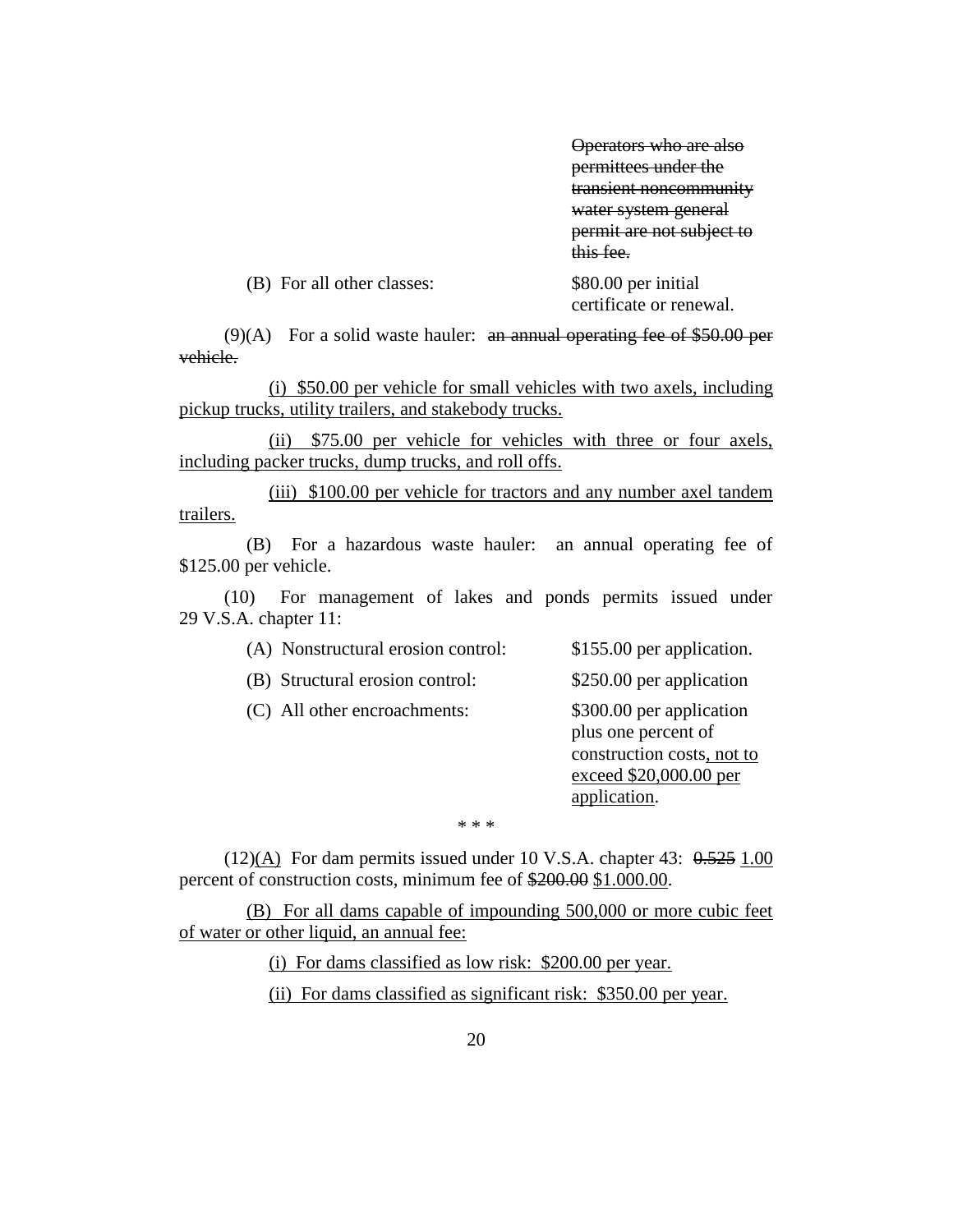(iii) For dams classified as high risk: \$1,000.00 per year.

(iv) For dams that have not been classified by the Department: \$0.00 per year.

\* \* \*

(k) Commencing with registration year 1993 and for each year thereafter, any person required to pay a fee to register an air contaminant source under 10 V.S.A. § 555(c) in addition shall pay fees for any emissions of the following types of hazardous air contaminants. The following fees shall not be assessed for emissions resulting from the combustion of any fuels, except solid waste, in fuel burning or manufacturing process equipment. Any person required to pay a fee to register an air contaminant source under 10 V.S.A. § 555(c) and who emits five or more tons per year shall pay fees as follows:

(1) Contaminants which cause short-term irritant effects - \$0.012 per pound of emissions; Where the emissions are resulting from the combustion of any of the following fuels in fuel burning or manufacturing process equipment:

(A)(i) Wood - \$0.1915 per ton burned; or

(ii) Wood burned in electric utility units with advanced particulate matter and nitrogen oxide reduction technologies - \$0.0607 per ton burned;

(B) No. 4, 5, 6 grade fuel oil and used oil - \$0.0015 per gallon burned;

(C) No. 2 grade fuel oil - \$0.0005 per gallon burned;

(D) Propane - \$0.0003 per gallon burned;

(E) Natural gas - \$2.745 per million cubic feet burned;

(F) Diesel generator - \$0.0055 per gallon burned;

(G) Gas turbine using No. 2 grade fuel oil - \$0.0022 per gallon burned.

(2) Contaminants which cause chronic systemic toxicity (low potency)- \$0.0225 per pound of emissions; For the emission of any hazardous air contaminant not subject to subdivision (1) of this subsection:

(A) Contaminants which cause short-term irritant effects - \$0.02 per pound of emissions;

(B) Contaminants which cause chronic systemic toxicity - \$0.04 per pound of emissions;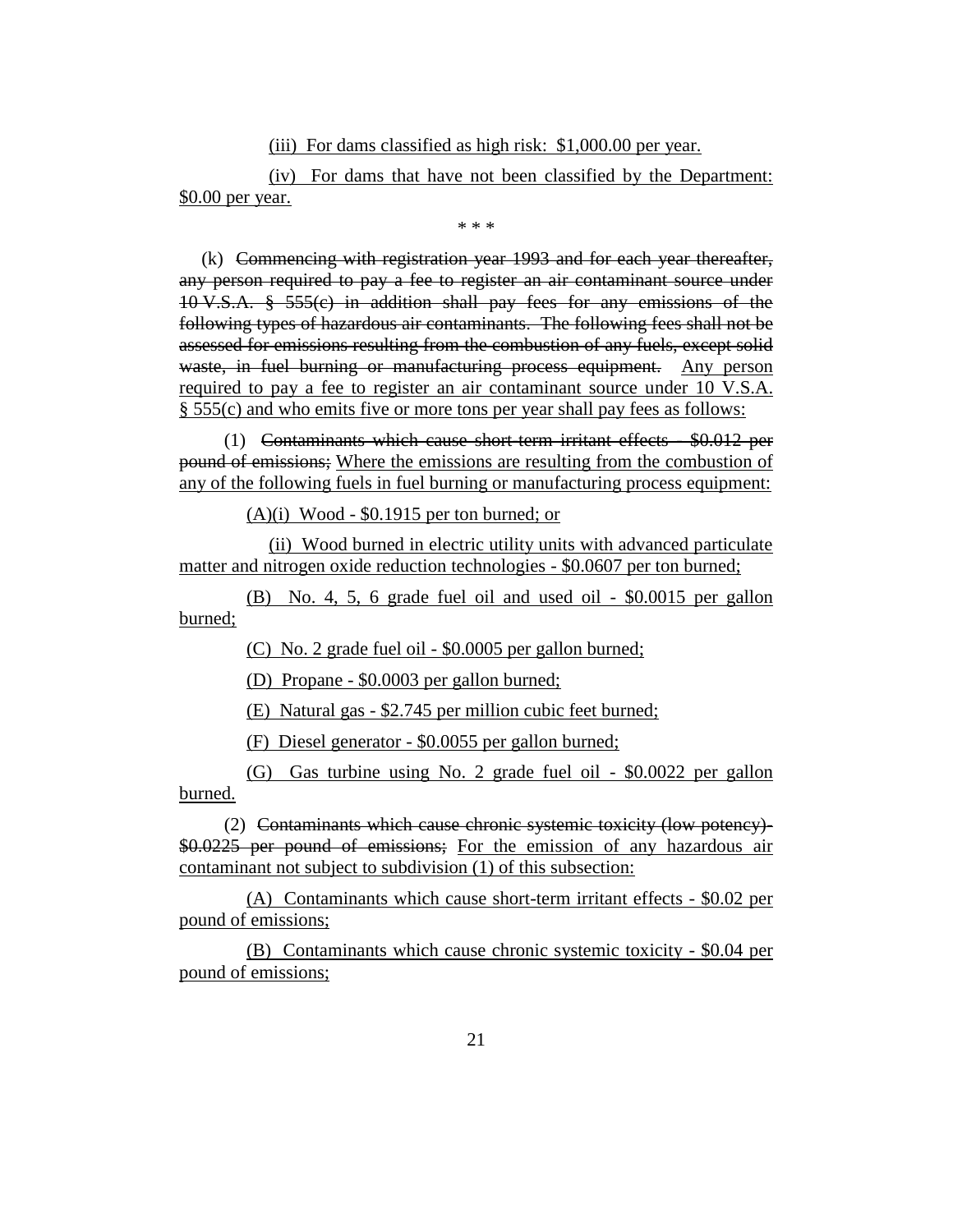(C) Contaminants known or suspected to cause cancer - \$0.95 per pound of emissions.

(3) Contaminants which cause chronic systemic toxicity (high potency) - \$0.03 per pound of emissions;

(4) Contaminants known or suspected to cause cancer (low potency) - \$0.825 per pound of emissions;

(5) Contaminants known or suspected to cause cancer (high potency) - \$15.00 per pound of emissions.

(l) Commencing with registration year 1993 and for each year thereafter, any person required to pay a fee to register an air contaminant source under 10 V.S.A. § 555(c) in addition shall pay the following fees for emissions of hazardous air contaminants resulting from the combustion of any of the following fuels in fuel burning or manufacturing process equipment.

(1) Coal - \$0.645 per ton burned;

 $(2)(A)$  Wood - \$0.155 per ton burned; or

(B) Wood burned with an operational electrostatic precipitator and NOx reduction technologies - \$0.0375 per ton burned;

(3) No. 6 grade fuel oil - \$0.00075 per gallon burned;

(4) No. 4 grade fuel oil - \$0.0006 per gallon burned;

(5) No. 2 grade fuel oil - \$0.0003 per gallon burned;

(6) Liquid propane gas - \$0.0003 per gallon burned;

(7) Natural gas - \$1.305 per million cubic feet burned.

\* \* \*

Sec. 22. 10 V.S.A. § 6628(j) is amended to read:

(j) Fees shall be submitted annually on March 31. Fees shall be submitted to the Secretary and deposited into the hazardous waste management account of the Waste Management Assistance Fund established under section 6618 of this title. Fees shall be computed according to the following:

(1) \$350.00 \$400.00 per toxic chemical identified pursuant to subdivision  $6629(c)(4)$  of this title.

(2) \$350.00 \$400.00 per hazardous waste stream identified pursuant to subdivision  $6629(c)(3)$  of this title.

(3) Up to a maximum amount of: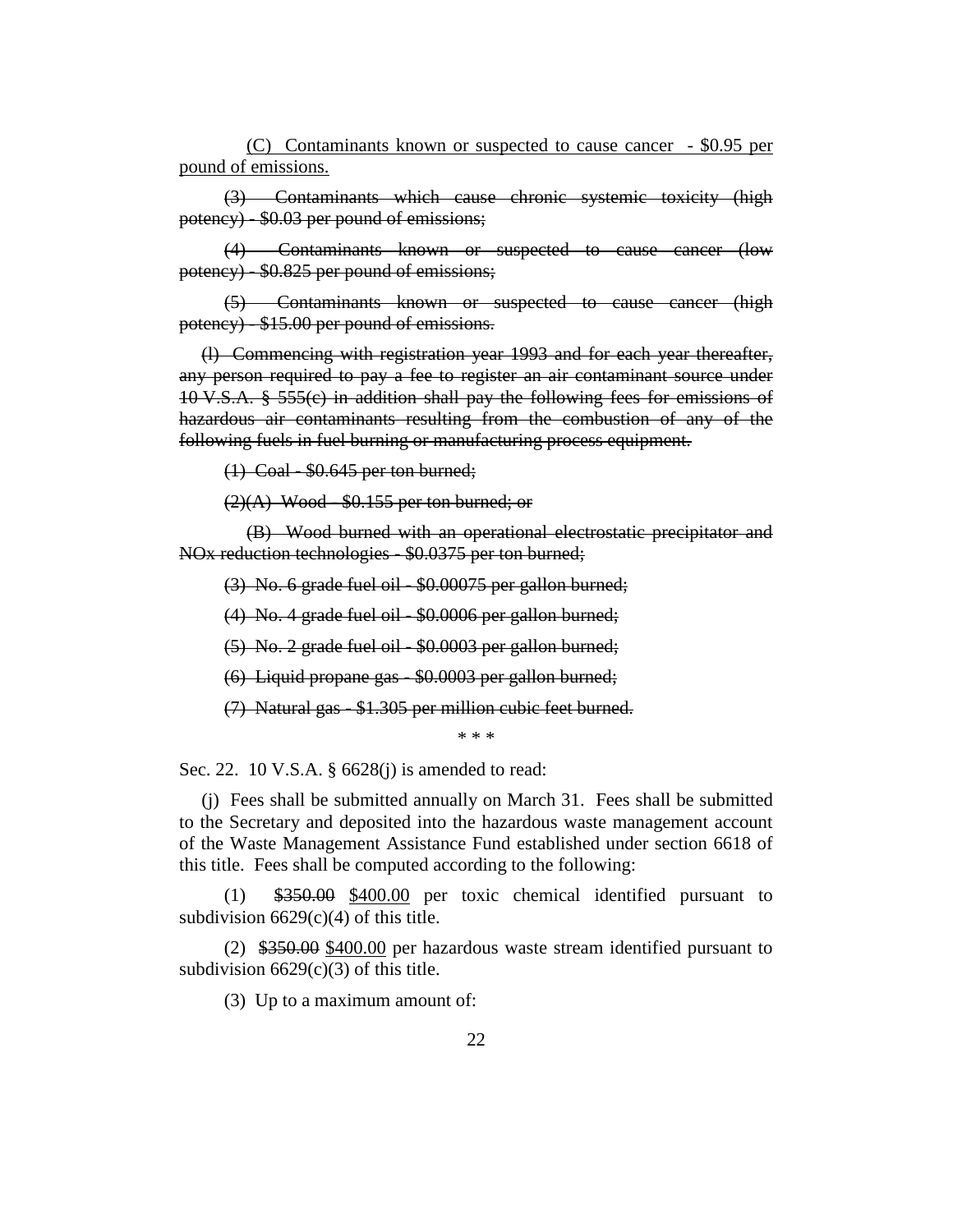(A)  $\frac{$1,750.00}{$2,000.00}$  per plan for Class A generators.

(B) \$350.00 \$400.00 per plan for Class B generators.

(C) \$1,750.00 \$2,000.00 per plan for large users.

(D)  $\frac{$3,500.00}{$4,000.00}$  per plan for Class A generators that are large users.

(E)  $$1,050.00$   $$1,200.00$  per plan for Class B generators that are large users.

Sec. 23. 10 V.S.A. § 6607a is amended to read:

§ 6607a. WASTE TRANSPORTATION

(a) A commercial hauler desiring to transport waste within the State shall apply to the Secretary for a permit to do so, by submitting an application on a form prepared for this purpose by the Secretary and by submitting the disclosure statement described in section 6605f of this title. These permits shall have a duration of five years and shall be renewed annually. The application shall indicate the nature of the waste to be hauled. The Secretary may specify conditions that the Secretary deems necessary to assure compliance with State law.

(b) As used in this section:

(1) "Commercial hauler" means:

(A) any person that transports regulated quantities of hazardous waste; and

(B) any person that transports solid waste for compensation in a vehicle.

(2) The commercial hauler required to obtain a permit under this section is the legal or commercial entity that is transporting the waste, rather than the individual employees and subcontractors of the legal or commercial entity. In the case of a sole proprietorship, the sole proprietor is the commercial entity.

(3) The Secretary shall not require a commercial hauler to obtain a permit under this section, comply with the disclosure requirements of this section, comply with the reporting and registration requirements of section 6608 of this title, or pay the fee specified in 3 V.S.A. § 2822, if:

(A) the commercial hauler does not transport more than four cubic yards of solid waste at any time; and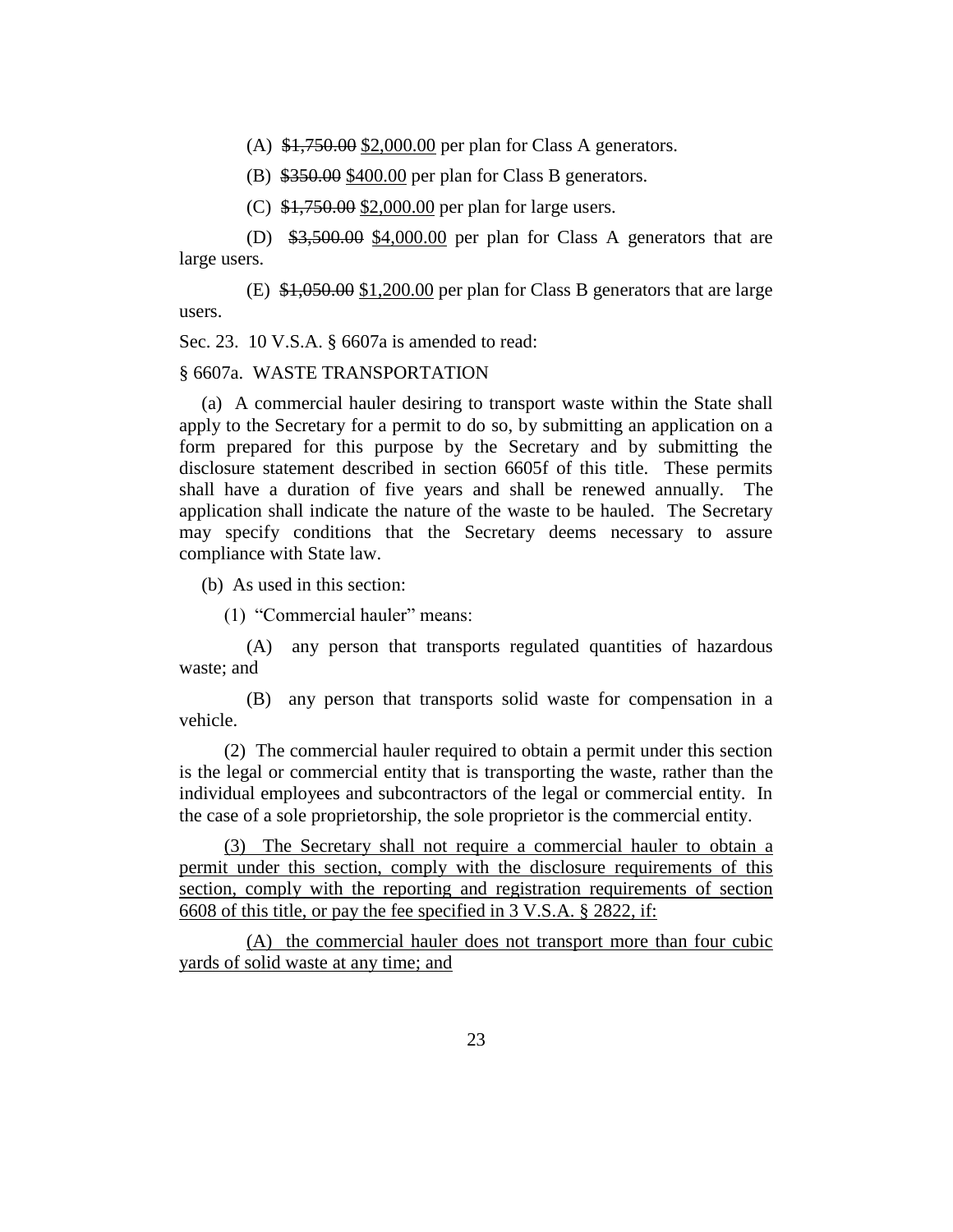(B) the solid waste transportation services performed are incidental to other nonwaste transportation-related services performed by the commercial hauler.

\* \* \*

 $(g)(1)$  Except as set forth in subdivisions  $(2)$  and  $(3)$  of this subsection, a transporter certified under this section commercial hauler that offers the collection of municipal solid waste shall:

\* \* \*

(2) In a municipality that has adopted a solid waste management ordinance addressing the collection of mandated recyclables, leaf and yard residuals, or food residuals, a transporter commercial hauler in that municipality is not required to comply with the requirements of subdivision (1) of this subsection and subsection (h) of this section for the material addressed by the ordinance if the ordinance:

\* \* \*

(3) A transporter commercial hauler is not required to comply with the requirements of subdivision  $(1)(A)$ ,  $(B)$ , or  $(C)$  of this subsection in a specified area within a municipality if:

\* \* \*

(h) A transporter commercial hauler certified under this section that offers the collection of municipal solid waste may not charge a separate line item fee on a bill to a residential customer for the collection of mandated recyclables, provided that a transporter commercial hauler may charge a fee for all service calls, stops, or collections at a residential property and a transporter commercial hauler may charge a tiered or variable fee based on the size of the collection container provided to a residential customer or the amount of waste collected from a residential customer. A transporter commercial hauler certified under this section may incorporate the cost of the collection of mandated recyclables into the cost of the collection of solid waste and may adjust the charge for the collection of solid waste. A transporter commercial hauler certified under this section that offers the collection of solid waste may charge a separate fee for the collection of leaf and yard residuals or food residuals from a residential customer.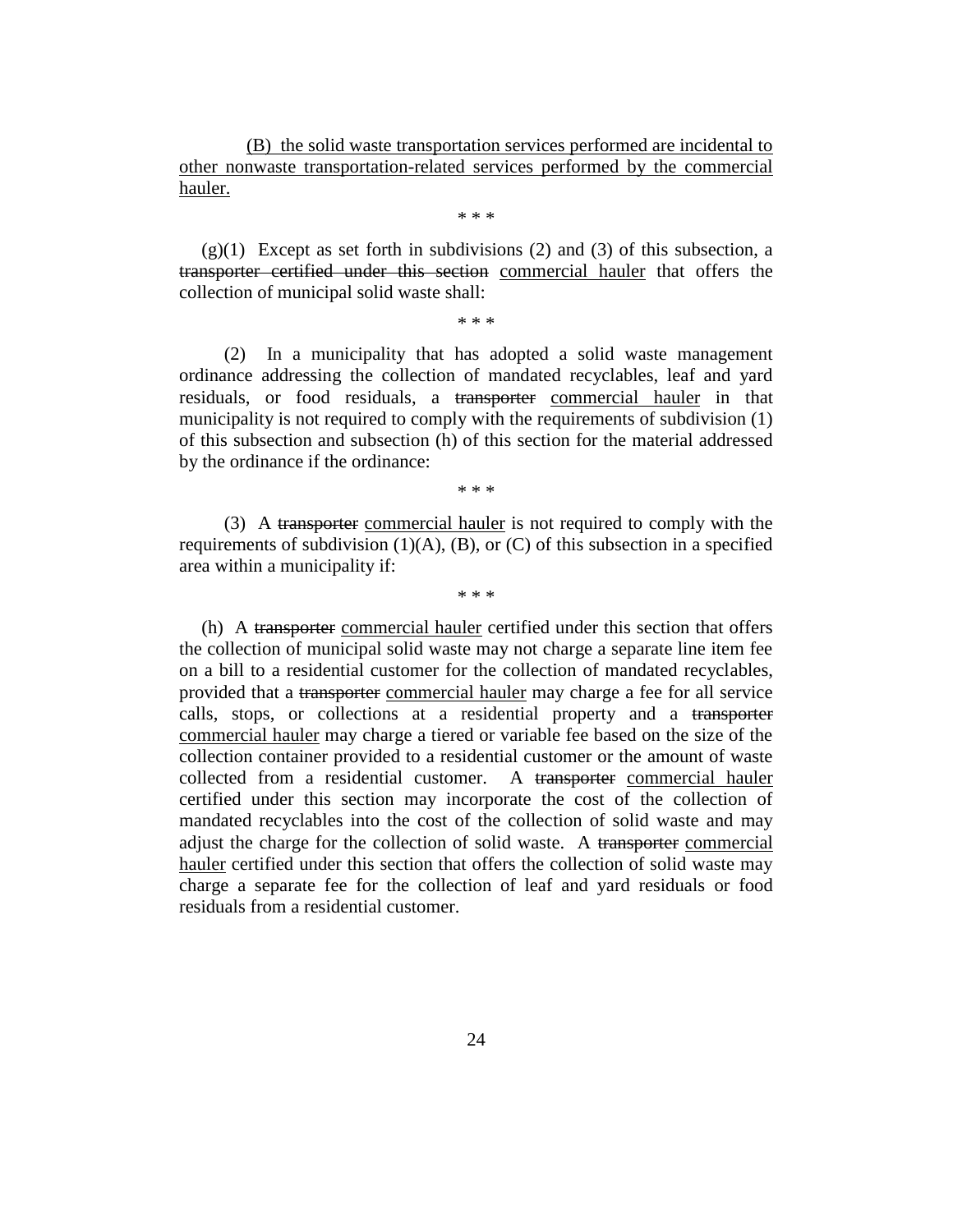### \* \* \* Department of Fish and Wildlife \* \* \*

Sec. 24. 10 V.S.A. § 4255 is amended to read:

#### § 4255. LICENSE FEES

(a) Vermont residents may apply for licenses on forms provided by the Commissioner. Fees for each license shall be:

| (1) Fishing license                                   | \$25.00 \$26.00 |
|-------------------------------------------------------|-----------------|
| (2) Hunting license                                   | \$25.00 \$26.00 |
| (3) Combination hunting and fishing license           | \$40.00 \$41.00 |
| (4) Big game licenses (all require a hunting license) |                 |
| (A) archery license                                   | \$23.00         |
| (B) muzzle loader license                             | \$23.00         |
| (C) turkey license                                    | \$23.00         |
| (D) second muzzle loader license                      | \$17.00         |
| (E) second archery license                            | \$17.00         |
| (F) moose license                                     | \$100.00        |
| (G) season bear tag                                   | \$5.00          |
| (H) additional deer archery tag                       | \$23.00         |
| (5) Trapping license                                  | \$20.00 \$23.00 |
| (6) Hunting license for persons aged 17 years         |                 |
| of age or under                                       | \$8.00          |
| (7) Trapping license for persons aged 17 years        |                 |
| of age or under                                       | \$10.00         |
| (8) Fishing license for persons aged 15 through 17    |                 |
| <u>years of age</u>                                   | \$8.00          |
| (9) Super sport license                               | \$150.00        |
| (10) Three-day fishing license                        | \$10.00 \$11.00 |
| (11) Combination hunting and fishing license for      |                 |
| persons aged 17 years of age or under                 | \$12.00         |
| (12) Mentored hunting license                         | \$10.00         |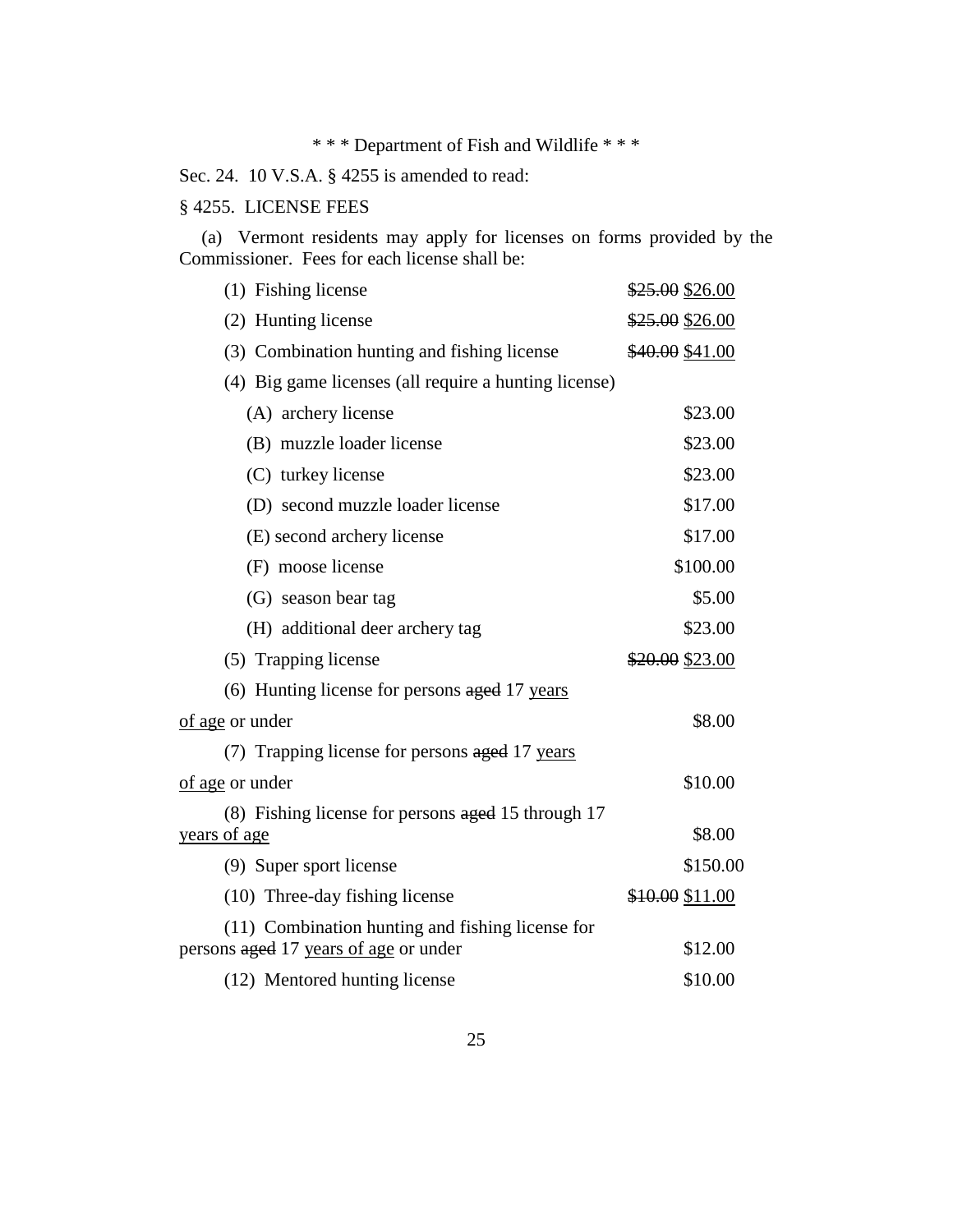| (1) Fishing license                                   | \$50.00 \$51.00   |
|-------------------------------------------------------|-------------------|
| (2) One-day fishing license                           | \$20.00 \$21.00   |
| (3) [Repealed.]                                       |                   |
| (4) Hunting license                                   | \$100.00          |
| (5) Combination hunting and fishing license           | \$135.00          |
| (6) Big game licenses (all require a hunting license) |                   |
| (A) archery license                                   | \$38.00           |
| (B) muzzle loader license                             | \$40.00           |
| (C) turkey license                                    | \$38.00           |
| (D) [Repealed.]                                       |                   |
| (E) [Repealed.]                                       |                   |
| (F) moose license                                     | \$350.00          |
| (G) early season bear tag                             | \$15.00           |
| (H) additional deer archery tag                       | \$38.00           |
| (7) Small game licenses                               |                   |
| $(A)$ all season                                      | \$50.00           |
| (B) [Repealed.]                                       |                   |
| (8) Trapping license                                  | \$300.00 \$305.00 |
| (9) Hunting licenses for persons aged 17 years of age |                   |
| or under                                              | \$25.00           |
| (10) Three-day fishing license                        | \$22.00 \$23.00   |
| (11) Seven-day fishing license                        | \$30.00 \$31.00   |
| * * *                                                 |                   |

(b) Nonresidents may apply for licenses on forms provided by the Commissioner. Fees for each license shall be:

## \* \* \* Labor \* \* \*

\* \* \* Workers' Compensation Fund \* \* \*

#### Sec. 25. WORKERS' COMPENSATION RATE OF CONTRIBUTION

For fiscal year 2016, after consideration of the formula in 21 V.S.A. § 711(b) and historical rate trends, the General Assembly has established that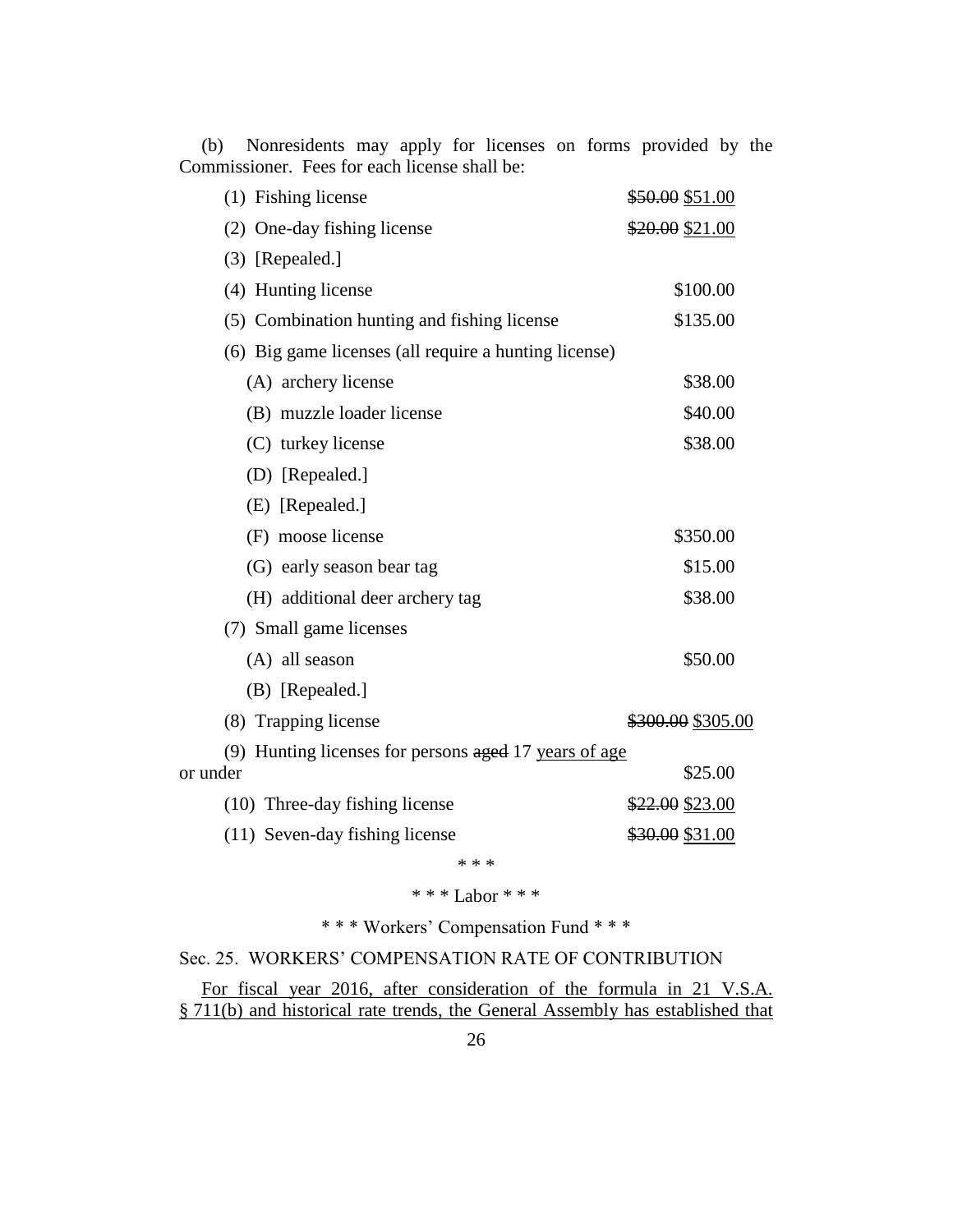the rate of contribution for the direct calendar year premium for workers' compensation insurance shall be set at the rate of 1.45 percent established in 2014 Acts and Resolves No. 191, Sec. 7, notwithstanding 21 V.S.A. § 711(a). The contribution rate for self-insured workers' compensation losses and workers' compensation losses of corporations approved under 21 V.S.A. chapter 9 shall remain at one percent.

\* \* \* Agency of Agriculture, Food and Markets \* \* \*

Sec. 26. 6 V.S.A. § 3022(b) is amended to read:

(b) Any person who is the owner of any bees, apiary, colony, or hive shall pay a \$10.00 annual registration fee for each location of hives. The fee revenue, together with any other funds appropriated to the Agency for this purpose, shall be collected by the Secretary and credited to the Weights and Measures Testing Fund to be used to offset the costs of inspection services and to provide educational services and technical assistance to beekeepers in the State.

Sec. 27. 9 V.S.A. § 2632(b) is amended to read:

(b) Fees and reimbursements of costs collected by the Agency of Agriculture, Food and Markets under the provisions of this chapter and 6 V.S.A. § 3022 shall be credited to a weights and measures special fund and shall be available to the Agency to offset the costs of implementing this chapter and 6 V.S.A. chapter 172.

\* \* \* Agency of Commerce and Community Development \* \* \*

Sec. 28. 10 V.S.A. § 128 is added to read:

§ 128. VERMONT CENTER FOR GEOGRAPHIC INFORMATION SPECIAL FUND

(a) A Special Fund is created for the operation of the Vermont Center for Geographic Information in the Agency of Commerce and Community Development. The Fund shall consist of revenues derived from the charges by the Agency of Commerce and Community Development pursuant to subsection (c) of this section for the provision of Geographic Information products and services, interest earned by the Fund, and sums which from time to time may be made available for the support of the Center and its operations. The Fund shall be established and managed pursuant to 32 V.S.A. chapter 7, subchapter 5 and shall be available to the Agency to support activities of the Center.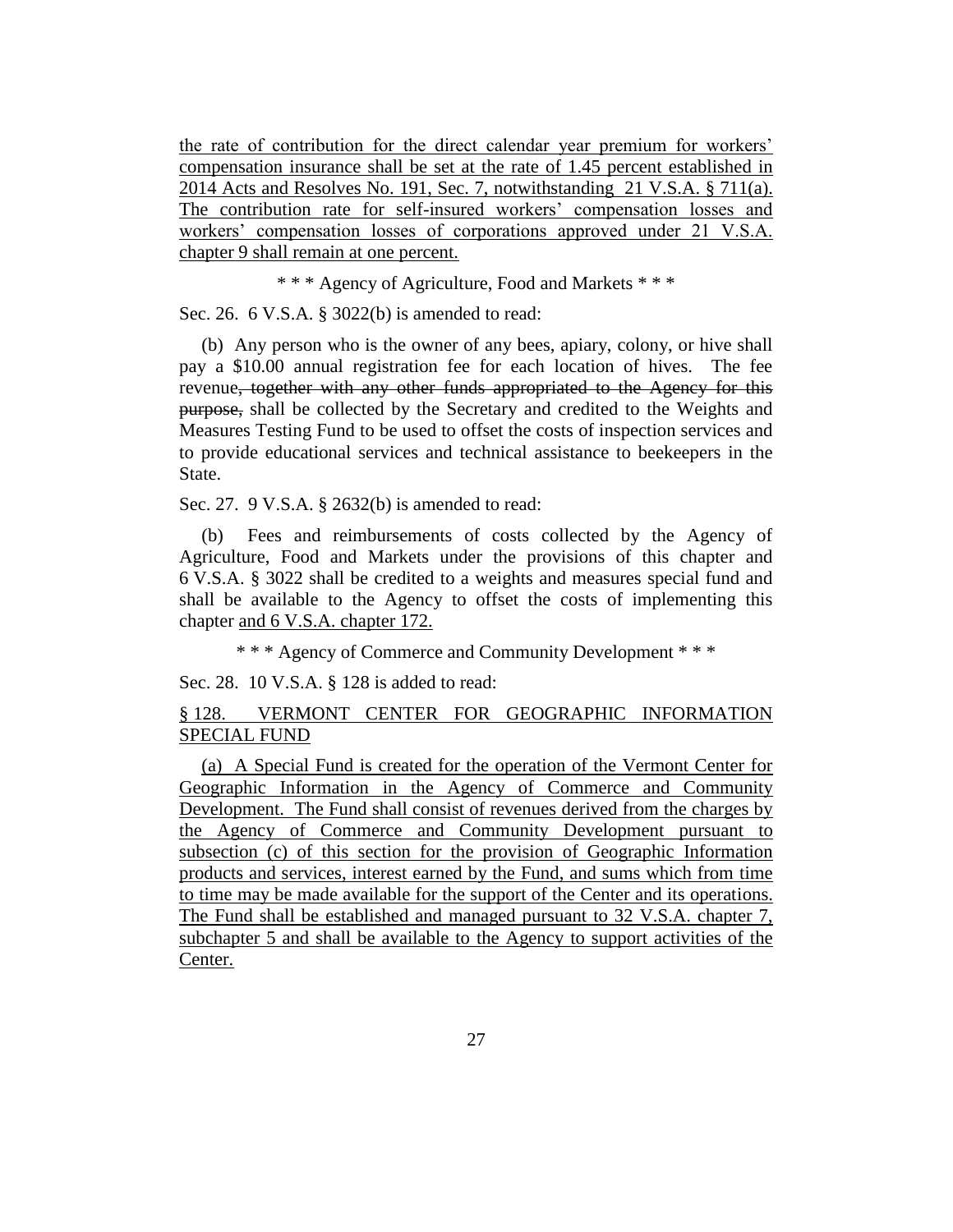(b) The receipt and expenditure of monies from the Special Fund shall be under the supervision of the Secretary of Commerce and Community Development.

(c) Notwithstanding 32 V.S.A. § 603, the Secretary of Commerce and Community Development is authorized to impose charges reasonably related to the costs of the products and services of the Vermont Center for Geographic Information, including the cost of personnel, equipment, supplies, and intellectual property.

\* \* \* Consumer Protection \* \* \*

\* \* \* Charitable Solicitations \* \* \*

Sec. 29. 9 V.S.A. § 2473 is amended to read:

§ 2473. NOTICE OF SOLICITATION

\* \* \*

 $(f)(1)$  In For each calendar year in which a paid fundraiser solicits in this State on behalf of a charitable organization, the paid fundraiser shall pay an annual a registration fee of \$500.00 to the Attorney General with its first notice of no later than ten days prior to its first solicitation in this State.

(2) Each notice of solicitation filed in accordance with this section shall be accompanied by a fee of \$200.00. In the case of a campaign lasting more than 12 months, an additional \$200.00 fee shall be paid annually on or before the date of the anniversary of the commencement of the campaign.

(3) Fees paid under this subsection shall be deposited in a special fund managed pursuant to 32 V.S.A. chapter 7, subchapter 5, and shall be available to the Attorney General for the costs of administering sections 2471-2479 of this title.

> \* \* \* \* \* \* Motor Vehicles \* \* \* \* \* \* All-terrain Vehicles \* \* \*

Sec. 30. 23 V.S.A. § 3504 is amended to read:

#### § 3504. REGISTRATION FEES AND PLATES

(a) The registration fee for all-terrain vehicles other than as provided for in subsection (b) of this section is \$25.00 \$35.00. Duplicate registration certificates may be obtained upon payment of \$5.00 to the Department.

\* \* \*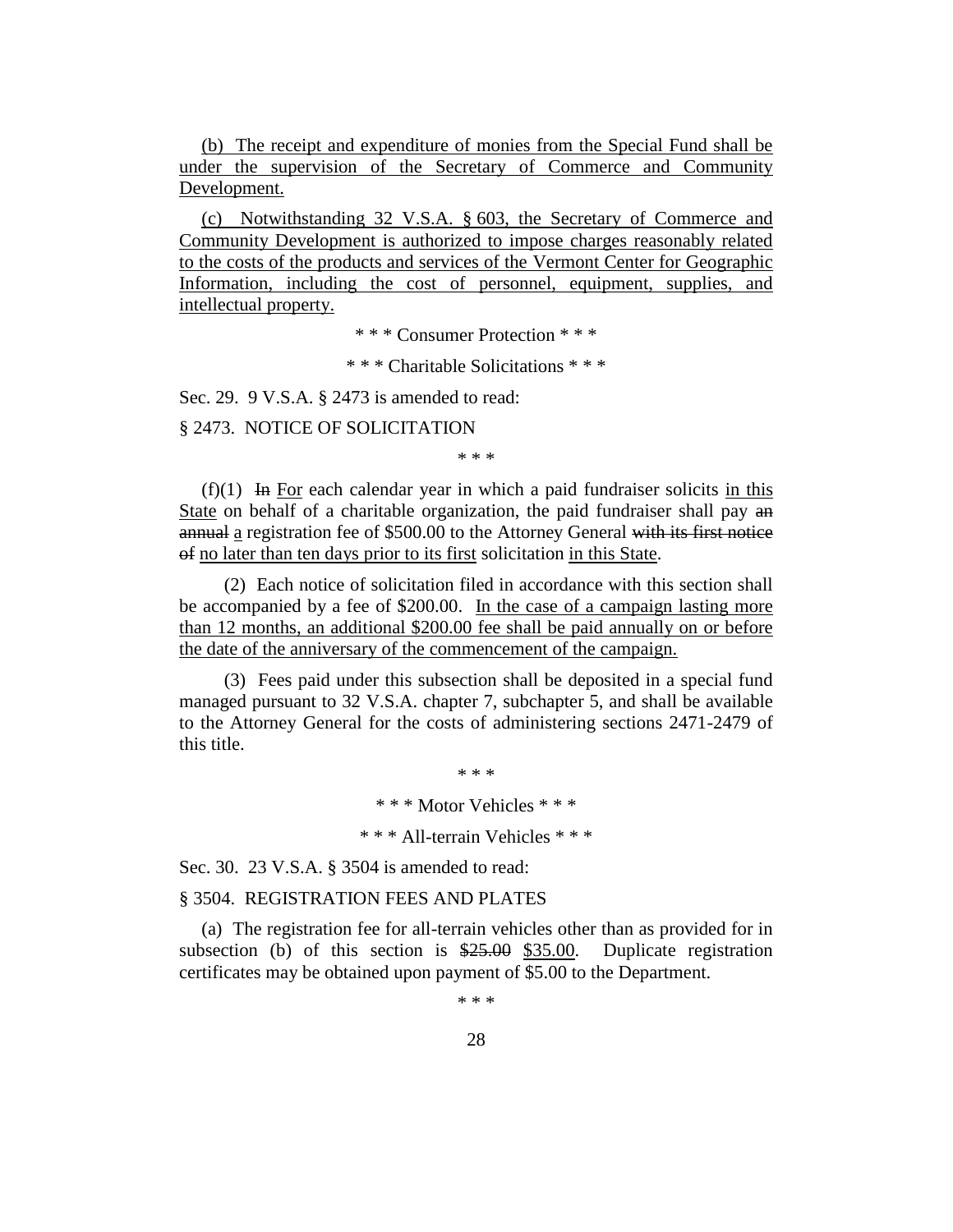\* \* \* Department for Children and Families \* \* \*

\* \* \* Dog, Cat and Wolf Hybrid Spaying and Neutering Program \* \* \*

Sec. 31. 20 V.S.A. § 3581(c)(1) is amended to read:

(c)(1) A mandatory license fee surcharge of  $$3.00 \text{ }\, $4.00$$  per license shall be collected by each city, town, or village for the purpose of funding the dog, cat, and wolf-hybrid spaying and neutering program established in subchapter 6 of chapter 193 of this title.

Sec. 32. 20 V.S.A. § 3815(a) is amended to read:

(a) The agency of human services Agency of Human Services shall administer a dog, cat, and wolf-hybrid spaying and neutering program providing reduced-cost spaying and neutering services and presurgical immunization for dogs, cats, and wolf-hybrids owned or cared for by low income individuals with low income. The agency Agency shall implement the program through an agreement with a qualified organization consistent with the applicable administrative rules.

\* \* \* Judiciary \* \* \*

Sec. 33. 32 V.S.A. § 1434 is amended to read:

#### § 1434. PROBATE CASES

(a) The following entry fees shall be paid to the Probate Division of the Superior Court for the benefit of the State, except for subdivisions (18) and (19) of this subsection which shall be for the benefit of the county in which the fee was collected:

| $(1)$ Estates of \$10,000.00 or less                                          | \$30.00 \$50.00       |
|-------------------------------------------------------------------------------|-----------------------|
| $(2)$ Estates of more than \$10,000.00<br>to not more than $$50,000.00$       | \$80.00 \$110.00      |
| $(3)$ Estates of more than \$50,000.00<br>to not more than $$150,000.00$      | \$210.00 \$265.00     |
| $(4)$ Estates of more than \$150,000.00<br>to not more than $$500,000.00$     | \$395.00 \$500.00     |
| $(5)$ Estates of more than \$500,000.000<br>to not more than \$1,000,000.00   | \$660.00 \$1,000.00   |
| $(6)$ Estates of more than \$1,000,000.00<br>to not more than $$5,000,000.00$ | \$1,050.00 \$1,750.00 |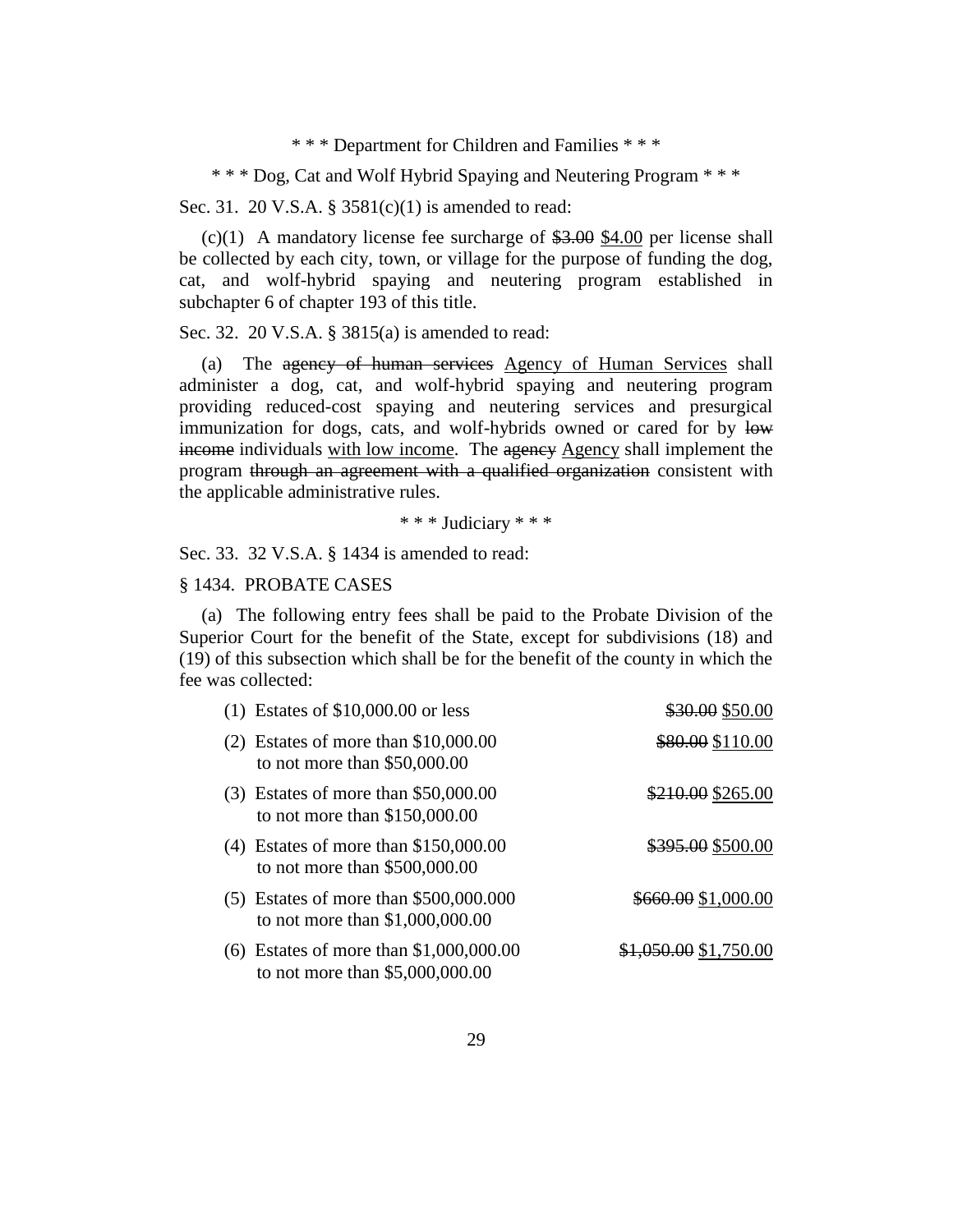| $(7)$ Estates of more than \$5,000,000.00<br>to not more than \$10,000,000.00                                                                                                                                                                                                                                                                                  | $$1,575.00$ \$2,500.00 |
|----------------------------------------------------------------------------------------------------------------------------------------------------------------------------------------------------------------------------------------------------------------------------------------------------------------------------------------------------------------|------------------------|
| (8) Estates of more than \$10,000,000.00                                                                                                                                                                                                                                                                                                                       | \$1,840.00 \$3,250.00  |
| (9) For all petitions, other<br>than those described in<br>subdivision $(11)$ of this<br>subsection, where the corpus of<br>the trust at the time the<br>petition is filed is \$100,000.00<br>or less, including petitions to<br>modify or terminate a trust, to<br>remove or substitute a trustee<br>or trustees, or seeking remedies<br>for breach of trust: | \$160.00               |
| (A) Trusts of $$10,000.00$ or less                                                                                                                                                                                                                                                                                                                             | \$50.00                |
| (B) Trusts of \$10,001.00 to not more<br>than \$50,000.00                                                                                                                                                                                                                                                                                                      | \$110.00               |
| $(C)$ Trusts of \$50,001.00 to not more<br>than \$150,000.00                                                                                                                                                                                                                                                                                                   | \$265.00               |
| (D) Trusts of $$150,001.00$ to not more                                                                                                                                                                                                                                                                                                                        | \$500.00               |
| than \$500,000.00                                                                                                                                                                                                                                                                                                                                              |                        |
| $(E)$ Trusts of \$500,001.00 to not more<br>than $$1,000,000.00$                                                                                                                                                                                                                                                                                               | \$1,000.00             |
| $(F)$ Trusts of \$1,000,001.00 to not more<br>than \$5,000,000.00                                                                                                                                                                                                                                                                                              | \$1,750.00             |
| (G) Trusts of $$5,000,001.00$ to not more<br>than \$10,000,000.00                                                                                                                                                                                                                                                                                              | \$2,500.00             |
| (G) Trust of more than \$10,000,000.00                                                                                                                                                                                                                                                                                                                         | \$3,250.00             |
| (10) For all trust petitions, other<br>than those described in<br>subdivision $(11)$ of this<br>subsection, where the corpus of<br>the trust is more than<br>\$100,000.00, including petitions<br>to modify or terminate a trust,<br>to remove or substitute a                                                                                                 | <del>\$265.00</del>    |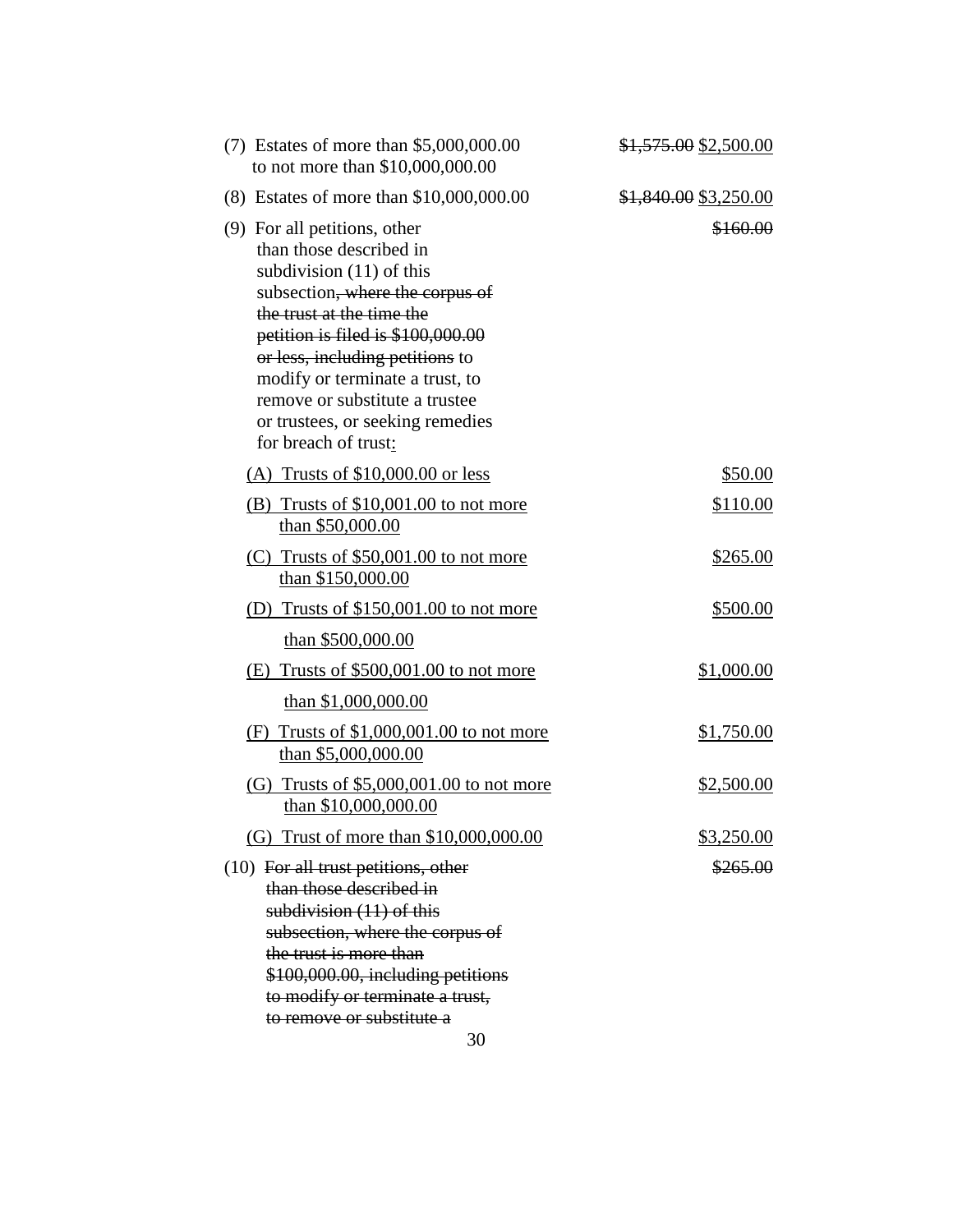| trustee or trustees, or seeking<br>remedies for breach of trust [Repealed.]                                                                                 |                             |
|-------------------------------------------------------------------------------------------------------------------------------------------------------------|-----------------------------|
| (11) Annual accounts on trusts                                                                                                                              | \$35.00 \$85.00             |
| (12) Annual accounts on decedents'<br>estates filed for any period<br>ending more than one year<br>following the opening of the<br>estate                   | \$30.00 \$85.00             |
| (13) Adoptions and relinquishments as<br>part of an adoption proceeding                                                                                     | \$100.00 \$150.00           |
| (14) Relinquishments, separate from<br>adoptions                                                                                                            | \$100.00                    |
| (15) Guardianships for minors                                                                                                                               | \$90.00 \$150.00            |
| (16) Guardianships for adults                                                                                                                               | \$105.00 \$150.00           |
| (17) Petitions for change of name                                                                                                                           | \$135.00 \$150.00           |
| (18) Filing of a will for safekeeping                                                                                                                       | \$25.00 \$30.00             |
| (19) Filing of subsequent will for<br>safekeeping, same probate<br>division Probate Division or<br>transfer to another<br>probate division Probate Division | \$15.00 \$30.00             |
| (20) Corrections for vital records                                                                                                                          | \$30.00 \$150.00            |
| (21) Orders of authorization pursuant<br>to 18 V.S.A. § 5144                                                                                                | \$30.00 \$50.00             |
| (22) Conveyances of title to real<br>estate pursuant to 14 V.S.A.<br>§ 1801, including petitions to<br>clear title and release or<br>discharge of mortgage  | \$55.00 \$100.00            |
| (23) Petitions concerning advance<br>directives pursuant to 18 V.S.A.<br>§ 9718                                                                             | <del>\$80.00</del> \$100.00 |
| (24) Civil actions brought pursuant to<br>18 V.S.A. chapter 107, subchapter 3.                                                                              | \$55.00 \$100.00            |
| (25) Petitions for partial decree                                                                                                                           | \$105.00                    |
|                                                                                                                                                             |                             |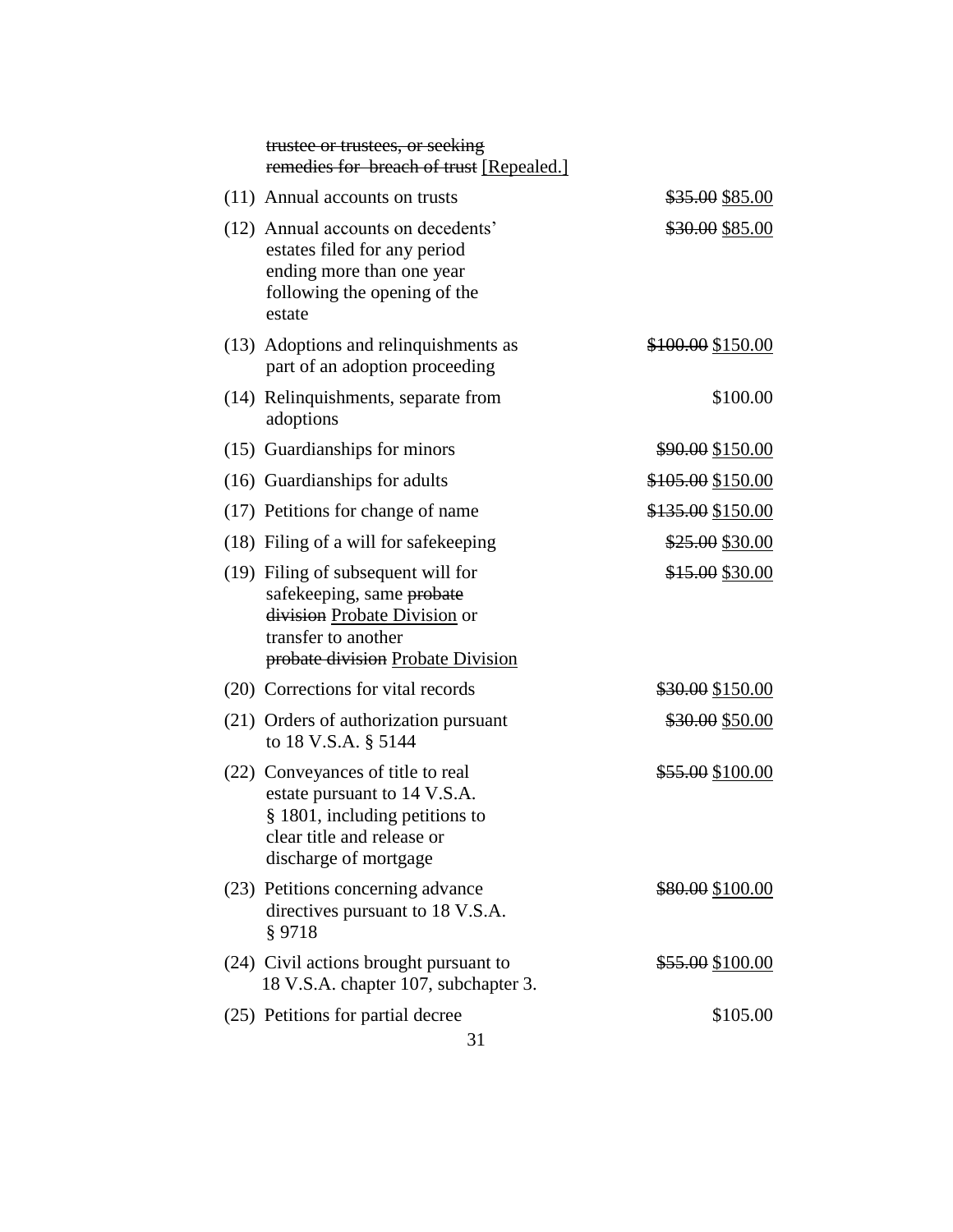| (26) Petitions for license to sell<br>real estate                     | \$55.00 \$100.00 |
|-----------------------------------------------------------------------|------------------|
| (27) Petition for license to sell personal property                   | \$100.00         |
| (28) Petitions for minor settlement<br>pursuant to $14$ V.S.A. § 2643 | \$30.00 \$90.00  |

(b) Pursuant to Rule 3.1 of the Vermont Rules of Civil Procedure, part of the filing fee may be waived if the Court finds the applicant is unable to pay it. The Court shall use procedures established in subsection 1431(h) of this title to determine the fee. No fee shall be charged for necessary documents pertaining to the opening of estates, trusts, and guardianships, including the issuance of two certificates of appointment and respective letters. No fee shall be charged for the issuance of two certified copies of adoption decree and two certified copies of instrument changing name.

(c) A fee of \$5.00 shall be paid for each additional certification of appointment of a fiduciary.

Sec. 34. 32 V.S.A. § 1431 is amended to read:

#### § 1431. FEES IN SUPREME AND SUPERIOR COURTS

(a) Prior to the entry of any cause in the Supreme Court, there shall be paid to the clerk of the Court for the benefit of the State a fee of \$265.00 \$295.00 in lieu of all other fees not otherwise set forth in this section.

(b)(1) Except as provided in subdivisions (2)–(5) of this subsection, prior to the entry of any cause in the Superior Court, there shall be paid to the clerk of the Court for the benefit of the State a fee of \$265.00 \$295.00 in lieu of all other fees not otherwise set forth in this section.

(2) Prior to the entry of any divorce or annulment proceeding in the Superior Court, there shall be paid to the clerk of the Court for the benefit of the State a fee of \$265.00 \$295.00 in lieu of all other fees not otherwise set forth in this section. If the divorce or annulment complaint is filed with a stipulation for a final order, the fee shall be \$80.00 \$90.00 if one or both of the parties are residents, and \$160.00 \$180.00 if neither party is a resident, except that if the stipulation is not acceptable to the Court or if a matter previously agreed to becomes contested, the difference between the full fee and the reduced fee shall be paid to the Court prior to the issuance of a final order.

Prior to the entry of any parentage or desertion and support proceeding brought under 15 V.S.A. chapter 5 in the Superior Court, there shall be paid to the clerk of the Court for the benefit of the State a fee of \$105.00 \$120.00 in lieu of all other fees not otherwise set forth in this section.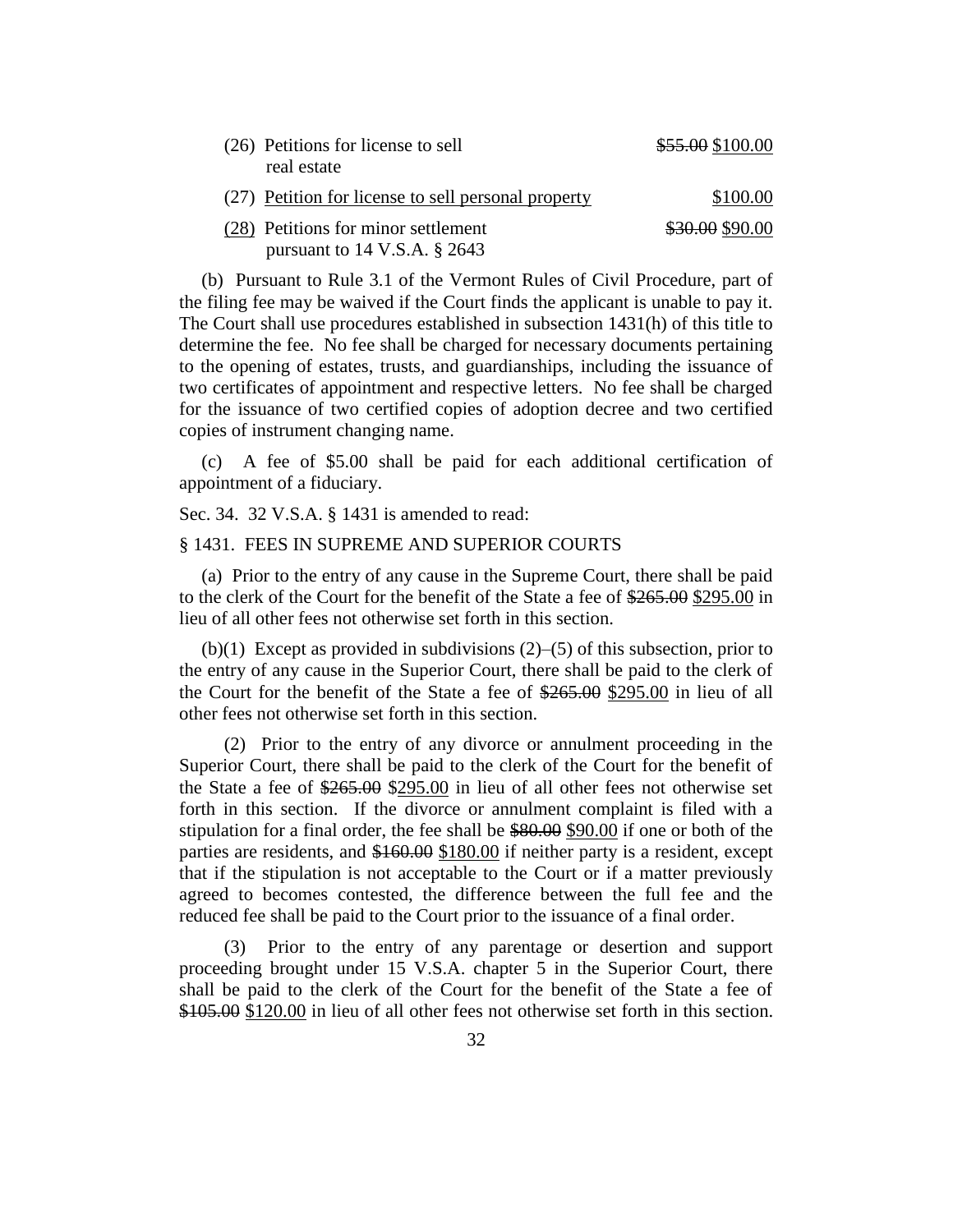If the parentage or desertion and support complaint is filed with a stipulation for a final order acceptable to the Court, the fee shall be \$30.00 \$35.00 except that if the stipulation is not acceptable to the Court or if a matter previously agreed to becomes contested, the difference between the full fee and the reduced fee shall be paid to the Court prior to the issuance of a final order.

(4) Prior to the entry of any motion or petition to enforce a final order for parental rights and responsibilities, parent-child contact, property division, or maintenance in the Superior Court, there shall be paid to the clerk of the Court for the benefit of the State a fee of \$80.00 \$90.00 in lieu of all other fees not otherwise set forth in this section. Prior to the entry of any motion or petition to vacate or modify a final order for parental rights and responsibilities, parent-child contact, or maintenance in the Superior Court, there shall be paid to the clerk of the Court for the benefit of the State a fee of \$105.00 \$120.00 in lieu of all other fees not otherwise set forth in this section. However, if the motion or petition is filed with a stipulation for an order, the fee shall be \$30.00 \$35.00 except that if the stipulation is not acceptable to the Court or if a matter previously agreed to becomes contested, the difference between the full fee and the reduced fee shall be paid to the Court prior to the issuance of a final order. All motions or petitions filed by one party under this subsection at one time shall be assessed one fee equal to the highest of the filing fees associated with the motions or petitions involved. There are no filing fees for prejudgment motions or petitions filed before a final divorce, legal separation, dissolution of civil union, parentage, desertion, or nonsupport judgment issued.

(5) Prior to the entry of any motion or petition to vacate or modify an order for child support in the Superior Court, there shall be paid to the clerk of the Court for the benefit of the State a fee of \$40.00 \$45.00 in lieu of all other fees not otherwise set forth in this section. If the motion or petition is filed with a stipulation for an order, there shall be no fee except that if the stipulation is not acceptable to the Court or if a matter previously agreed to becomes contested, the difference between the full fee and the reduced fee shall be paid to the Court prior to the issuance of a final order. A motion or petition to enforce an order for child support shall require no fee. All motions or petitions filed by one party at one time shall be assessed one fee; if a simultaneous motion is filed by a party under subdivision (4) of this subsection, the fee under subdivision (4) shall be the only fee assessed. There are no filing fees for prejudgment motions or petitions filed before a final divorce, legal separation, dissolution of civil union, parentage, desertion, or nonsupport judgment has issued.

(6) Prior to the registration in Vermont of a child custody determination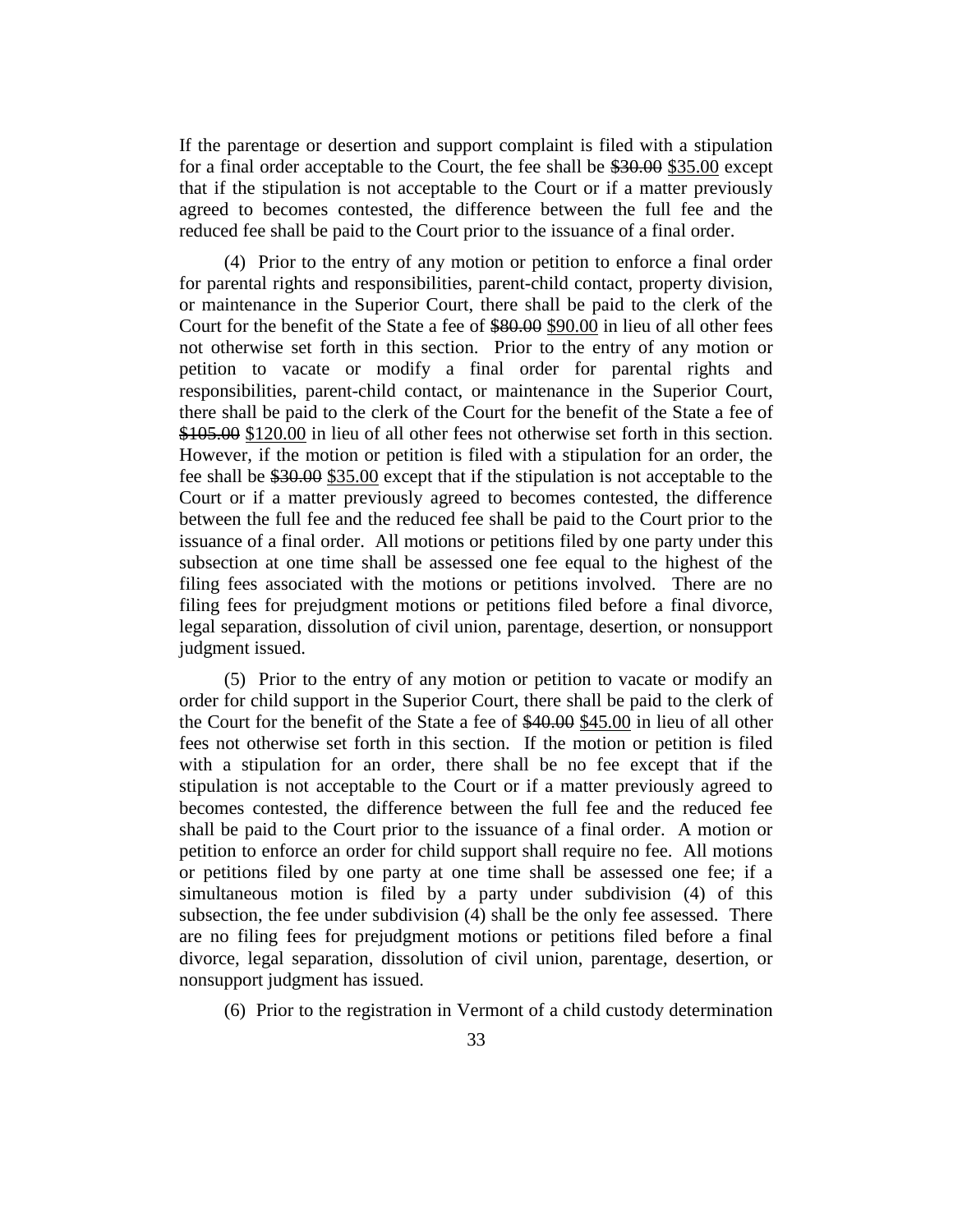issued by a court of another state, there shall be paid to the clerk of the Court for the benefit of the State a fee of \$80.00 \$90.00 unless the request for registration is filed with a simultaneous motion for enforcement, in which event the fee for registration shall be \$35.00 \$40.00 in addition to the fee for the motion as provided in subdivision (4) of this subsection.

(c)(1) Prior to the entry of a small claims action, there shall be paid to the clerk in lieu of all other fees not otherwise set forth in this section, a fee of \$80.00 \$90.00 if the claim is for more than \$1,000.00 and \$55.00 \$65.00 if the claim is for \$1,000.00 or less. Prior to the entry of any postjudgment motion in a small claims action, there shall be paid to the clerk a fee of \$55.00 \$65.00. The fee for every counterclaim in small claims proceedings shall be \$30.00 \$35.00, payable to the clerk, if the counterclaim is for more than \$500.00, and \$20.00 \$25.00 if the counterclaim is for \$500.00 or less.

 $(2)(A)$  Except as provided in subdivision  $(B)$  of this subdivision  $(2)$ , fees paid to the clerk pursuant to this subsection shall be divided as follows: 50 percent of the fee shall be for the benefit of the county and 50 percent of the fee shall be for the benefit of the State.

(B) In a county where court facilities are provided by the State, all fees paid to the clerk pursuant to this subsection shall be for the benefit of the State.

(d) Prior to the entry of any subsequent pleading which sets forth a claim for relief in the Supreme Court or the Superior Court, there shall be paid to the clerk of the Court for the benefit of the State a fee of \$105.00 \$120.00 for every appeal, cross-claim, or third-party claim and a fee of \$80.00 \$90.00 for every counterclaim in the Superior Court in lieu of all other fees not otherwise set forth in this section. The fee for an appeal of a magistrate's decision in the Superior Court shall be \$105.00 \$120.00. The filing fee for civil suspension proceedings filed pursuant to 23 V.S.A § 1205 shall be \$80.00 \$90.00, which shall be taxed in the bill of costs in accordance with sections 1433 and 1471 of this title. This subsection does not apply to filing fees in the Family Division, except with respect to the fee for an appeal of a magistrate's decision.

(e) Prior to the filing of any postjudgment motion in the Civil, Criminal, or Environmental Division of the Superior Court, including motions to reopen civil suspensions and motions for sealing or expungement in the Criminal Division pursuant to 13 V.S.A. § 7602, there shall be paid to the clerk of the Court for the benefit of the State a fee of \$80.00 \$90.00 except for small claims actions. A filing fee of \$90.00 shall be paid to the clerk of the Court for a civil petition for minor settlements.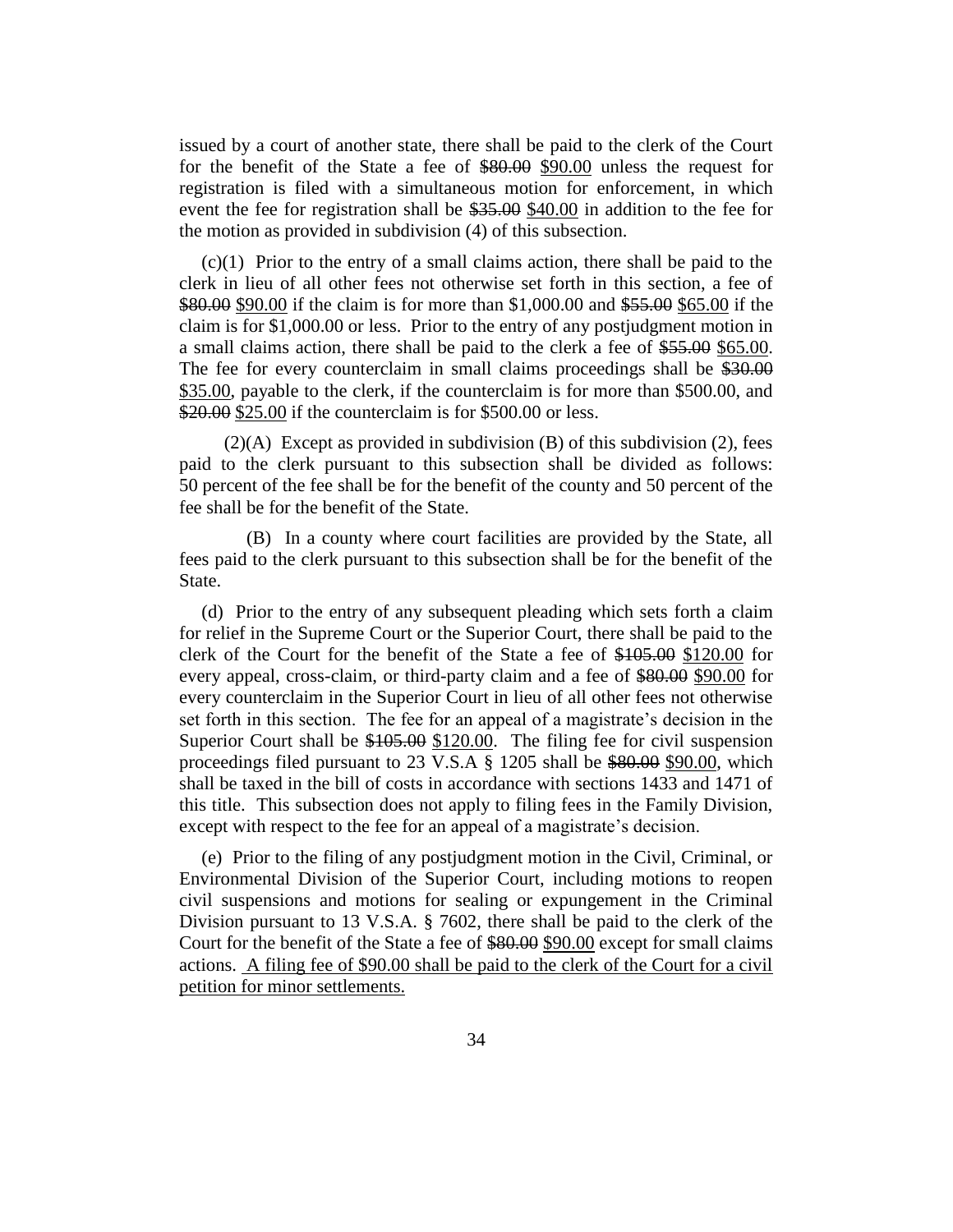(f) The filing fee for all actions filed in the Judicial Bureau shall be \$55.00 \$65.00; the State or municipality shall not be required to pay the fee; however, if the respondent denies the allegations on the ticket, the fee shall be taxed in the bill of costs in accordance with sections 1433 and 1471 of this title and shall be paid to the clerk of the Bureau for the benefit of the State.

(g) Prior to the filing of any postjudgment motion in the Judicial Bureau there shall be paid to the clerk of the Bureau, for the benefit of the State, a fee of \$40.00 \$45.00. Prior to the filing of any appeal from the Judicial Bureau to the Superior Court, there shall be paid to the Clerk clerk of the Court, for the benefit of the State, a fee of \$105.00 \$120.00.

(h) Pursuant to Vermont Rules of Civil Procedure 3.1 or Vermont Rules of Appellate Procedure 24(a), part or all of the filing fee may be waived if the Court finds that the applicant is unable to pay it. The clerk of the Court or the clerk's designee shall establish the in forma pauperis fee in accordance with procedures and guidelines established by administrative order of the Supreme Court. The applicant shall pay an in forma pauperis co-pay of \$10.00. If, during the course of the proceeding and prior to a final judgment, the Court determines that the applicant has the ability to pay all or a part of the waived fee, the Court shall require that payment be made prior to issuing a final judgment. If the applicant fails to pay the fee within a reasonable time, the Court may dismiss the proceeding.

\* \* \* Administrative Provisions \* \* \*

Sec. 35. 1 V.S.A. § 149 is added to read:

#### § 149. SEMIWEEKLY

Unless a statute provides a more specific definition, "semiweekly" means twice per week.

Sec. 36. 7 V.S.A. § 302 is amended to read:

#### § 302. APPLICATION

Application for such certificate of approval shall be made upon a form prescribed and furnished by the liquor control board Liquor Control Board, containing agreements to comply with the regulations of the board and to file with the commissioner of taxes, on or before the 20th day of each month, a report under oath, on a form prescribed and furnished by the commissioner of taxes, showing the quantity of malt or vinous beverages sold or delivered by such manufacturer or distributor during the preceding calendar month to each holder of such bottler's or wholesale dealer's license, Board and containing such further information as the board Board may deem necessary.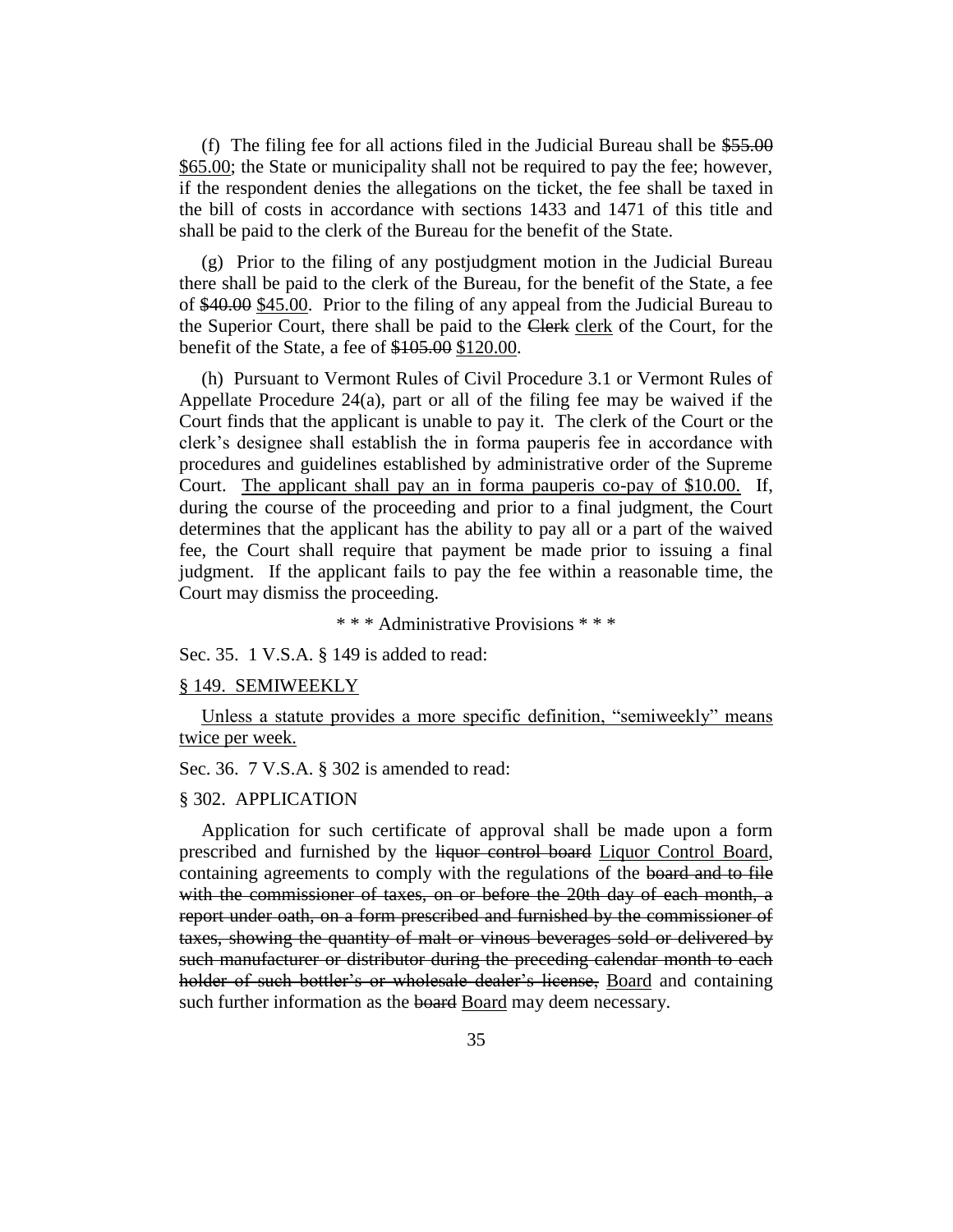Sec. 37. 10 V.S.A. § 123(c) is amended to read:

(c) Within the limits of available resources, the Center shall operate a program of standards development, data dissemination, and quality assurance, and shall perform the following duties:

\* \* \*

(12) Provide to regional planning commissions, State agencies, and the general public orthophotographic imagery of the State at a scale appropriate for the production and revision of town property maps. Periodically, such digital imagery shall be updated to capture land use changes, new settlement patterns, and such additional information as may have become available to the Director or the Center.

(A) The Center shall supply to each town such orthophotographic imagery as has been prepared by it of the total area of that town. Any image shall be available, without charge, for public inspection in the office of the town clerk to whom the imagery was supplied.

(B) At a reasonable charge to be established by the Center and the Director, the Center shall supply to any person or agency other than a town clerk or lister a copy of any digital format orthophotographic imagery created under this section.

(C) Hard copy or nondigital format orthophotographic imagery created under this section shall be available for public review at the State Archives.

Sec. 38. 10 V.S.A. § 6608(c) is amended to read:

(c) Information obtained by the Secretary under this section shall be available to the public, unless the Secretary certifies such information as being proprietary. The Secretary may make such certification where any person shows, to the satisfaction of the Secretary, that the information, or parts thereof, would divulge methods or processes entitled to protection as trade secrets. Nothing in this section shall be construed as limiting the disclosure of information by the Secretary to office employees as authorized representatives of the State concerned with implementing the provisions of this chapter or to the Department of Taxes for purposes of enforcing the solid waste tax imposed by 32 V.S.A. chapter 151, subchapter 13.

Sec. 39. 13 V.S.A. § 2143(e) is amended to read:

(e) Games of chance shall be limited as follows:

\* \* \*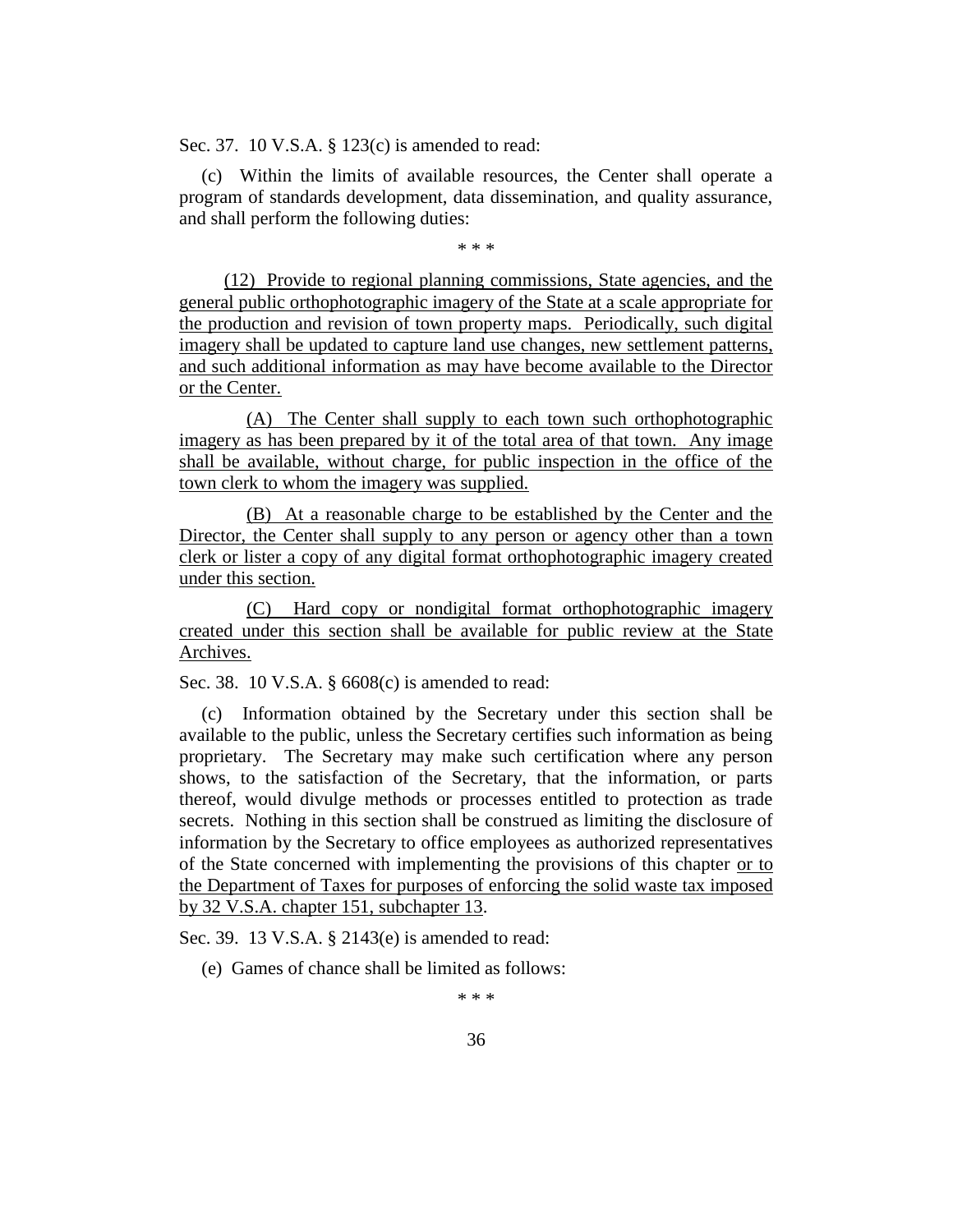(4) A nonprofit organization may offer a prize worth not more than \$400.00 in value for a single game of chance, except that the nonprofit organization may offer a prize worth not more than \$1,000.00 in value for one game per day, a prize worth not more than \$5,000.00 in value for one game per calendar month and a prize of a motor vehicle, firearm, motorcycle, or watercraft worth not more than \$50,000.00 for one game per calendar year. A nonprofit organization may exceed the above prize limitations on four days per calendar year, if the days are at least 20 days  $\frac{a}{b}$  part apart and the total prize money offered for all games executed on the day does not exceed \$20,000.00 \$50,000.00.

\* \* \*

Sec. 40. [Deleted.]

Sec. 41. 32 V.S.A. § 3436(a) is amended to read:

(a) The Director shall provide an certify assessment education program programs for municipal listers and assessors at convenient times and places during the year and is authorized to contract with one or more persons to provide part or all of the assessment instruction. On an annual basis, the Director shall provide, to the extent allowed by available resources, Certified programs may include instruction in lister duties, property inspection, data collection, valuation methods, mass appraisal techniques, and property tax administration, or such other subjects as the Director deems beneficial to listers and may be presented by Property Valuation and Review or a person pursuant to a contract with Property Valuation and Review, the International Association of Assessing Officials, the Vermont Assessors and Listers Association, or the Vermont League of Cities and Towns.

\* \* \* Local Option Taxes \* \* \*

Sec. 42. 24 V.S.A. § 138(a) is amended to read:

(a) Local option taxes are authorized under this section for the purpose of affording municipalities an alternative a method of raising municipal revenues to facilitate the transition and reduce the dislocations in those municipalities that may be caused by reforms to the method of financing public education under the Equal Educational Opportunity Act of 1997. Accordingly:

(1) the local option taxes authorized under this section may be imposed by a municipality;

(2) a municipality opting to impose a local option tax may do so prior to July 1, 1998 to be effective beginning January 1, 1999, and anytime after December 1, 1998 a local option tax shall be effective beginning on the next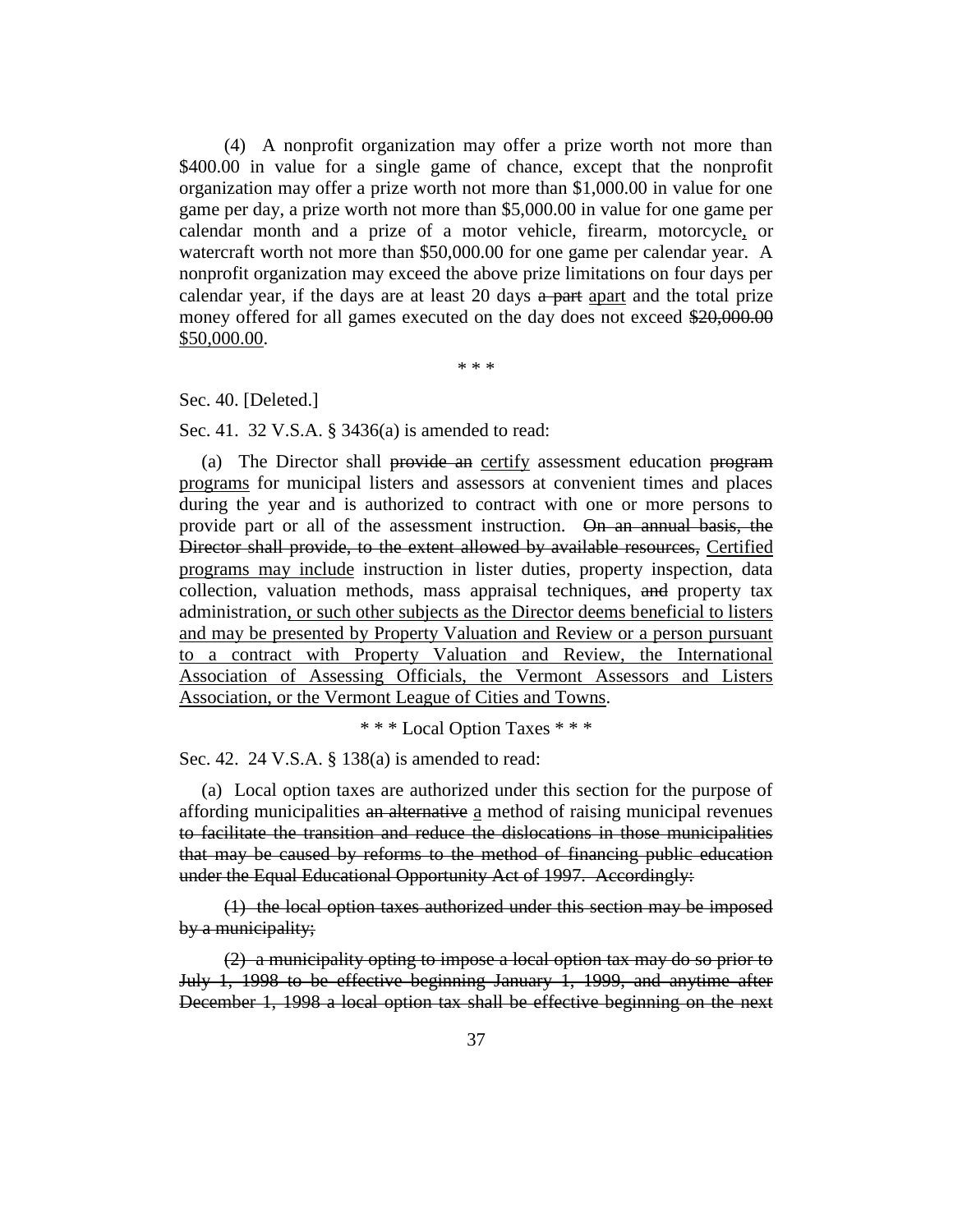tax quarter following 90 days' notice to the department of taxes of the imposition; and

(3) a local option tax may only be adopted by a municipality in which:

(A) the education property tax rate in 1997 was less than \$1.10 per \$100.00 of equalized education property value; or

(B) the equalized grand list value of personal property, business machinery, inventory, and equipment is at least ten percent of the equalized education grand list as reported in the 1998 Annual Report of the Division of Property Valuation and Review; or

(C) the combined education tax rate of the municipality will increase by 20 percent or more in fiscal year 1999 or in fiscal year 2000 over the rate of the combined education property tax in the previous fiscal year. A local option tax shall be effective beginning on the next tax quarter following 90 days' notice to the Department of Taxes of the imposition.

\* \* \* Collections \* \* \*

Sec. 43. 32 V.S.A. § 3201(a) is amended to read:

(a) In the administration of taxes, the Commissioner may:

\* \* \*

(9) Attach property pursuant to section 3207 of this title for payment of an amount collectible by the Commissioner under this title.

(10) Garnish earnings pursuant to section 3208 of this title for payment of an amount collectible by the Commissioner under this title.

Sec. 44. 32 V.S.A. § 3207 is added to read:

#### § 3207. ADMINISTRATIVE ATTACHMENT

(a) Notwithstanding other statutes which provide for levy of execution, trustee process, and attachment, the Commissioner, pursuant to this section, may attach tangible and intangible property of a taxpayer to satisfy amounts collectible by the Commissioner under this title by transmitting a notice of attachment to a financial institution or person holding property belonging to or owed to a taxpayer.

(b) The Commissioner may contact a financial institution to obtain verification of the account number, the names and Social Security numbers listed for an account, and account balances of accounts held by a delinquent taxpayer. A financial institution is immune from any liability for release of this information to the Commissioner.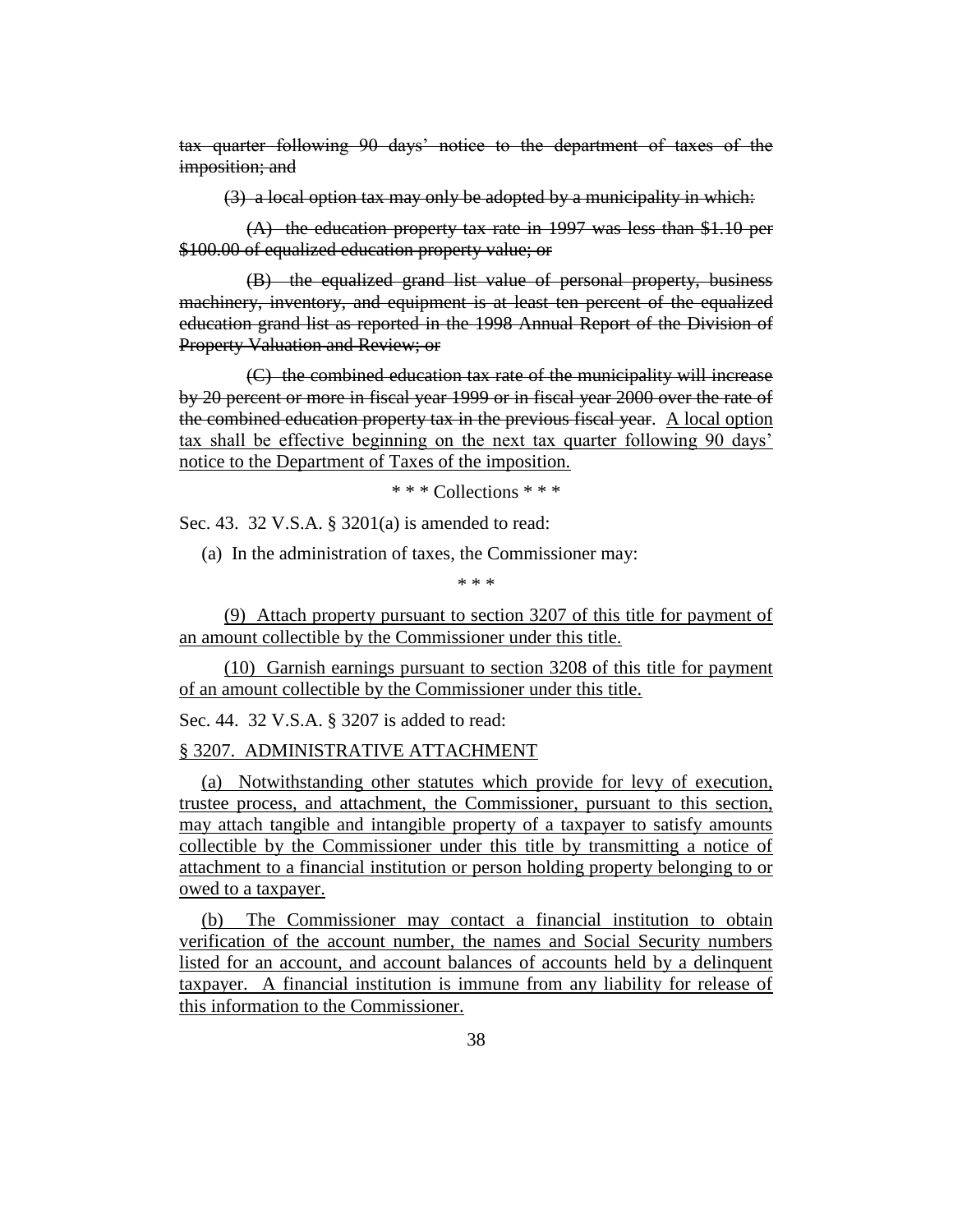(c) At least 30 days prior to attaching a taxpayer's property, the Commissioner shall demand payment from the taxpayer together with notice that the taxpayer is subject to attachment of property under this section. This notice shall be sent by first class mail to the taxpayer's last known address. The mailing of the notice shall be presumptive evidence of its receipt.

(d) A notice of attachment shall direct the financial institution or person to transmit all or a portion of the property in the taxpayer's accounts or owed to the taxpayer to the Commissioner up to the amount owed to the Commissioner. The notice shall identify the taxpayer by Social Security number or federal employer identification number. Upon receipt of the notice, the financial institution or person forthwith shall remit the amount stated in the notice or the amount held or owned by such financial institution or person, whichever is less, to the Commissioner. Notwithstanding the foregoing, any financial institution shall surrender any deposits in such bank only after 21 days after transmittal of the notice of attachment. During the 21-day hold period, the financial insitution shall not release the attached funds to the taxpayer unless the Commissioner releases the attachment. A financial institution is immune from any liability due to compliance with the Commissioner's notice of attachment.

(e) A copy of the notice of attachment transmitted to the financial institution or person holding property due to the taxpayer shall be sent by certified mail to the taxpayer at the time it is transmitted to the financial institution or person. The taxpayer may, within 15 days of mailing, petition the Commissioner in writing for a hearing under this section. The Commissioner shall grant a hearing on the matter as provided in subsection 5885(a) of this title at which the taxpayer bears the burden of proof. The Commissioner shall notify the taxpayer in writing of his or her decision concerning the attachment and the taxpayer may appeal in the manner provided in subsection (b) of this title. This shall be the taxpayer's exclusive remedy with respect to an attachment under this section.

(f) At a hearing under this section, the taxpayer may raise the following claims relating to the proposed attachment, including;

(1) whether the notice of attachment has identified the wrong taxpayer;

(2) whether the proposed attachment includes property that would be exempt from attachment and levy under 12 V.S.A. § 2740 in a judicial attachment;

(3) the statute of limitations to collect the liability expired before the notice of attachment was sent; and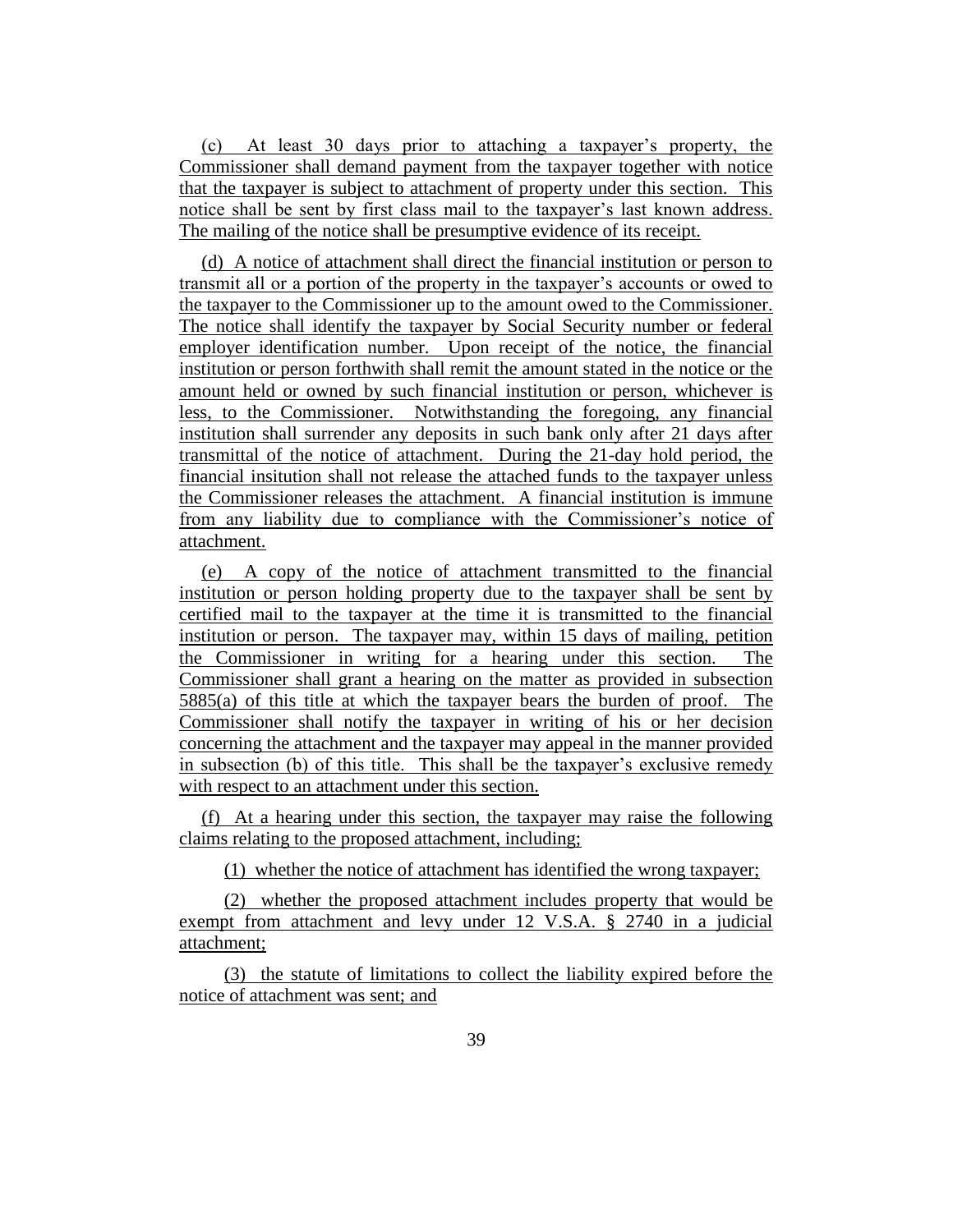(4) the taxpayer may propose a collection alternative, including a payment plan or offer in compromise, but only if there has been a change in the taxpayer's Vermont tax liability based on a change in his or her federal tax liability since the Vermont liability was assessed.

(g) The hearing under this section shall be conducted by an officer or employee who is not an employee of the Compliance Division of the Department of Taxes.

(h) If a hearing is requested in a timely manner under this section, the attachment shall be suspended and the financial institution shall not release the attached funds for the period during which the appeal is pending.

(i) After a hearing, the taxpayer may propose a collection alternative, including a payment plan or offer in compromise, but only if there has been a change in the taxpayer's federal tax liability or on a change in the amount that is subject to attachment as a result of the hearing.

(j) Attachment under this section and other collection measures provided by law are cumulative.

(k) The Commissioner forthwith shall notify the financial institution in writing and the financial institution shall cease attachment:

(1) upon full payment of the amounts collectible by the Commissioner; or

(2) when the attachment exceeds the amount permissible under 12 V.S.A. § 2740.

(l) A determination under subdivision 5888(1) of this title will be reflected in the amounts collectible by the Commissioner.

(m) As used in this section:

(1) "Financial institution" includes financial institutions as defined 8 V.S.A. § 11101(32) and credit unions as defined in 8 V.S.A. § 30101(5).

(2) "Intangible property" means property that has no intrinsic value, but is merely the representative of value such as cash, accounts, rents, stocks, bonds, promissory notes, or other instruments that create a payment obligation.

(3) "Person" has the same meaning as in section 3001 of this title.

Sec. 45. 32 V.S.A. § 3208 is added to read:

§ 3208. ADMINISTRATIVE GARNISHMENT

(a) Notwithstanding other statutes which provide for levy or execution, trustee process, or attachment, the Commissioner may garnish a taxpayer's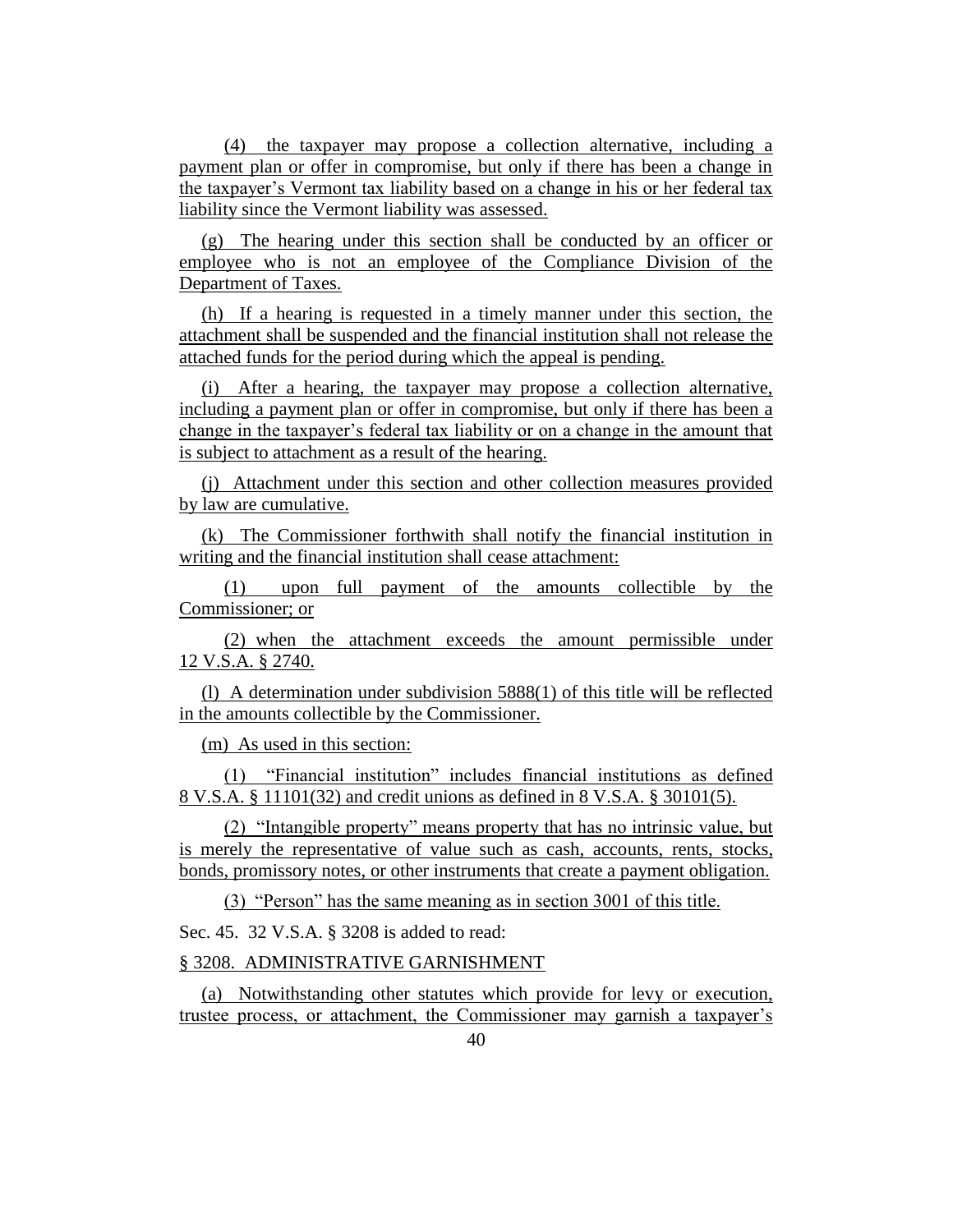earnings pursuant to this section to satisfy amounts collectible by the Commissioner under this title, subject to the exemptions provided in 12 V.S.A.  $§ 3170(a)$  and (b)(1).

(b) The Commissioner may contact an employer to obtain verification of a delinquent taxpayer's employment, earnings, deductions, and payment frequency as necessary to determine disposable earnings. The employer shall be immune from any liability for release of this information to the Commissioner.

(c) At least 30 days prior to initiating wage garnishment, the Commissioner shall demand payment from the taxpayer and notify the taxpayer that he or she is subject to garnishment under this section. This notice shall be sent by first class mail to the taxpayer's last known address. The mailing of notice shall be presumptive evidence of receipt.

(d) After 30 days, a notice of garnishment shall be sent by certified mail to the taxpayer, and the taxpayer may, within 15 days of mailing, petition the Commissioner in writing for a hearing under this section. The Commissioner shall grant a hearing on the matter as provided in subsection 5885(a) of this title at which the taxpayer bears the burden of proof. The Commissioner shall notify the taxpayer in writing of his or her decision concerning the garnishment and the taxpayer may appeal in the manner provided in subsection 5885(b) of this title. This shall be the taxpayer's exclusive remedy with respect to a garnishment under this section.

(e) If, after 15 days, the taxpayer has not petitioned for a hearing, a notice of garnishment shall direct an employer to transmit a specified portion of the taxpayer's disposable earnings to the Commissioner from each periodic payment that is due to the taxpayer until the taxpayer's obligation is paid in full. The notice shall identify the taxpayer by Social Security number.

(f) If a hearing is requested in a timely manner under this section, the garnishment which is the subject of the requested hearing shall be suspended for the period during which such appeal is pending. Fifteen days after an appeal is resolved, the notice of garnishment shall direct an employer to transmit a specified portion of the taxpayer's disposable earnings to the Commissioner from each periodic payment that is due to the taxpayer until the taxpayer's obligation is paid in full. The notice shall identify the taxpayer by Social Security number.

(g) At a hearing under this section, the taxpayer may raise any relevant issue relating to the unpaid tax or the proposed attachment, including:

(1) whether the notice of garnishment has identified the wrong taxpayer;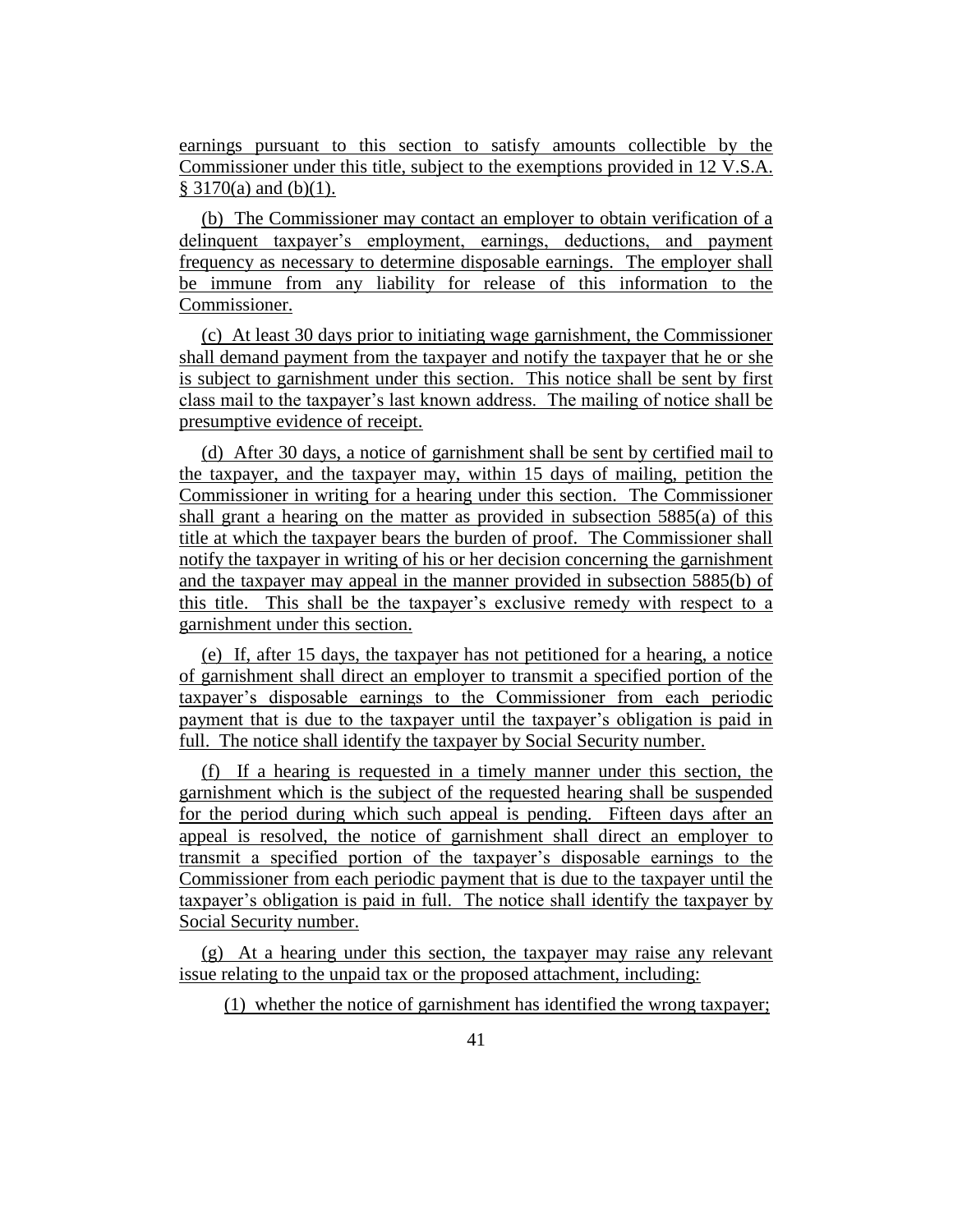(2) whether the garnishment exceeds the amount permissible under 12 V.S.A. § 3170(a) and (b)(1); or

(3) the statute of limitations to collect the liability expired before the notice of attachment was sent.

(h) The hearing under this section shall be conducted by an officer or employee who is not an employee of the Compliance Division of the Department of Taxes.

(i) An employer's obligation to transmit garnished wages to the Commissioner shall begin with the first periodic payment of earnings following receipt of the notice of garnishment unless the notice is withdrawn by the Commissioner. An employer who fails to withhold and transmit the garnished earnings to the Commissioner shall be liable for such amounts and may be assessed in the same manner as withholding taxes are assessed under chapter 151 of this title. As soon as reasonably practicable, the employer shall notify the Commissioner of the termination of the taxpayer's employment. No taxpayer may be discharged from employment on account of garnishment under this section against the taxpayer's wages.

(j) The Commissioner forthwith shall notify the employer in writing and the employer shall cease withholding from the earnings of the taxpayer:

(1) upon full payment of the amounts collectible by the Commissioner; or

(2) when the garnishment exceeds the amount permissible under 12 V.S.A. § 3170(a) and (b)(1).

(k) Wage garnishment under this section and other collection measures provided by law are cumulative.

(l) A determination under subdivision 5888(1) of this title will be reflected in the amounts collectible by the Commissioner.

(m) As used in this section:

(1) "Disposable earnings" means that part of the earnings of any individual remaining after the deduction from those earnings of any amounts required by law to be withheld and the amount of any wage garnishment payable to the Office of Child Support.

(2) "Earnings" means compensation paid or payable for personal services, whether denominated as wages, salary, commission, bonus, or otherwise, and includes periodic payments pursuant to a pension or retirement program and proceeds from the sale of milk with respect to an individual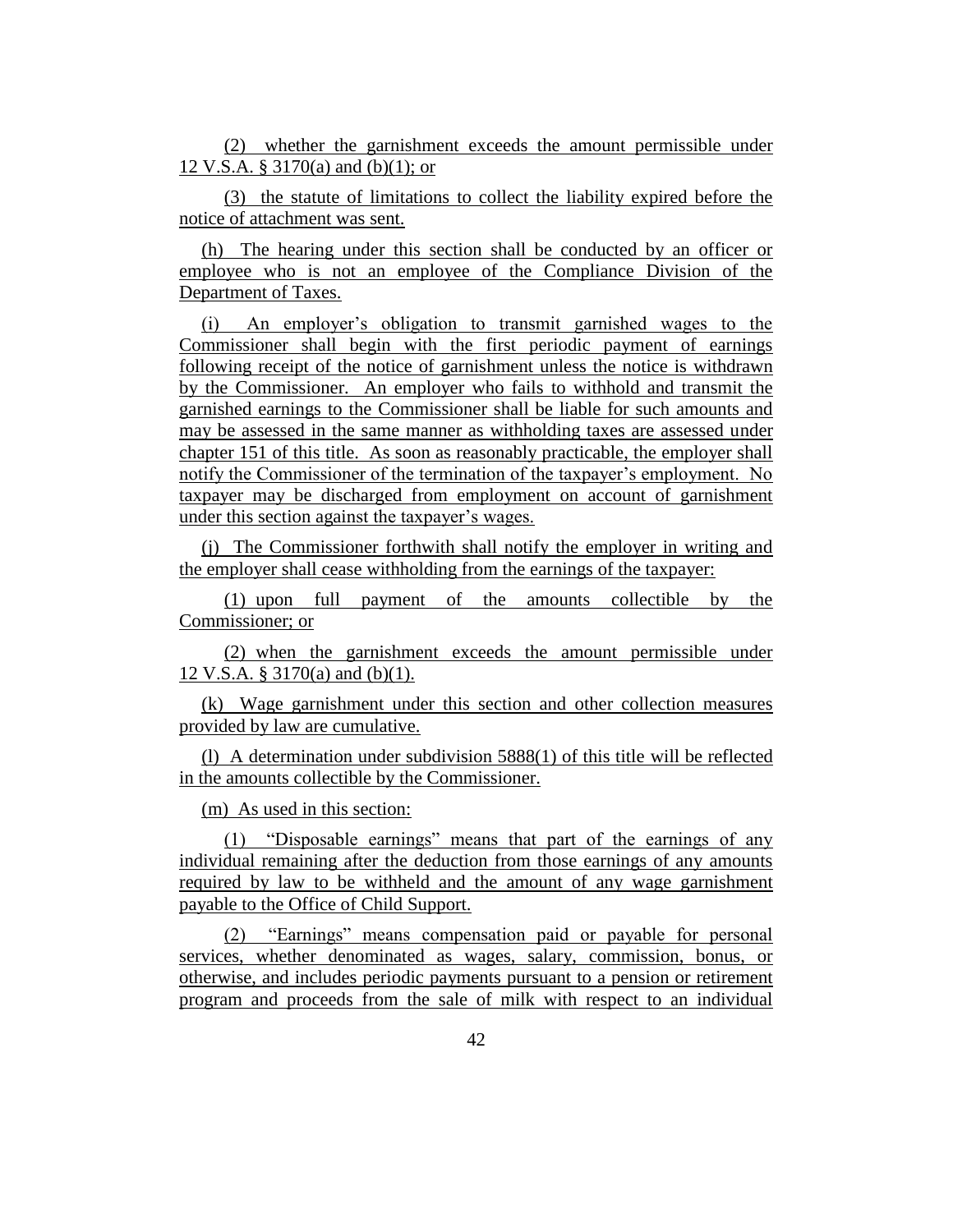engaged in the occupation of farming, but does not include payments from sources which by law are exempt from attachment.

Sec. 46. 32 V.S.A. chapter 103, subchapter 7 is added to read:

Subchapter 7. Collections

#### § 3301. COLLECTIONS UNIT

(a) There is established within the Department of Taxes a collections unit. The primary purpose of the Collections Unit is to enforce and collect debt owed the State, including tax debts and debts certified to the Department of Taxes from other branches, agencies, or subdivisions of government under this subchapter.

(b) The Collections Unit shall:

(1) employ such staff as is necessary, subject to the approval of the Commissioner of Taxes;

(2) adopt rules under 3 V.S.A. chapter 25 to provide for the uniform administration of the collection of State debt;

(3) collect tax deficiencies owed the State, including those under chapter 151, subchapters 8 and 9 of of this title;

(4) administer the system of tax debt setoff in chapter 151, subchapter 12 of this title;

(5) administer the system of tax intercepts under section 3113 of this title; and

(6) collect debts referred from agencies or from other branches or subdivisions of State government under this subchapter.

#### § 3302. DEBT REFERRAL

(a) An agency or any other branch or subdivision of State government may enter into an agreement with the Department of Taxes to collect any debt, other than debts related to property taxes under chapters 123 through 135 of this title, of \$50.00 or more under the procedures established by this subchapter.

(b) Any agreement shall contain the following provisions:

(1) a process for ensuring that the debt is final, and not subject to any negotiation for settlement;

(2) a process for providing the Department with information necessary to identify each debtor and for certifying in writing the amount of each debt submitted to the Department for collection, along with any other information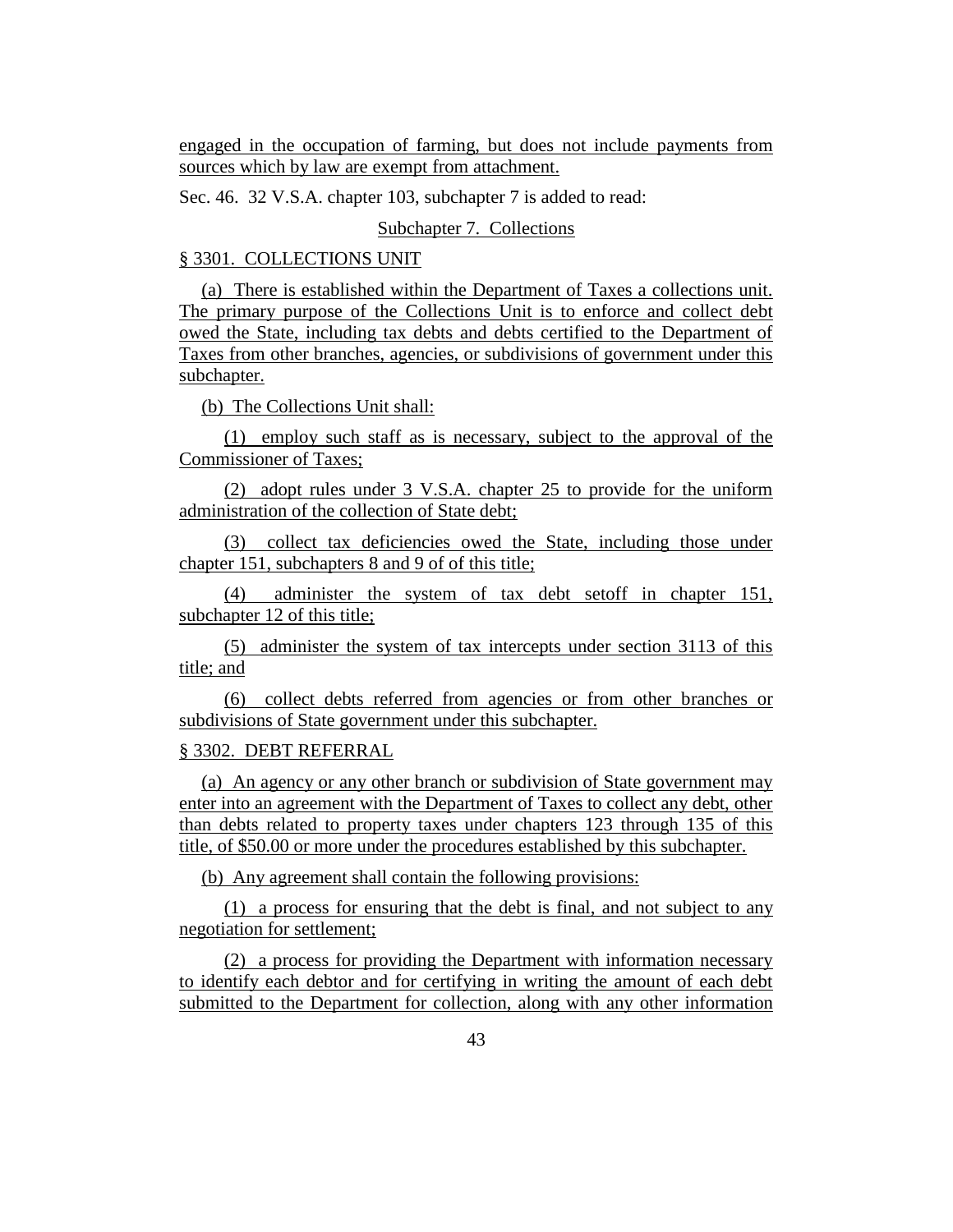as the Commissioner shall require;

(3) a hierarchy of payments made from debts collected; and

(4) any other provisions necessary to allow the Department of Taxes to collect the referred debt.

#### § 3303. COLLECTION POWERS AND PROCESS

The Collections Unit in collecting debt required under this chapter shall have the following enforcement powers at its disposal:

(1) any enforcement tool available to referring agency, in the name of that agency; and

(2) any enforcement tools for collection of tax debts under this title.

Sec. 47. TRANSITION

By July 1, 2016, the Department of Taxes shall adopt rules necessary to implement the creation of the Collections Unit under 32 V.S.A. chapter 103, subchapter 7. The rules shall include provisions for entering into referral agreements with referring agencies, branches, and subdivisions, and for exercising the enforcement powers provided under this subchapter.

Sec. 48. 32 V.S.A. § 3113(d) is amended to read:

(d) If the Commissioner determines that any person who has agreed to furnish goods, services, or real estate space to any agency has neglected or refused to pay any tax administered by the Commissioner and that the person's liability for such tax is not under appeal, or if under appeal, the Commissioner has determined that the tax or interest or penalty is in jeopardy, the Commissioner shall notify the agency and the person in writing of the amount owed by such person. Upon receipt of such notice, the agency shall thereafter transfer to the Commissioner any amounts that would otherwise be payable by the agency to the taxpayer, up to the amount certified by the Commissioner. The Commissioner may treat any such payment as if it were a payment received from the taxpayer. As used in this section, "any person who has agreed to furnish services" includes a provider of Medicaid services who receives reimbursement from the State under Title 33.

\* \* \* Current Use \* \* \*

Sec. 49. 32 V.S.A. § 3757(f) is amended to read:

(f) The When the application for use value appraisal of agricultural and forestland, once has been approved by the State, the State shall be recorded record a lien against the enrolled land in the land records of the municipality and which shall constitute a lien to secure payment of the land use change tax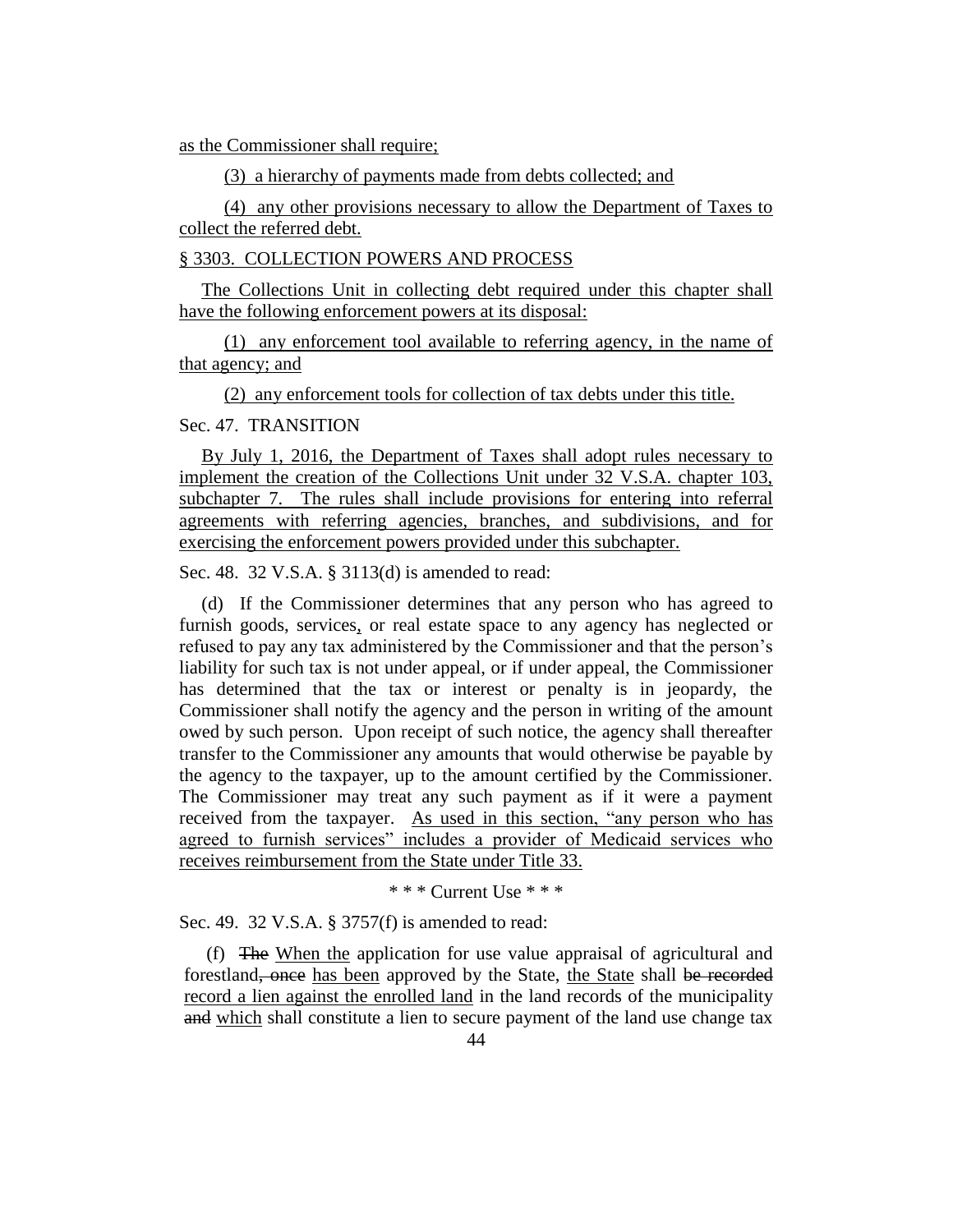to the State upon development. The landowner shall bear the recording cost. The land use change tax and any obligation to repay benefits paid in error shall not constitute a personal debt of the person liable to pay the same, but shall constitute a lien which shall run with the land. All of the administrative provisions of chapter 151 of this title, including those relating to collection and enforcement, shall apply to the land use change tax.

Sec. 50. 32 V.S.A. § 3760a is added to read:

#### § 3760a. VALUATION AUDITS

(a) Annually, the Director shall conduct an audit of three towns with enrolled land to ensure that parcels with a use value appraisal are appraised by the local assessing officials consistent with the appraisals for nonenrolled parcels.

(b) In determining which towns to select for an audit, the Director shall consider factors that demonstrate a deviation from consistent valuations, including the following:

(1) the fair market value per acre of enrolled land in each town;

(2) the fair market value of enrolled land versus unenrolled land in the same town;

(3) the fair market value of enrolled farm buildings in each town; and

(4) the fair market value of enrolled farm buildings in relation to the fair market value of the associated land.

(c) For each town selected for an audit, the Director shall:

(1) conduct an independent appraisal of enrolled parcels and enrolled farm buildings in that town;

(2) compare the appraisals reached by the Director for each enrolled parcel with the appraisal reached by the local assessing officials; and

(3) review the land schedule and appraisal model applied by the town.

(d) If, as a result of an audit, the Director determines that an appraisal reached by the Director differs from the appraisal reached by the local assessing officials by more than 10 percent, then the Director shall substitute his or her appraisal of fair market value for the appraisal reached by the local assessing officials. A substitution of a fair market appraisal under this subsection shall be treated as a substitution by the Director under subsection 3760(b) of this title.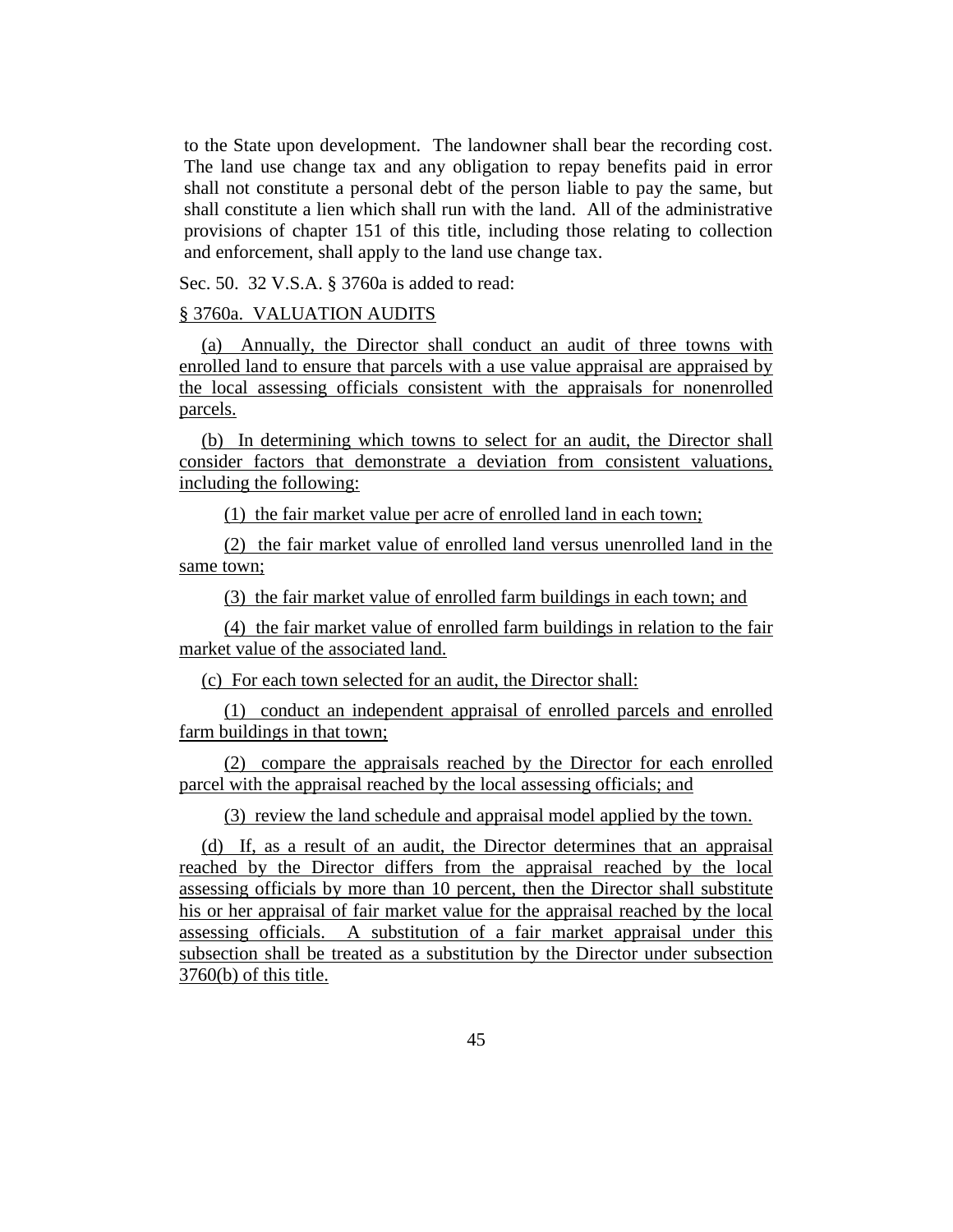Sec. 51. AGRICULTURAL LANDS SUBJECT TO A USE VALUE APPRAISAL

On or before September 1, 2015 and annually thereafter, the owner of agricultural land or buildings enrolled in the use value program as agricultural land or buildings shall certify in writing under oath to the Commissioner that the agricultural land or buildings enrolled by that owner continue to meet the requirements for enrollment in the use value program at the time of the certification. The form of the certification shall be made on a form specified by the Director of Property Valuation and Review.

#### Sec. 52. COUNTY FORESTERS

(a) The Secretary of Natural Resources, in consultation with the Commissioner of Taxes and the Commissioner of Forest, Parks and Recreation, shall report to the Senate Committee on Finance and the House Committee on Ways and Means on whether the current number of county foresters is sufficient to oversee compliance of forestland subject to a use value appraisal under 32 V.S.A. chapter 124, given the increasing number of forestland parcels, and the increasing acreage of forestland, in the current use program. In addition to any issues the Secretary considers relevant to this report, he or she shall specifically consider whether any or all of the following would be appropriate to strengthening the current use program:

(1) providing an additional forester whose sole responsibility would be investigating alleged violations of the current use requirements and doing spot compliance checks for forestland parcels;

(2) adding additional foresters to reflect the growth in forestland parcels subject to a use value appraisal; and

(3) requiring consulting foresters to be licensed by the State.

(b) The report of the Secretary of Natural Resources under this section shall be due on January 15, 2016.

\* \* \* Statewide Education Tax \* \* \*

Sec. 53. 32 V.S.A. § 5401(7) is amended to read:

(7) "Homestead":

(A) "Homestead" means the principal dwelling and parcel of land surrounding the dwelling, owned and occupied by a resident individual  $\Theta$ April 1 and occupied as the individual's domicile for a minimum of or owned and fully leased on April 1, provided the property is not leased for more than 183 182 days out of the calendar year, or for purposes of the renter property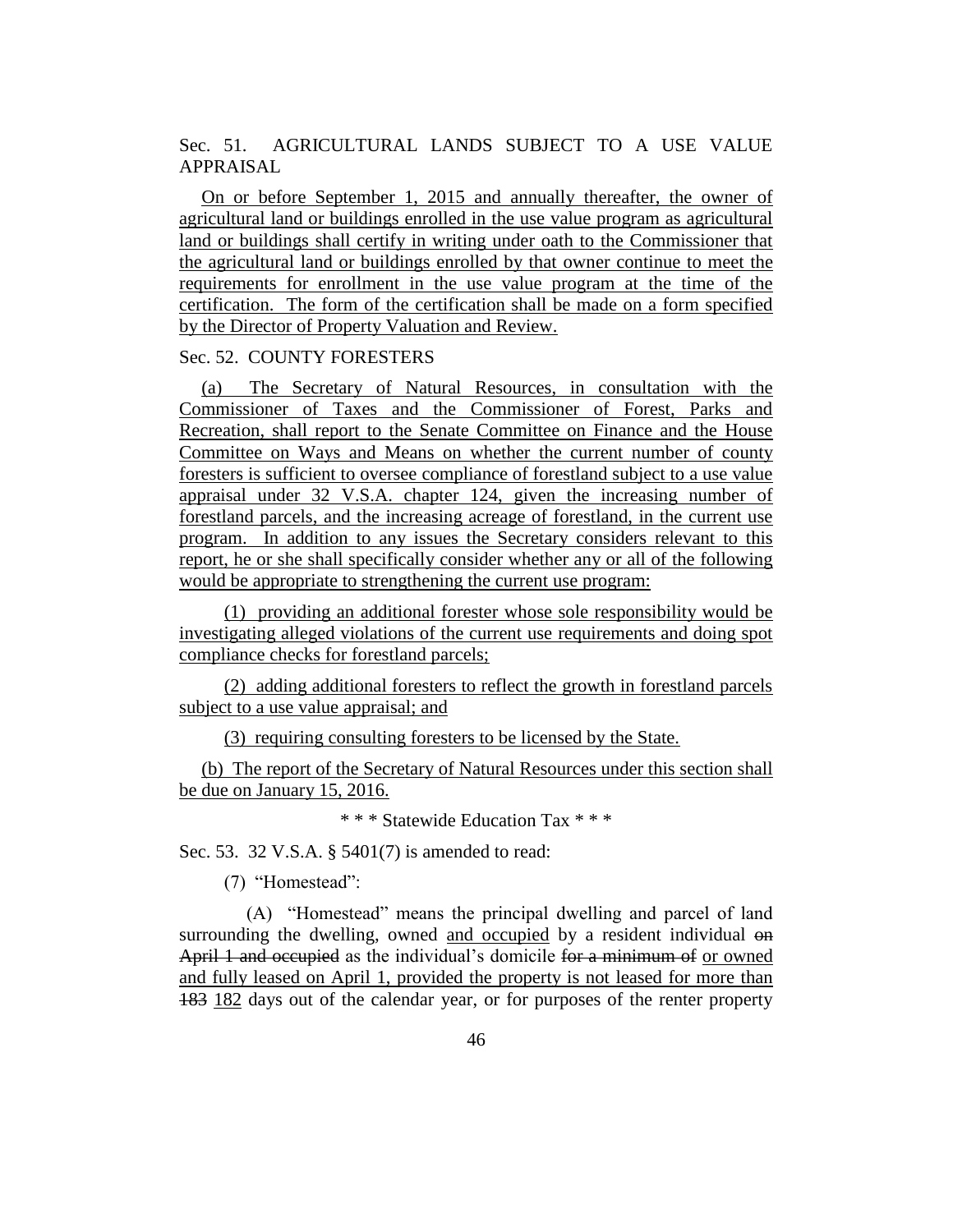tax adjustment under subsection 6066(b) of this title, rented and occupied by a resident individual as the individual's domicile.

\* \* \*

Sec. 54. 32 V.S.A. § 5404a(a)(6) is amended to read:

(6) An exemption of a portion of the value of a qualified rental unit parcel. An owner of a qualified rental unit parcel shall be entitled to an exemption on the education property tax grand list of 10 percent of the grand list value of the parcel, multiplied by the ratio of square footage of improvements used for or related to residential rental purposes to total square footage of all improvements, multiplied by the ratio of qualified rental units to total residential rental units on the parcel. "Qualified rental units" means residential rental units which are subject to rent restriction under provisions of state State or federal law, but excluding units subject to rent restrictions under only one of the following programs: Section 8 moderate rehabilitation, Section 8 housing choice vouchers, or Section 236 or Section 515 rural development rental housing. A municipality shall allow the percentage exemption under this subsection upon presentation by the taxpayer to the municipality, by April 1, of a certificate of education grand list value exemption, obtained from the Vermont Housing Finance Agency (VHFA). VHFA shall issue a certificate of exemption upon presentation by the taxpayer of information which VHFA and the Commissioner shall require. An exemption granted by a municipality A certificate of exemption issues by VHFA under this subsection shall expire upon transfer of the building, upon expiration of the rent restriction, or after 10 years, whichever first occurs. The certificate of exemption shall be renewed if VHFA finds that the property continues to meet the requirements of this subsection.

\* \* \* Tax Increment Financing Districts \* \* \*

Sec. 55. 24 V.S.A. § 1901(3) is amended to read:

(3) Annually:

(A) ensure that the tax increment financing district account required by section 1896 of this subchapter is subject to the annual audit prescribed in section sections 1681 and 1690 of this title. Procedures must include verification of the original taxable value and annual and total municipal and education tax increments generated, expenditures for debt and related costs, and current balance;

(B) on or before January 15 February 15 of each year, on a form prescribed by the Council, submit an annual report to the Vermont Economic Progress Council and the Department of Taxes, including the information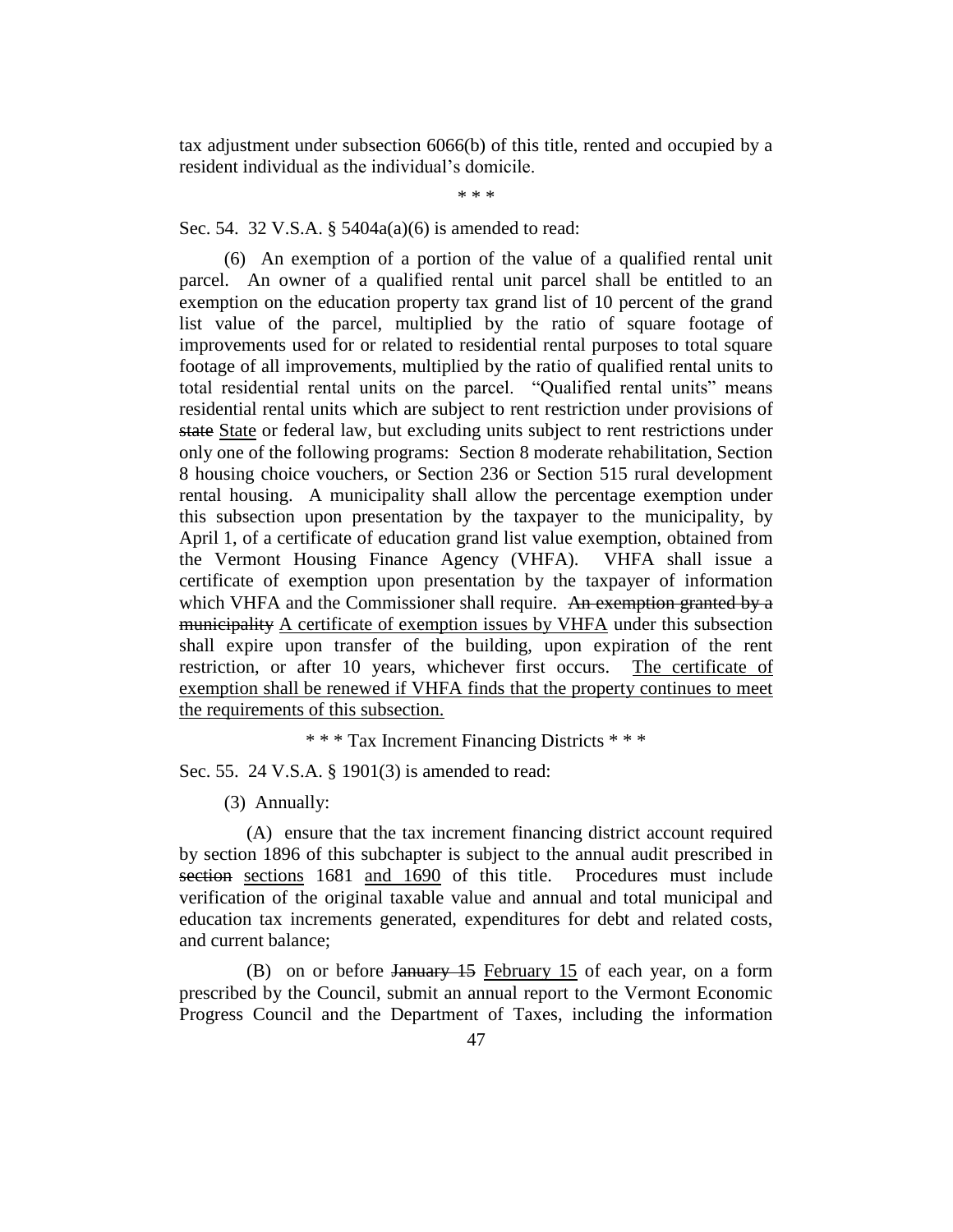required by subdivision (2) of this section if not already submitted during the year, all information required by subdivision (A) of this subdivision (3), and the information required by 32 V.S.A. § 5404a(i), including performance indicators and any other information required by the Council or the Department of Taxes.

Sec. 56. 24 V.S.A. § 1896(c) is amended to read:

(c) Notwithstanding any charter provision or other provision, all property taxes assessed within a district shall be subject to the provision of subsection (a) of this section. Special assessments levied under chapters 76A or 87 of this title or under a municipal charter shall not be considered property taxes for the purpose of this section if the proceeds are used exclusively for operating expenses related to properties within the district, and not for improvements within the district, as defined in subsection 1891(4) of this title.

\* \* \* Income Tax \* \* \*

Sec. 57. 32 V.S.A. § 5811(21) is amended to read:

(21) "Taxable income" means federal taxable income determined without regard to 26 U.S.C. § 168(k) and:

(A) Increased by the following items of income (to the extent such income is excluded from federal adjusted gross income):

(i) interest income from non-Vermont state and local obligations;

(ii) dividends or other distributions from any fund to the extent they are attributable to non-Vermont state or local obligations; and

(iii) the amount in excess of \$5,000.00 of State and local income taxes deducted from federal adjusted gross income for the taxable year, but in no case in an amount that will reduce total itemized deductions below the standard deduction allowable to the taxpayer; and

(iv) the amount of charitable contributions deducted from federal adjusted gross income for the taxable year, other than donations made to a qualified donee; and

(v) the amount in excess of the indexed amount of home mortgage interest deducted from federal adjusted gross income for the taxable year, but in no case in an amount that will reduce total itemized deductions below the standard deduction allowable to the taxpayer; and

\* \* \*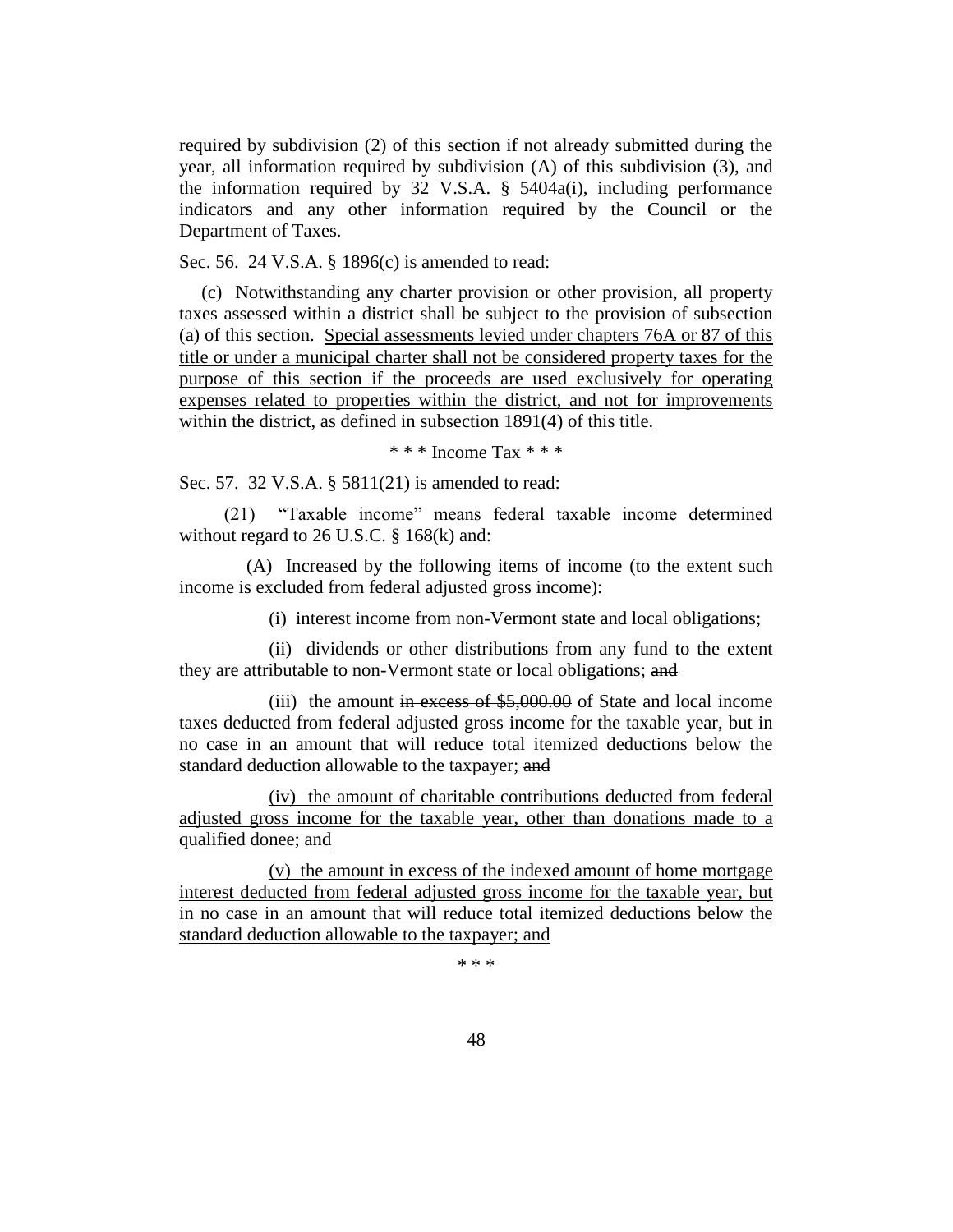(C) For the purpose of calculating the amount of home mortgage interest to be added back to taxable income under subdivision  $(A)(iv)$  of this subdivision (21), the "indexed amount" means

(i) \$12,000.00 for tax year 2015;

(ii) for tax years after 2015, "indexed amount" means the greater of \$12,000.00, or an amount equal to \$12,000.00 increased or decreased by the percentage change in the Federal Housing Finance Agency house price index for Vermont from tax year 2015 to the year prior to which the indexed amount is being calculated, and then rounded to the nearest \$500.00 increment over \$12,000.00.

\* \* \*

(28) "Charitable contribution" means a donation that qualifies as a charitable contribution under 26 U.S.C. § 170(c).

(29)(A) "Qualified donee" means a donee that provides a direct benefit to a charitable cause in this State. When considering whether a donee provides a direct benefit to a charitable cause in the State, the Department of Taxes shall consider whether the donee engages in, or provides direct support to, the types of charitable activities for which a deduction is permitted under 26 U.S.C. § 170(c), or the types of charitable activities as described by Section 7.25.3.5 of the Internal Revenue Manual, and that either occur within this State, or in such relationship to this State, that a direct and substantial benefit of those activities is realized within the State.

(B) A donee will be presumed to provide a direct benefit to a charitable cause in this State if all of the following conditions are met:

(i) the donee is the type of entity to whom a qualified charitable contribution may be made under 26 U.S.C. § 170(c);

(ii) the donee maintains a physical presence, local affiliate, or chapter within the State, or within 25 miles of the State; and

(iii) at least some part of the donee's charitable work occurs within the State, or within 25 miles of the State.

(C) A qualified donee is the entity that actually receives the charitable contribution, regardless of how the donation is solicited or collected.

(D) In order to be considered a qualified donee, the donee must apply to the Department of Taxes and demonstrate to the satisfaction of the Commissioner how the donee meets the requirements of this subsection (c).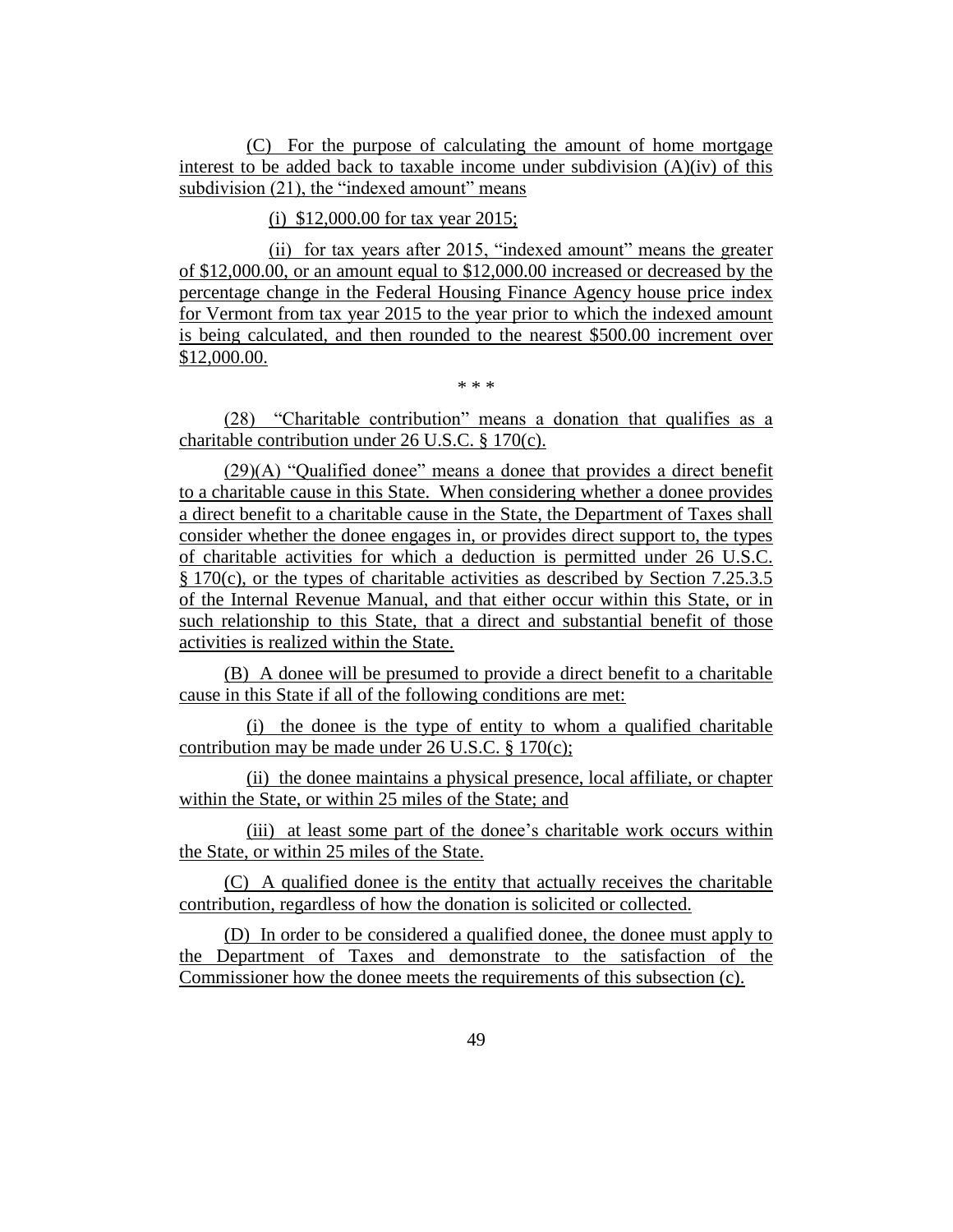(E) On or before December 1 of each year, the Department of Taxes shall publicize the list of donees who are considered qualified under this section for the current tax year.

\* \* \*

Sec. 58. 32 V.S.A. § 5822(a)(6) is added to read

(6) If the federal adjusted gross income of the taxpayer exceeds \$150,000.00, then the tax calculated under this subsection shall be the greater of the tax calculated under subdivisions  $(1)$ –(5) of this subsection or three percent of the taxpayer's federal adjusted gross income.

Sec. 59. 32 V.S.A. § 5824 is amended to read:

§ 5824. ADOPTION OF FEDERAL INCOME TAX LAWS

The statutes of the United States relating to the federal income tax, as in effect for taxable year 2013 2014, but without regard to federal income tax rates under 26 U.S.C. § 1, are hereby adopted for the purpose of computing the tax liability under this chapter.

Sec. 60. 32 V.S.A. § 5841(c) is added to read:

(c) Every person who is required under this subchapter to withhold income taxes from payments of income, except for the government of the United States, shall provide the aggregate cost of applicable employer-sponsored coverage required under 26 U.S.C.  $\S$  6051(a)(14) regardless of the number of W-2 forms filed.

Sec. 61. 32 V.S.A. § 5842(a)(2) is amended to read:

(2) In semiweekly payments, if the person can reasonably expect the amount to be deducted and withheld during that quarter will exceed \$9,000.00 is required to make semiweekly payments of federal withholding pursuant to the Internal Revenue Code. Semiweekly shall mean payment of tax withheld for pay dates on Wednesday, Thursday, or Friday is due by the following Wednesday, and tax withheld for pay dates on Saturday, Sunday, Monday, or Tuesday is due by the following Friday.

Sec. 62. 32 V.S.A. § 5852(a) is amended to read:

(a) Every individual, estate, and trust subject to taxation under section 5822 of this title, (other than a person receiving at least two-thirds of his or her income from farming or fishing as defined under the laws of the United States) shall make installment payments of the taxpayer's estimated tax liability for each taxable year. The amount of each payment shall be 25 percent of the required annual payment. For any taxable year, payments shall be made on or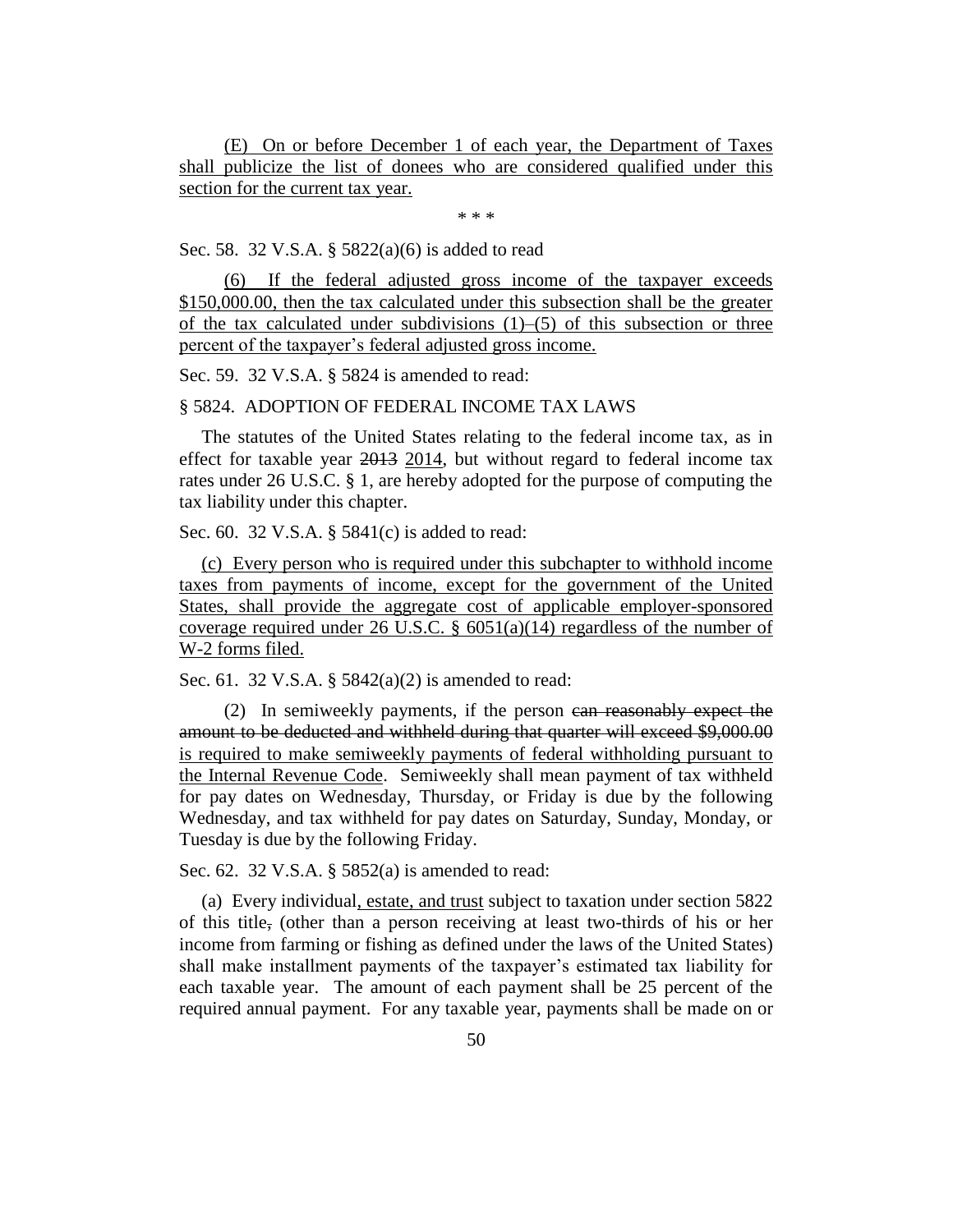before April 15, June 15, and September 15 of the taxable year and January 15 of the following taxable year. In applying this section to a taxable year beginning on any date other than January 1, there shall be substituted, for the months specified in this section, the months which correspond thereto.

Sec. 63. 32 V.S.A. § 5920(h) is added to read:

(h) Notwithstanding any provisions in this section, a publicly traded partnership as defined in 26 U.S.C. § 7704(b), that is treated as a partnership for the purposes of the Internal Revenue Code, is exempt from any income tax liability under subsection (c) of this section, if information required by the Commissioner is provided by the due date of the partnership's return. This information includes the name, address, taxpayer identification number, and annual Vermont source of income greater than \$500.00 for each partner who had an interest in the partnership during the tax year. This information shall be provided to the Commissioner in an electronic format, according to rules or procedures adopted by the Commissioner.

\* \* \* Downtown Tax Credits \* \* \*

Sec. 64. 32 V.S.A. § 5930aa(3) is amended to read:

(3) "Qualified code or technology improvement project" means a project:

 $(A)(i)$  to install or improve platform lifts suitable for transporting personal mobility devices, limited use limited application elevators, elevators, sprinkler systems, and capital improvements in a qualified building, and the installations or improvements are required to bring the building into compliance with the statutory requirements and rules regarding fire prevention, life safety, and electrical, plumbing, and accessibility codes as determined by the Department of Public Safety; or

\* \* \*

Sec. 65. 32 V.S.A. § 5930cc(c) is amended to read:

(c) Code or technology improvement tax credit. The qualified applicant of a qualified code or technology improvement project shall be entitled, upon the approval of the State Board, to claim against the taxpayer's State individual income tax, State corporate income tax, or bank franchise or insurance premiums tax liability a credit of 50 percent of qualified expenditures up to a maximum tax credit of \$12,000.00 for installation or improvement of a platform lift, a maximum credit of \$40,000.00 for the installation or improvement of a limited use limited application elevator, a maximum tax credit of \$50,000.00 for installation or improvement of an elevator, a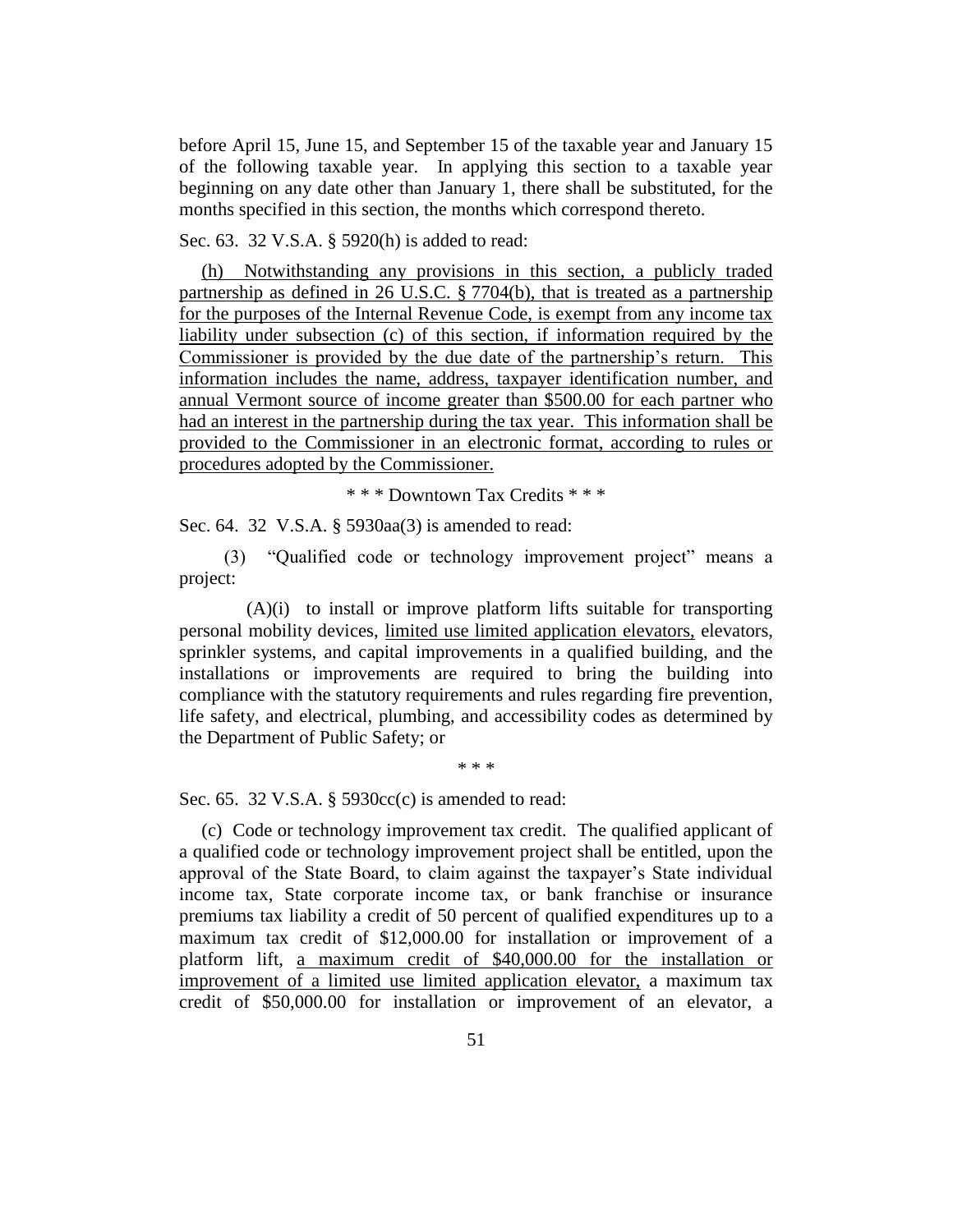maximum tax credit of \$50,000.00 for installation or improvement of a sprinkler system, a maximum tax credit of \$30,000.00 for the combined costs of installation or improvement of data or network wiring or a heating, ventilating, or cooling system, and a maximum tax credit of \$25,000.00 \$50,000.00 for the combined costs of all other qualified code improvements.

\* \* \* Cigarette and Tobacco Taxes \* \* \*

Sec. 66. 32 V.S.A. § 7734 is amended to read:

#### § 7734. PENALTIES FOR SALES WITHOUT LICENSE

Any licensed wholesale dealer who shall sell, offer for sale, or possess with intent to sell any cigarettes, roll-your-own tobacco, little cigars, snuff, new smokeless tobacco, or other tobacco products, or both any combination thereof, without having first obtained a license as provided in this subchapter shall be fined not more than \$25.00 for the first offense and not more than \$200.00 nor less than \$25.00 for each subsequent offense.

#### Sec. 67. 32 V.S.A. § 7771(b) is amended to read:

(b) Payment of the tax on cigarettes under this section shall be evidenced by the affixing of stamps to the packages containing the cigarettes. Where practicable, the Commissioner may also require that stamps be affixed to packages containing little cigars or roll-your-own tobacco. Any cigarette, little cigar, or roll-your-own tobacco on which the tax imposed by this section has been paid, such payment being evidenced by the affixing of such stamp or such evidence as the Commissioner may require, shall not be subject to a further tax under this chapter. Nothing contained in this chapter shall be construed to impose a tax on any transaction the taxation of which by this State is prohibited by the constitution of the United States. The amount of taxes advanced and paid by a licensed wholesale dealer or a retail dealer as herein provided shall be added to and collected as part of the retail sale price on the cigarettes, little cigars, or roll-your-own tobacco.

Sec. 68. 32 V.S.A. § 7772 is amended to read:

#### § 7772. FORM AND SALE OF STAMPS

(a) The Commissioner shall secure stamps of such designs and denominations as he or she shall prescribe to be affixed to packages of cigarettes as evidence of the payment to the tax imposed by this chapter. The Commissioner shall sell such stamps to licensed wholesale dealers and retail dealers at a discount of two and three-tenths percent of their face value for payment at time of sale.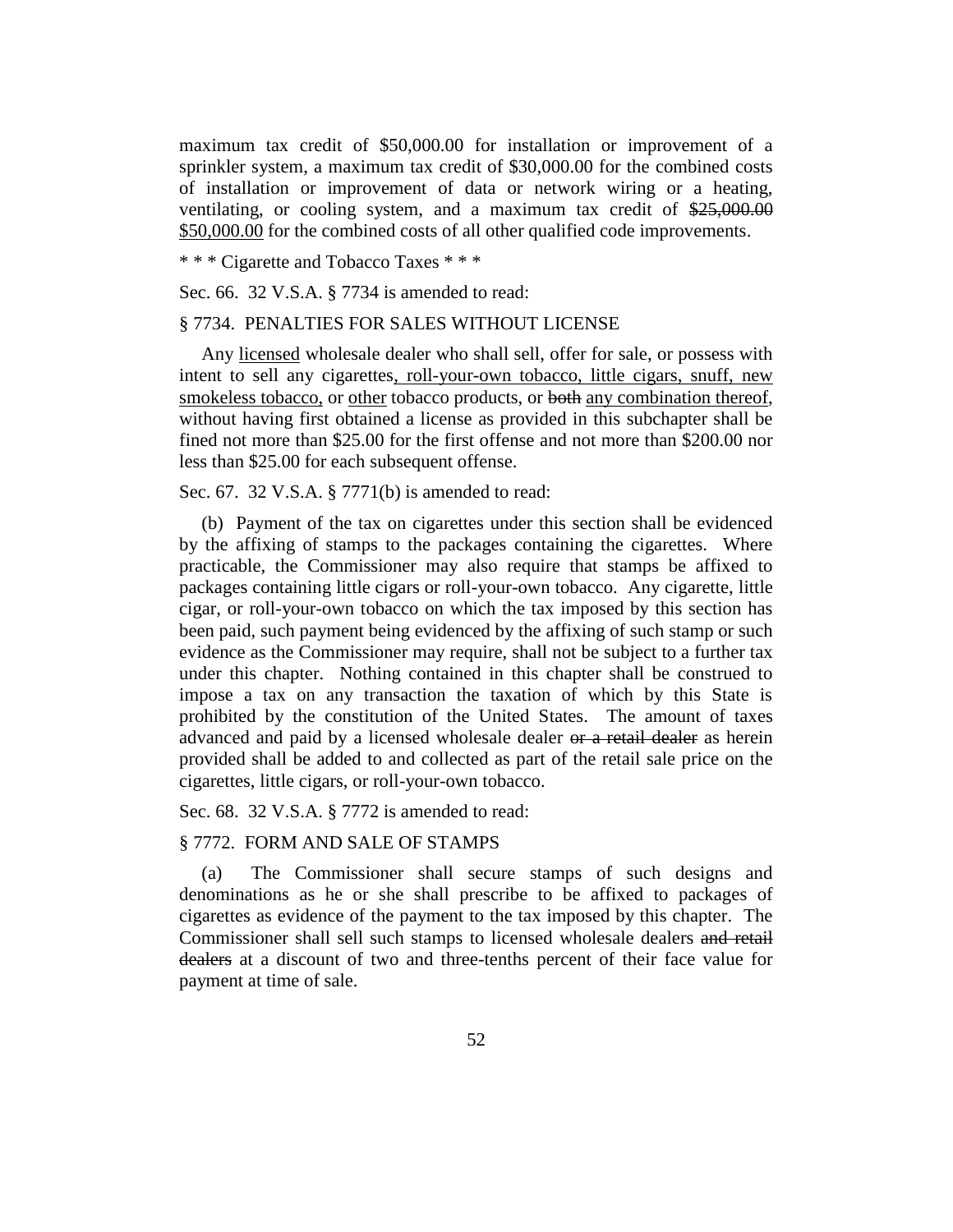(b) At the purchaser's request, the Commissioner may sell stamps to be affixed to packages of cigarettes as evidence of the payment to the tax imposed by this chapter to licensed wholesale dealers and retail dealers for payment within 10 days, at a discount of one and five-tenths percent of their face value if timely paid. In determining whether to sell stamps for payment within 10 days, the Commissioner shall consider the credit history of the dealer; and the filing and payment history, with respect to any tax administered by the Commissioner, of the dealer or any individual, corporation, partnership, or other legal entity with which the dealer is or was associated as principal, partner, officer, director, employee, agent, or incorporator.

(c) The Commissioner shall keep accurate records of all stamps sold to each wholesale dealer and retail dealer, and shall pay over all receipts from the sale of stamps to the state treasurer State Treasurer.

Sec. 69. 32 V.S.A. § 7773 is amended to read:

#### § 7773. USE AND REDEMPTION OF STAMPS

No licensed wholesale dealer or retail dealer shall sell or transfer any stamps issued under the provisions of this chapter. The Commissioner shall redeem at the amount paid therefor by the licensed wholesale or retail dealer any unused stamps issued under the provisions of this chapter, which are presented to him or her at his or her office in Montpelier.

Sec. 70. 32 V.S.A. § 7775 is amended to read:

#### § 7775. RETAILERS RETAIL DEALERS

Within 24 hours after coming into possession of any cigarettes not bearing proper stamps evidencing payment of the tax imposed by this chapter and before selling the same, each retail dealer shall affix or cause to be affixed stamps of the proper denomination to each individual package of cigarettes as required by section 7771 of this title and in such manner as the Commissioner may specify in regulations issued pursuant to this chapter.

Sec. 71. 32 V.S.A. § 7777 is amended to read:

§ 7777. RECORDS REQUIRED; INSPECTION AND EXAMINATION; ASSESSMENT OF TAX DEFICIENCY

\* \* \*

(d) If a licensed wholesale dealer or retail dealer has failed to timely pay for stamps obtained for payment within 10 days or to pay the tax imposed on roll-your-own tobacco, the dealer shall be subject to assessment, collection, and enforcement in the same manner as provided under subchapter 4 of this chapter.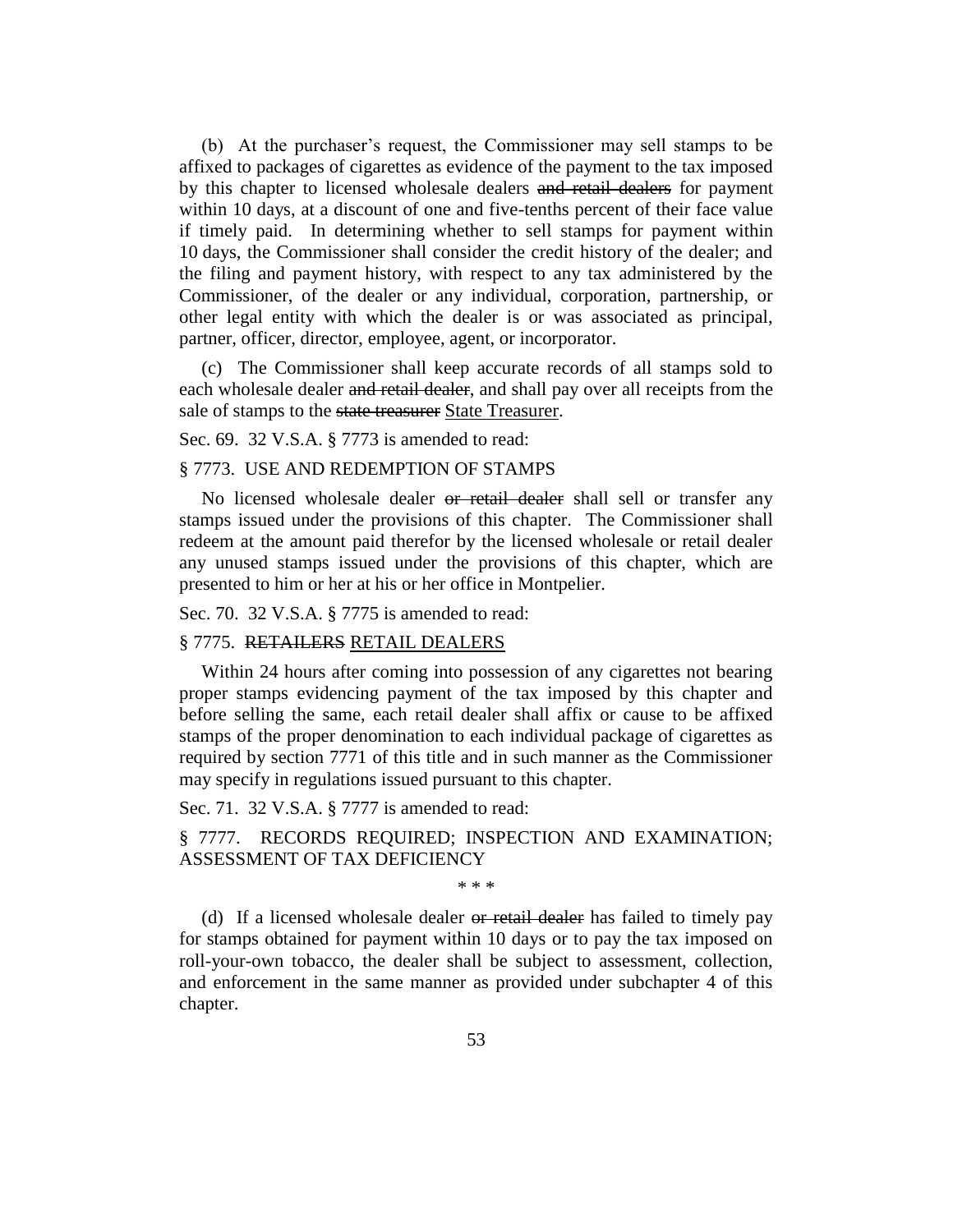Sec. 72. 32 V.S.A. § 7812 is amended to read:

#### § 7812. LIABILITY FOR COLLECTION OF TAX

The <del>distributor</del> licensed wholesale dealer shall be liable for the payment of the tax on tobacco products which he or she imports or causes to be imported into the State, or which he or she manufactures in this State, and every distributor licensed wholesale dealer authorized by the Commissioner to make returns and pay the tax on tobacco products sold, shipped, or delivered by him or her to any person in the State, shall be liable for the collection and payment of the tax on all tobacco products sold, shipped, or delivered. Every retail dealer shall be liable for the collection of the tax on all tobacco products in his or her possession at any time, upon which the tax has not been paid by a distributor licensed wholesale dealer and the failure of any retail dealer to produce and exhibit to the Commissioner or his or her authorized representative, upon demand, an invoice by a distributor licensed wholesale dealer for any tobacco products in his or her possession, shall be presumptive evidence that the tax thereon has not been paid and that such retail dealer is liable for the collection of the tax thereon. The amount of taxes advanced and paid by a distributor licensed wholesale dealer or retail dealer as hereinabove provided shall be added and collected as part of the sales price of the tobacco products.

#### Sec. 73. 32 V.S.A. § 7813 is amended to read:

#### § 7813. RETURNS AND PAYMENT OF TAX BY DISTRIBUTOR LICENSED WHOLESALE DEALER

Every distributor licensed wholesale dealer shall, on or before the 15th day of each month, file with the Commissioner a return on forms to be prescribed and furnished by the Commissioner, showing the quantity and wholesale price of all tobacco products sold, shipped, or delivered by him or her to any person in the State during the preceding calendar month. Such returns shall contain such further information as the Commissioner of Taxes may require. Every distributor licensed wholesale dealer shall pay to the Commissioner with the filing of such return, the tax on tobacco products for such month imposed under this subchapter. When the distributor or licensed wholesale dealer files the return and pays the tax within the time specified in this section, he or she may deduct therefrom two percent of the tax due.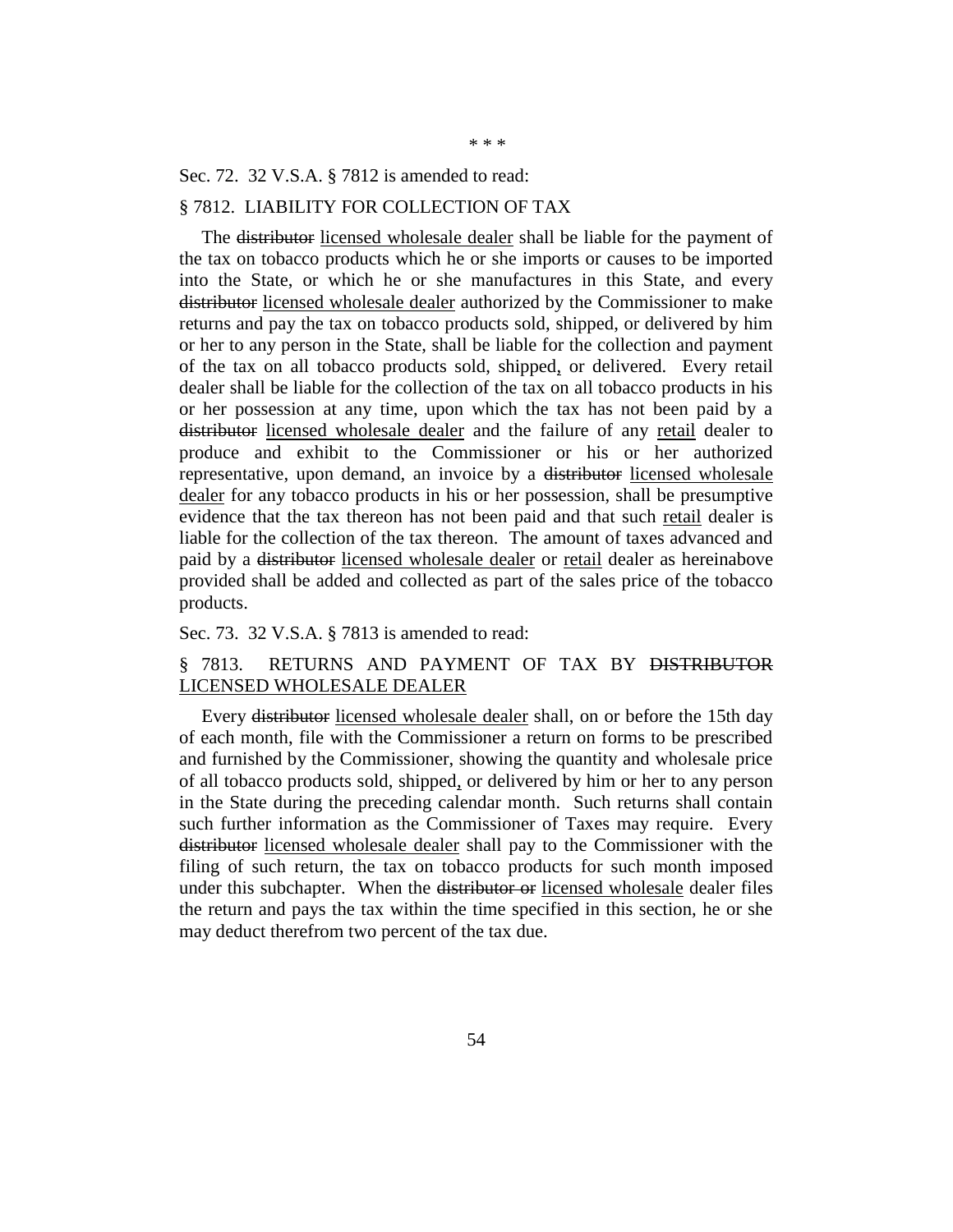Sec. 74. 32 V.S.A. § 7819 is amended to read:

#### § 7819. REFUNDS

Whenever any tobacco products upon which the tax has been paid have been sold and shipped into another state for sale or use there, or have become unfit for use and consumption or unsalable or have been destroyed, the licensed wholesale dealer shall be entitled to a refund of the actual amount of tax paid with respect thereto. If the Commissioner is satisfied that any licensed wholesale dealer is entitled to a refund, he or she shall so certify to the Commissioner of Finance and Management who shall issue his or her warrant in favor of the licensed wholesale dealer entitled to receive such refund.

Sec. 75. 32 V.S.A. § 7821 is amended to read:

#### § 7821. CRIMINAL PENALTIES

Any distributor or dealer person who shall fail, neglect, or refuse to comply with or shall violate the provisions of this chapter relating to the tax on tobacco products or the rules and regulations promulgated adopted by the Commissioner under this chapter relating to such tax shall be guilty of a misdemeanor and upon conviction for a first offense shall be sentenced to pay a fine of not more than \$250.00 or to be imprisoned for not more than 60 days, or both such fine and imprisonment in the discretion of the Court; and for a second or subsequent offense shall be sentenced to pay a fine of not less than \$250.00 nor more than \$500.00, or be imprisoned for not more than six months, or both such fine and imprisonment in the discretion of the Court. This section shall not apply to violations of sections 7731–7734 and 7776 of this title.

Sec. 76. 33 V.S.A. § 1916 is amended to read:

#### §1916. DEFINITIONS

As used in this subchapter:

(4) "Distributor Wholesale dealer" shall have the same meaning as in 32 V.S.A. § 7702(4)(16).

\* \* \*

\* \* \*

(10) "Stamping agent" shall mean a person or entity that is required to secure a license pursuant to 32 V.S.A. § 7731 or that is required to pay a tax on cigarettes imposed pursuant to 32 V.S.A. chapter 205. [Repealed.]

\* \* \*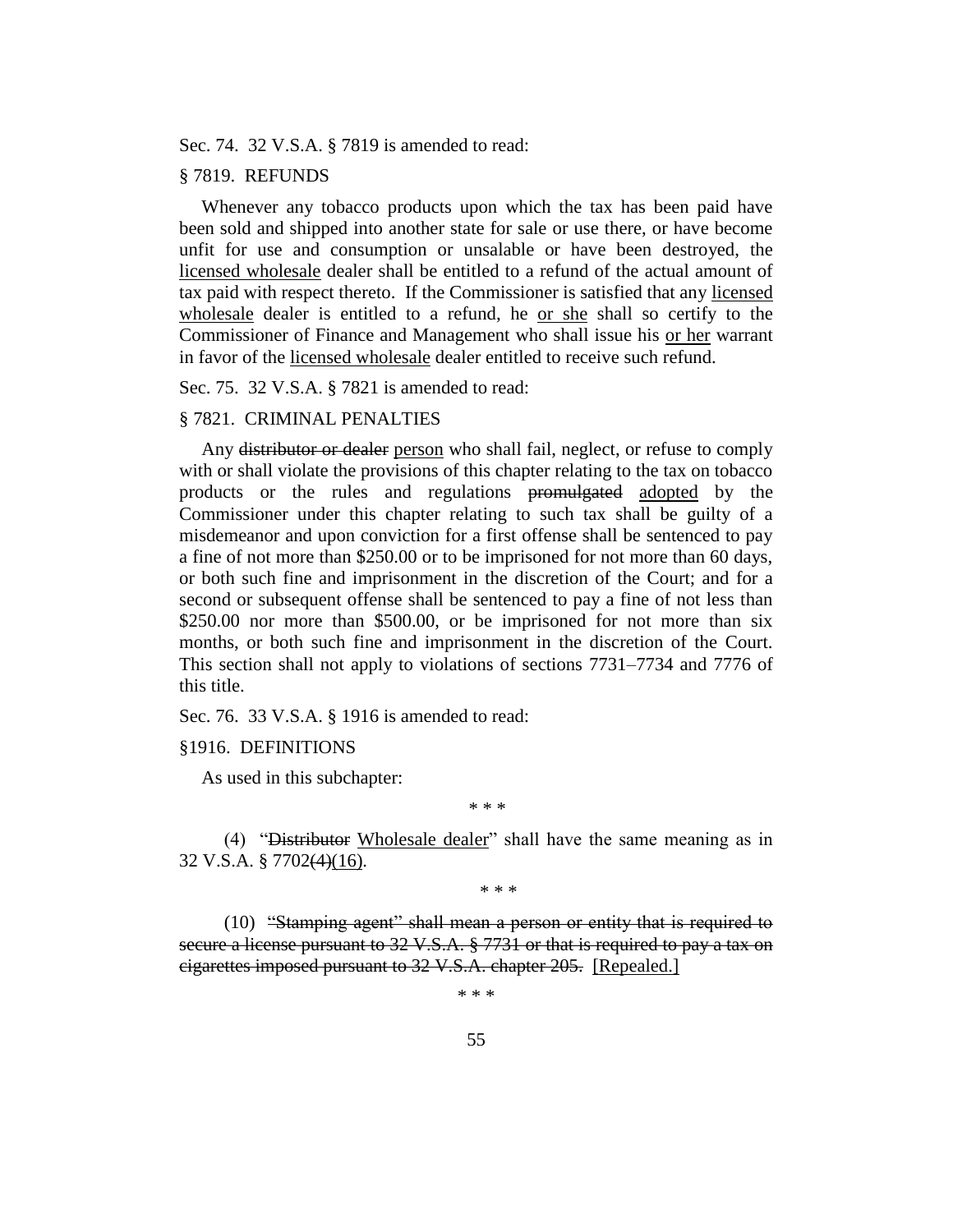Sec. 77. 33 V.S.A. § 1917(a) is amended to read:

(a) Every tobacco product manufacturer whose cigarettes are sold in this State, whether directly or through a <del>distributor,</del> licensed wholesale dealer, retailer, or similar intermediary or intermediaries, shall execute and deliver on a form prescribed by the Attorney General a certification to the Attorney General no later than April 30 each year certifying under penalty of perjury that, as of the date of such certification, such tobacco product manufacturer either is a participating manufacturer or is in full compliance with subchapter 1A of this chapter, including all quarterly installment payments required by section 1922 of this title.

Sec. 78. 33 V.S.A. § 1918(c) and (d) are amended to read:

(c) Unless otherwise provided by agreement between a stamping agent licensed wholesale dealer and a tobacco product manufacturer, a stamping agent licensed wholesale dealer shall be entitled to a refund from a tobacco product manufacturer for any money paid by the stamping agent licensed wholesale dealer to the tobacco product manufacturer for any cigarettes of that tobacco product manufacturer still in the possession of the stamping agent licensed wholesale dealer on the date of the Attorney General's removal from the directory of that tobacco product manufacturer or the individual styles or brands of cigarettes of that tobacco product manufacturer. Also, unless otherwise provided by agreement between a retail dealer and a distributor licensed wholesale dealer or a tobacco product manufacturer, a retail dealer shall be entitled to a refund from either a distributor licensed wholesale dealer or a tobacco product manufacturer for any money paid by the retail dealer to the distributor licensed wholesale dealer or tobacco product manufacturer for any cigarettes of that distributor licensed wholesale dealer or tobacco product manufacturer still in the possession of the retail dealer on the date of the Attorney General's removal from the directory of that tobacco product manufacturer or the individual styles or brands of cigarettes of that tobacco product manufacturer. The Attorney General shall not restore to the directory a tobacco product manufacturer or any individual styles or brands or cigarettes or, if applicable, brand families of that tobacco product manufacturer until the tobacco product manufacturer has paid all stamping agents licensed wholesale dealers any refund due pursuant to this section.

(d) The Commissioner shall refund to a retailer dealer or stamping agent licensed wholesale dealer any tax paid under 32 V.S.A. chapter 205 on products no longer saleable in the State under this subchapter.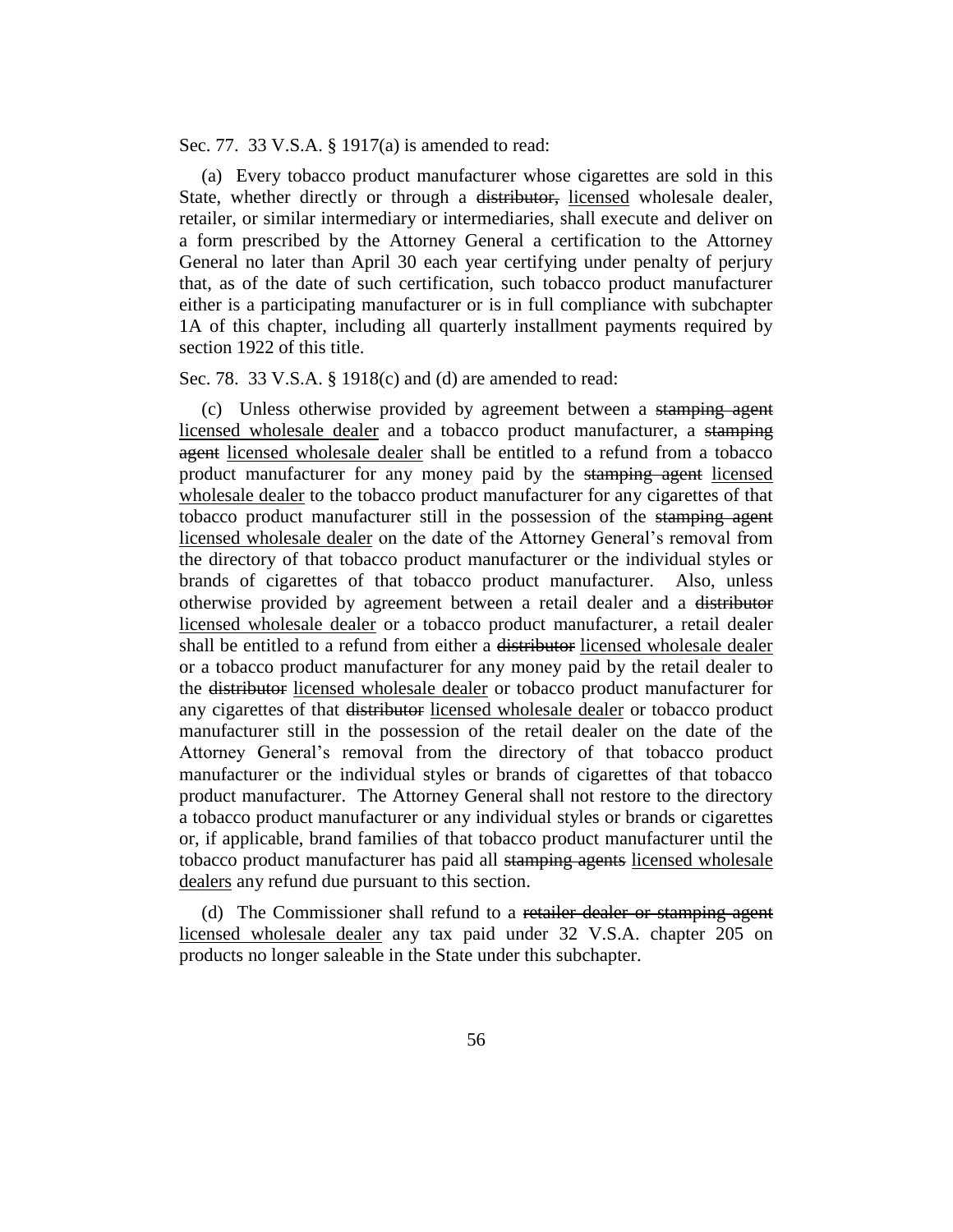Sec. 79. 33 V.S.A. § 1921 is amended to read:

#### § 1921. REPORTING AND SHARING OF INFORMATION

(a) At the date specified in 32 V.S.A. § 7785 or 7813, for monthly reports from licensed wholesale dealers or distributors, or at such date and frequency as the Commissioner may require for other stamping agents licensed wholesale dealers, which will be at least quarterly, each stamping agent licensed wholesale dealer shall submit such information as the Commissioner requires to facilitate compliance with subchapter 1A of this chapter and this subchapter, including a list by brand family of the total number of cigarettes, or, in the case of roll-your-own tobacco, the equivalent stick count, as determined pursuant to the formula set forth in subchapter 1A of this chapter, for which the stamping agent licensed wholesale dealer affixed stamps during the reporting period or otherwise paid the tax due for such cigarettes. Stamping agents Licensed wholesale dealers shall maintain, and make available to the Commissioner, all documentation and other information relied upon in reporting to the Commissioner for a period of six years.

\* \* \*

(c) The Attorney General may require a stamping agent licensed wholesale dealer or tobacco product manufacturer to submit any additional information, including samples of the packaging or labeling of each brand family, as is necessary to enable the Attorney General to determine whether a tobacco product manufacturer is in compliance with this subchapter and subchapter 1A of this chapter.

> \* \* \* \* \* \* Corporation Taxes \* \* \*

Sec. 80. 32 V.S.A. § 8146 is amended to read:

#### § 8146. ADDITIONAL TAX; REFUNDS

When the Commissioner finds that owing to the incorrectness of a return or any other cause, a tax paid pursuant to this chapter is too small, he or she shall assess an additional tax sufficient to cover the deficit and shall forthwith notify the parties so assessed. If the additional assessment is not paid within 30 days after such notice, the person or corporation against whom it is assessed shall be liable to the same penalties as for neglect to pay annual or semiannual taxes. The administrative provisions of chapter 103 and 151 shall apply to assessments and refund claims under this chapter, including those provisions governing interest and penalty, appeals, and collection of assessments.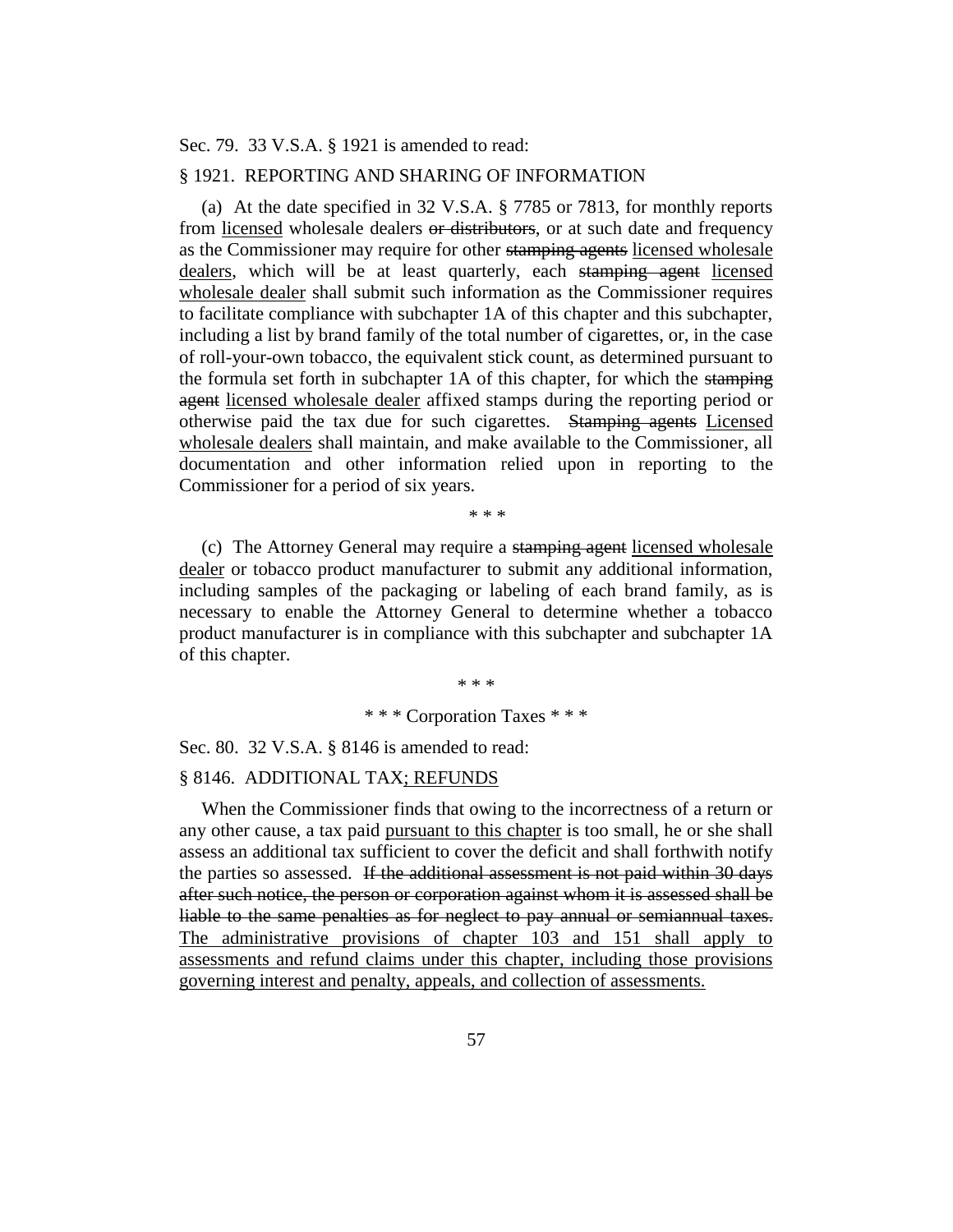\* \* \* Employer Assessment \* \* \*

Sec. 81. 21 V.S.A. § 2003 is amended to read:

#### § 2003. HEALTH CARE FUND CONTRIBUTION ASSESSMENT

(a) The Commissioner of Labor shall assess and an employer shall pay a quarterly Health Care Fund contribution for each full-time equivalent uncovered employee employed during that quarter in excess of:

(1) eight full-time equivalent employees in fiscal years 2007 and 2008;

(2) six full-time equivalent employees in fiscal year 2009; and

(3) four full-time equivalent employees in fiscal years 2010 and thereafter.

(b) For any quarter in fiscal years 2007 and 2008, the amount of the Health Care Fund contribution shall be \$ 91.25 for each full-time equivalent employee in excess of eight. For each fiscal year after fiscal year 2008, the number of excluded full-time equivalent employees shall be adjusted in accordance with subsection (a) of this section, and the amount of the Health Care Fund contribution shall be adjusted by a percentage equal to any percentage change in premiums for the second lowest cost silver-level plan in the Vermont Health Benefit Exchange.

(1) For the fourth quarter of calendar year 2015, the amount of the Health Care Fund contribution shall be calculated as follows:

(A) for employers with at least one but no more than 49 full-time equivalent employees, the amount of the Health Care Fund contribution shall be \$140.84 for each uncovered full-time equivalent employee in excess of four;

(B) for employers with at least 50 but no more than 249 full-time equivalent employees, the amount of the Health Care Fund Contribution shall be \$228.13 for each uncovered full-time equivalent employee in excess of four; and

(C) for employers with 250 or more full-time equivalent employees, the amount of the Health Care Fund Contribution shall be

\$319.38 for each uncovered full-time equivalent employee in excess of four.

(2) For each calendar year after calendar year 2015, the Health Care Fund contribution amounts described in subdivision (1) of this subsection shall be adjusted by a percentage equal to any percentage change in premiums for the second lowest cost silver-level plan in the Vermont Health Benefit Exchange.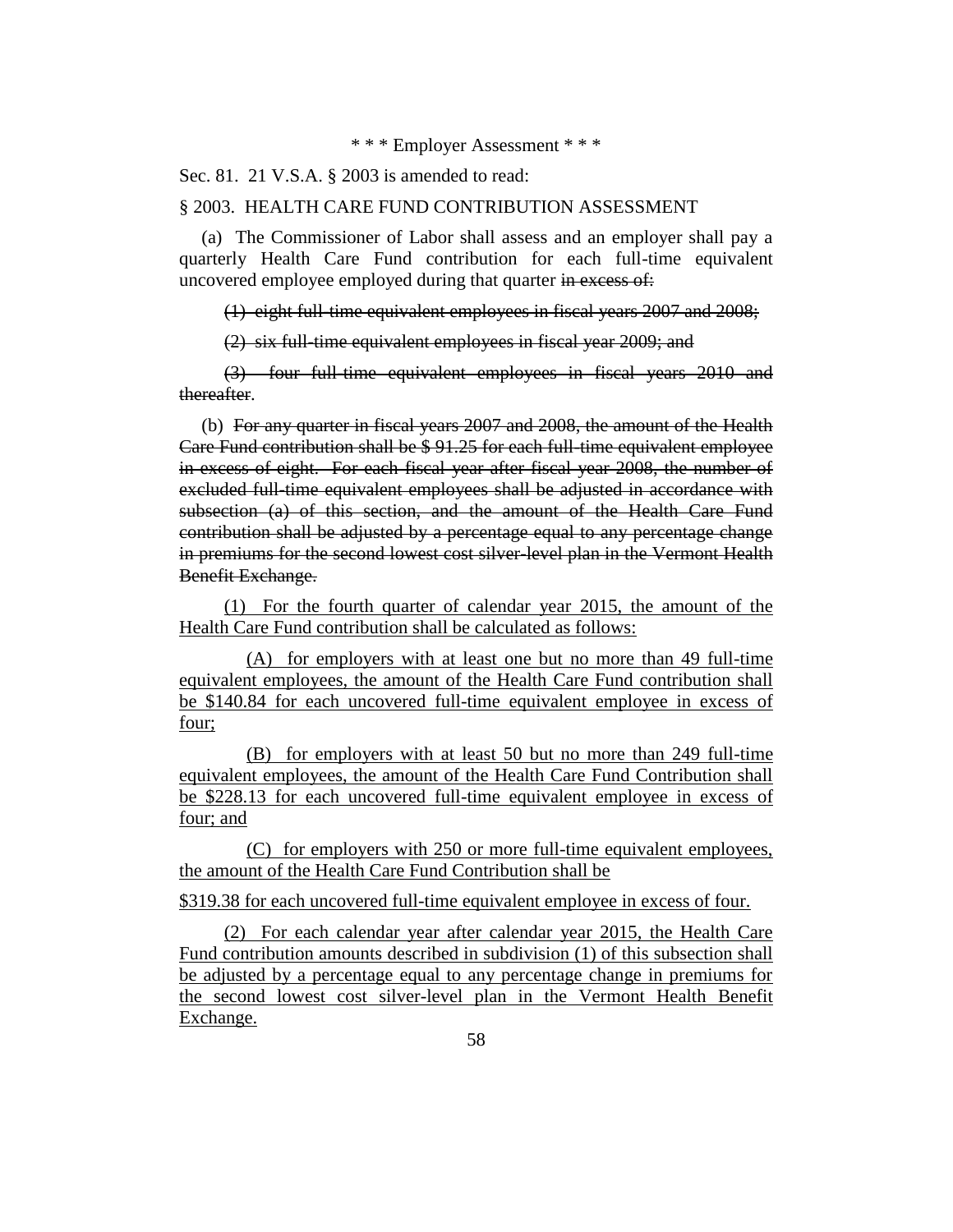\* \* \* Meals and Rooms Taxes \* \* \*

Sec. 82. 32 V.S.A. § 9202 is amended to read:

#### § 9202. DEFINITIONS

(10) "Taxable meal" means:

(A) Any food or beverage furnished within the state State by a restaurant for which a charge is made, including admission and minimum charges, whether furnished for consumption on or off the premises.

(B) Where furnished by other than a restaurant, any nonprepackaged food or beverage furnished within the state State and for which a charge is made, including admission and minimum charges, whether furnished for consumption on or off the premises. Fruits, vegetables, candy, flour, nuts, coffee beans, and similar unprepared grocery items sold self-serve for take-out from bulk containers are not subject to tax under this subdivision.

(C) Regardless where sold and whether or not prepackaged:

- (i) sandwiches of any kind except frozen;
- (ii) food or beverage furnished from a salad bar;
- (iii) heated food or beverage;

(iv) food or beverage sold through a vending machine.

\* \* \*

(19) "Vending machine" means a machine operated by coin, currency, credit card, slug, token, coupon, or similar device which dispenses food or beverages.

Sec. 83. 32 V.S.A. § 9271 is amended to read:

#### § 9271. LICENSES REQUIRED

Each operator prior to commencing business shall register with the Commissioner each place of business within the state State where he or she operates a hotel or sells taxable meals or alcoholic beverages; provided however, that an operator who sells taxable meals through a vending machine shall not be required to hold a license for each individual machine. Upon receipt of an application in such form and containing such information as the Commissioner may require for the proper administration of this chapter, the Commissioner shall issue without charge a license for each such place in such form as he or she may determine, attesting that such registration has been made. No person shall engage in serving taxable meals or alcoholic beverages or renting hotel rooms without the license provided in this section. The license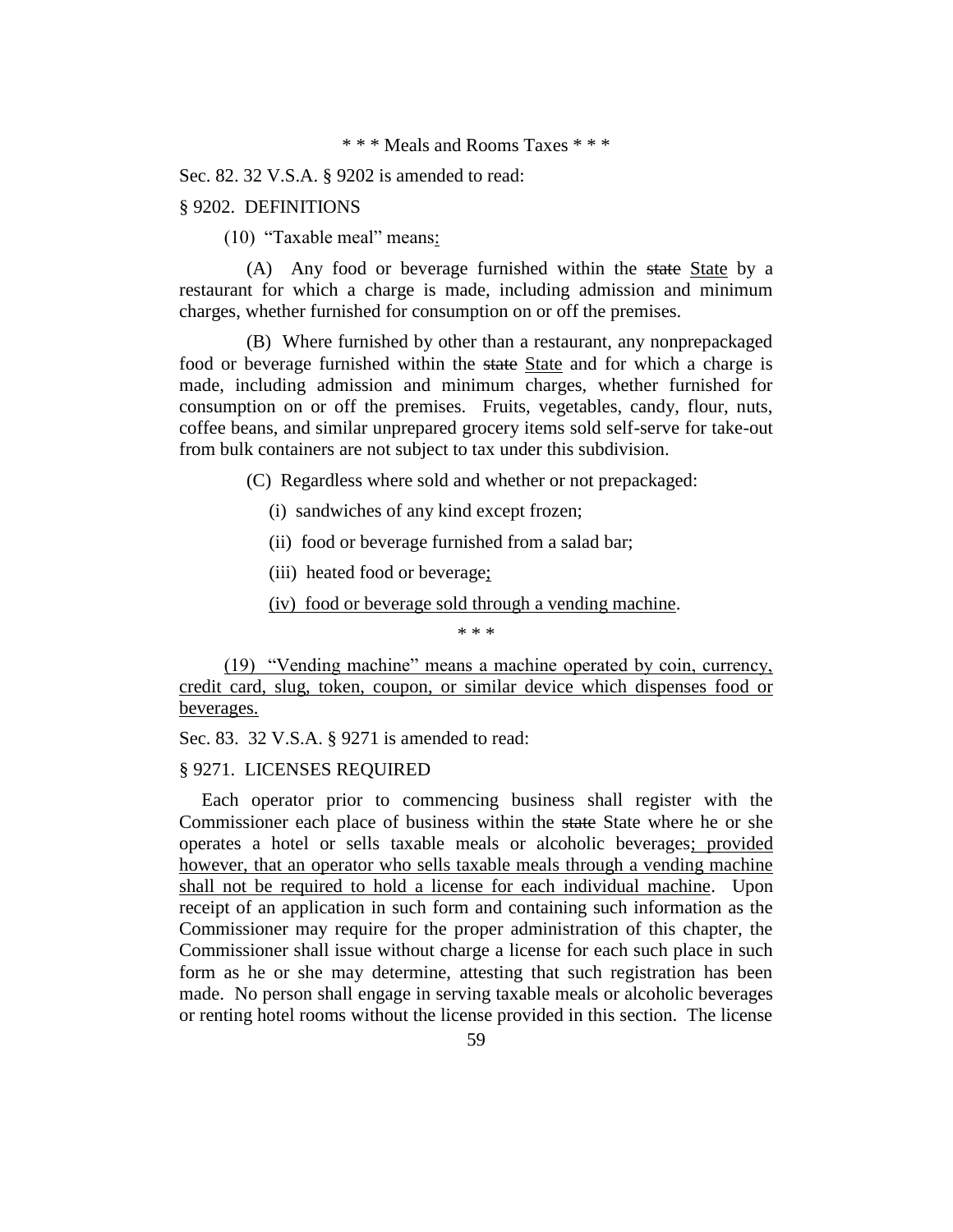shall be nonassignable and nontransferable and shall be surrendered to the Commissioner, if the business is sold or transferred or if the registrant ceases to do business at the place named.

Sec. 84. 32 V.S.A. § 9245 is amended to read:

#### § 9245. OVERPAYMENT; REFUNDS

Upon application by an operator, if the Commissioner determines that any tax, interest, or penalty has been paid more than once, or has been erroneously or illegally collected or computed, the same shall be credited by the Commissioner on any taxes then due from the operator under this chapter, and the balance shall be refunded to the operator or his or her successors, administrators, executors, or assigns, together with interest at the rate per annum established from time to time by the Commissioner pursuant to section 3108 of this title. That interest shall be computed from the latest of 45 days after the date the return was filed, or from 45 days after the date the return was due, including any extensions of time thereto, with respect to which the excess payment was made, whichever is the later date or, if the taxpayer filed an amended return or otherwise requested a refund, 45 days after the date such amended return or request was filed. Provided, however, no such credit or refund shall be allowed after three years from the date the return was due.

\* \* \* Sales and Use Tax - Fiscal Year 2016 \* \* \*

Sec. 85. 32 V.S.A. § 9701 is amended to read:

#### § 9701. DEFINITIONS

Unless the context in which they occur requires otherwise, the following terms when used in this chapter mean:

#### \* \* \*

(31) "Food and food ingredients" means substances, whether in liquid, concentrated, solid, frozen, dried, or dehydrated form, that are sold for ingestion or chewing by humans and are consumed for their taste or nutritional value. "Food and food ingredients" does not include alcoholic beverages  $\theta$ r, tobacco, soft drinks, candy, or bottled water.

\* \* \*

(53) "Bottled water" means water that is placed in a safety-sealed container or package for human consumption. Bottled water is calorie free and does not contain sweeteners or other additives except that it may contain: antimicrobial agents; fluoride; carbonation; vitamins, minerals, and electrolytes; oxygen; preservatives; and only those flavors, extracts, or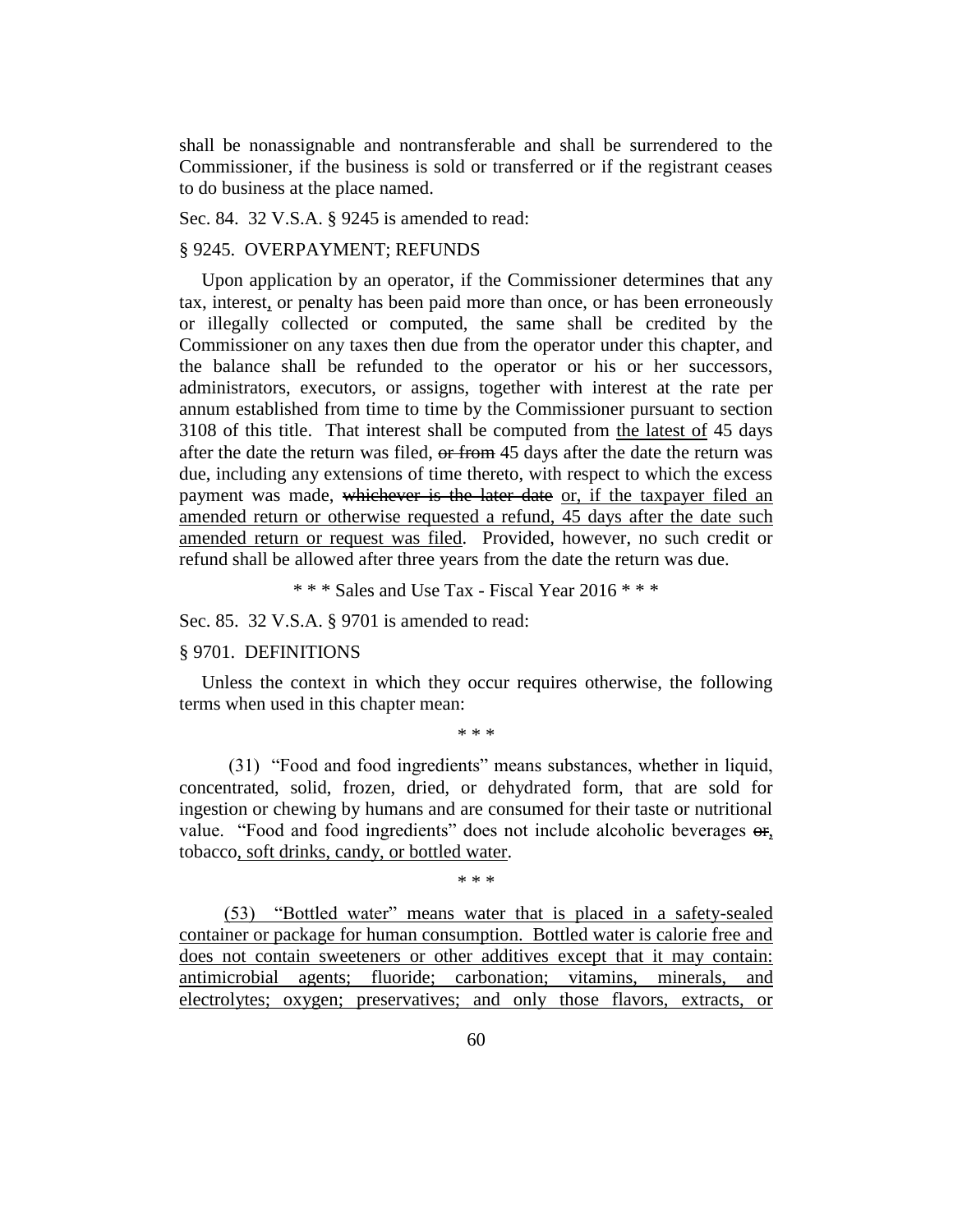essences derived from a spice or fruit. "Bottled water" includes water that is delivered to the buyer in a reusable container that is not sold with the water.

(54) "Soft drink" means nonalcoholic beverages that contain natural or artificial sweeteners. "Soft drinks" do not include beverages that contain milk or milk products, soy, rice, or similar milk substitutes, or greater than 50 percent of vegetable or fruit juice by volume.

(55) "Candy" means a preparation of sugar, honey, or other natural or artificial sweeteners in combination with chocolate, fruits, nuts or other ingredients or flavorings in the form of bars, drops, or pieces. "Candy" shall not include any preparation containing flour and shall require no refrigeration.

Sec. 86. 32 V.S.A. § 9741 is amended to read:

#### § 9741. SALES NOT COVERED

Retail sales and use of the following shall be exempt from the tax on retail sales imposed under section 9771 of this title and the use tax imposed under section 9773 of this title.

\* \* \*

(13) Sales of food, food stamps, purchases made with food stamps, food products and beverages, food and food ingredients sold for human consumption off the premises where sold, and sales of eligible foods that are purchased with benefits under the Supplemental Nutrition Assistance Program or any successor program, consistent with federal law.

#### Sec. 87. SALES TAX PROPOSAL

(a) The General Assembly concludes that the structural deficiencies in Vermont's current revenue and budgeting structure, combined with a change in the State economy from an economy based on goods to an economy based on services, requires an examination and rethinking of Vermont's current sales tax base.

(b) On or before January 15, 2016, the Commissioner of Taxes shall report to the Senate Committee on Finance and House Committee on Ways and Means on how the Department of Taxes would implement an extension of Vermont's sales and use tax to select consumer services, not to include business to business services, most commonly taxed in other states. The extension of the sales and use tax modeled in the report shall provide two scenarios designed to raise both \$15 million and \$30 million in revenue in Vermont on an annual basis. The report shall include a draft of proposed rules which shall identify specific services by industry type that are taxable or not taxable.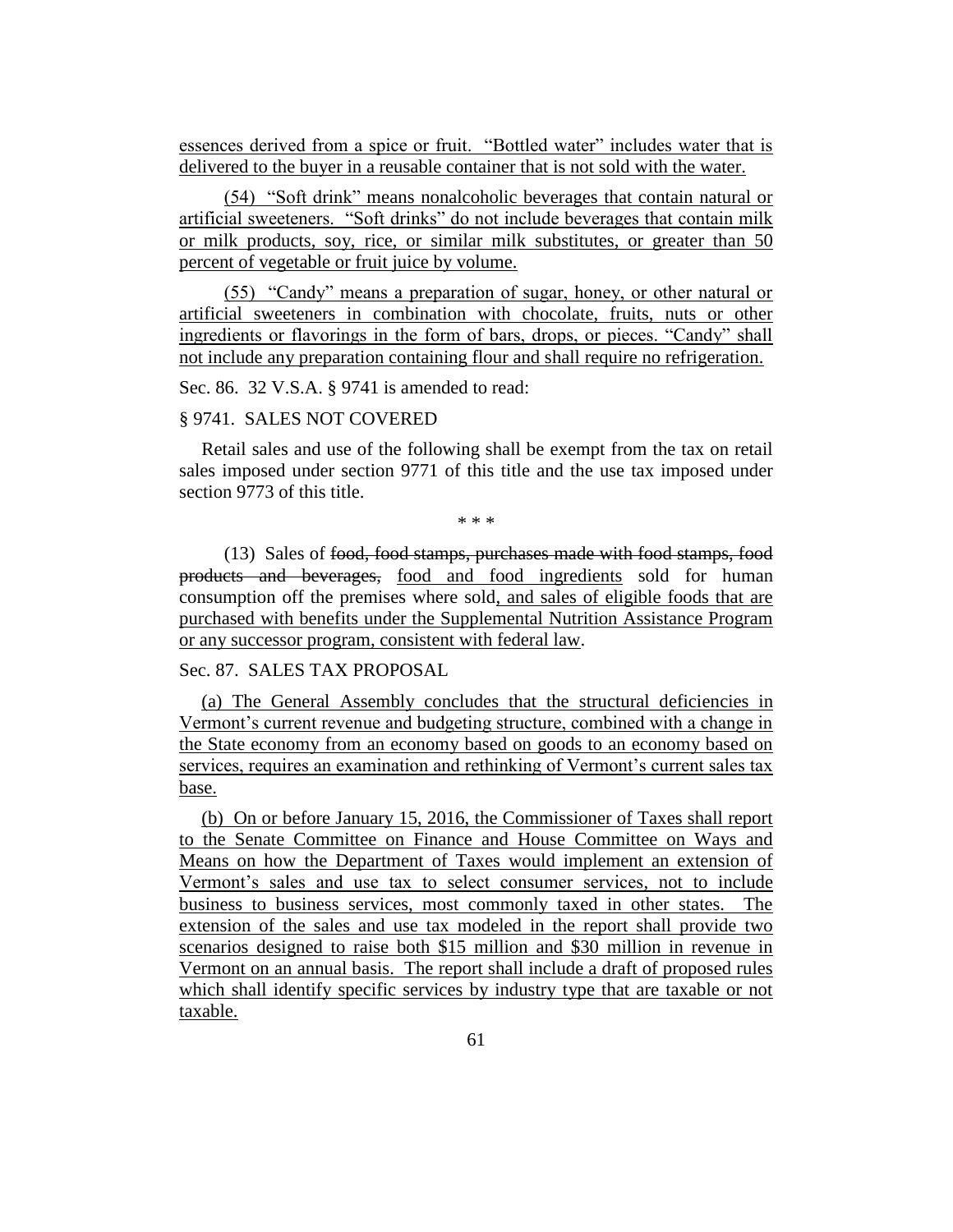(c) On or before January 15, 2016, the economists for the Legislative and Executive Branches, with the assistance of the Joint Fiscal Office and the Department of Taxes, shall file a joint report to the Senate Committee on Finance and the House Committee on Ways and Means on the fiscal impact of further extending Vermont's sales and use tax to a broader range of consumer services. The report shall analyze the short- and long-term economic impacts to the State of Vermont of such an extension, and contrast those impacts with the short- and-long term projections of Vermont's current sales and use tax revenues without the changes in the proposal.

\* \* \* Satellite Programming Tax \* \* \*

Sec. 88. 32 V.S.A. chapter 245 is added to read:

#### CHAPTER 245. TAX ON SATELLITE TELEVISION PROGRAMMING

#### § 10501. DEFINITIONS

As used in this chapter:

(1) "Commissioner" means the Commissioner of Taxes.

(2) "Distributor" means any person engaged in the business of making satellite programming available for purchase by subscribers.

(3) "Satellite programming" means radio and television audio and video programming services where the programming is distributed or broadcast by satellite directly to the subscriber's receiving equipment located at an end user subscriber's or end user customer's premises.

(4) "Subscriber" means a person who purchases programming taxable under this chapter.

#### § 10502. TAX IMPOSED

(a) There is imposed a tax on provision of satellite programming to a subscriber located in this State. The tax shall be at the rate of five percent of all gross receipts derived by the distributor from the provision of satellite programming in this State.

(b) The tax, together with a return in a form prescribed by the Commissioner, shall be paid to the Commissioner quarterly on or before the 25th day of the month following the last day of each quarter of the taxpayer's taxable year under the Internal Revenue Code. The Commissioner shall deposit the payments collected into the General Fund.

(c) To the extent they are not explicitly in conflict with the provisions of this chapter, the provisions of chapter 103 and subchapters 6, 7, 8, and 9 of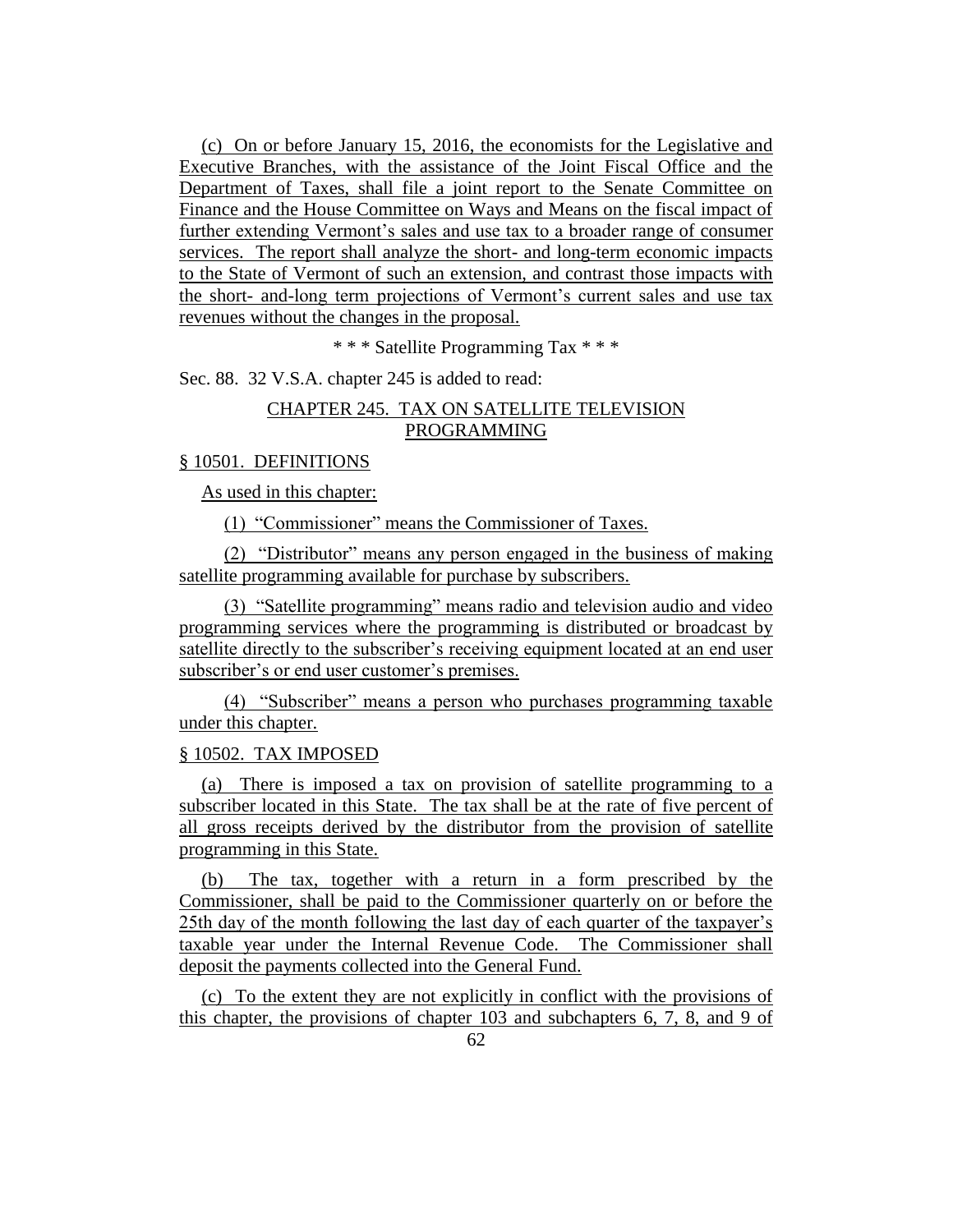chapter 151 of this title shall apply to the tax imposed by this section.

### § 10503. EXEMPTIONS

(a) The following transactions are not covered by the tax in this chapter:

(1) transactions that are not within the taxing power of this State; and

(2) the provision of satellite programming to a person for resale.

(b) The following organizations are not covered by the tax in this chapter:

(1) the State of Vermont or any of its agencies, instrumentalities, public authorities, or political subdivisions; and

(2) the United States of America or any of its agencies and instrumentalities.

\* \* \* Tax Expenditures \* \* \*

#### Sec. 89. EVALUATION OF TAX EXPENDITURES

(a) The Joint Fiscal Office shall, in consultation with an organization or organizations with experience in the evaluation of tax expenditures, develop a strategy to evaluate the effectiveness of each Vermont tax expenditure in the report required by 32 V.S.A. § 312. The Joint Fiscal Office shall consider the experiences of other states and shall propose a strategy that identifies but is not limited to:

(1) an appropriate schedule and approach for evaluating tax expenditures;

(2) specific metrics for different tax expenditures based on the statutory purposes;

(3) sources of data and economic models, if any, that are matched to the identified metrics; and

(4) the composition and mandate of an appropriate body, if other than the General Assembly, to consider the effectiveness of tax expenditures.

(b) The Joint Fiscal Office shall present its findings and recommendations as well as an example of a Vermont tax expenditure evaluation to the Senate Committee on Finance and the House Committee on Ways and Means by January 15, 2016. The Joint Fiscal Office shall, in addition to consulting with outside organizations, have the assistance of the Department of Taxes and the Office of Legislative Council.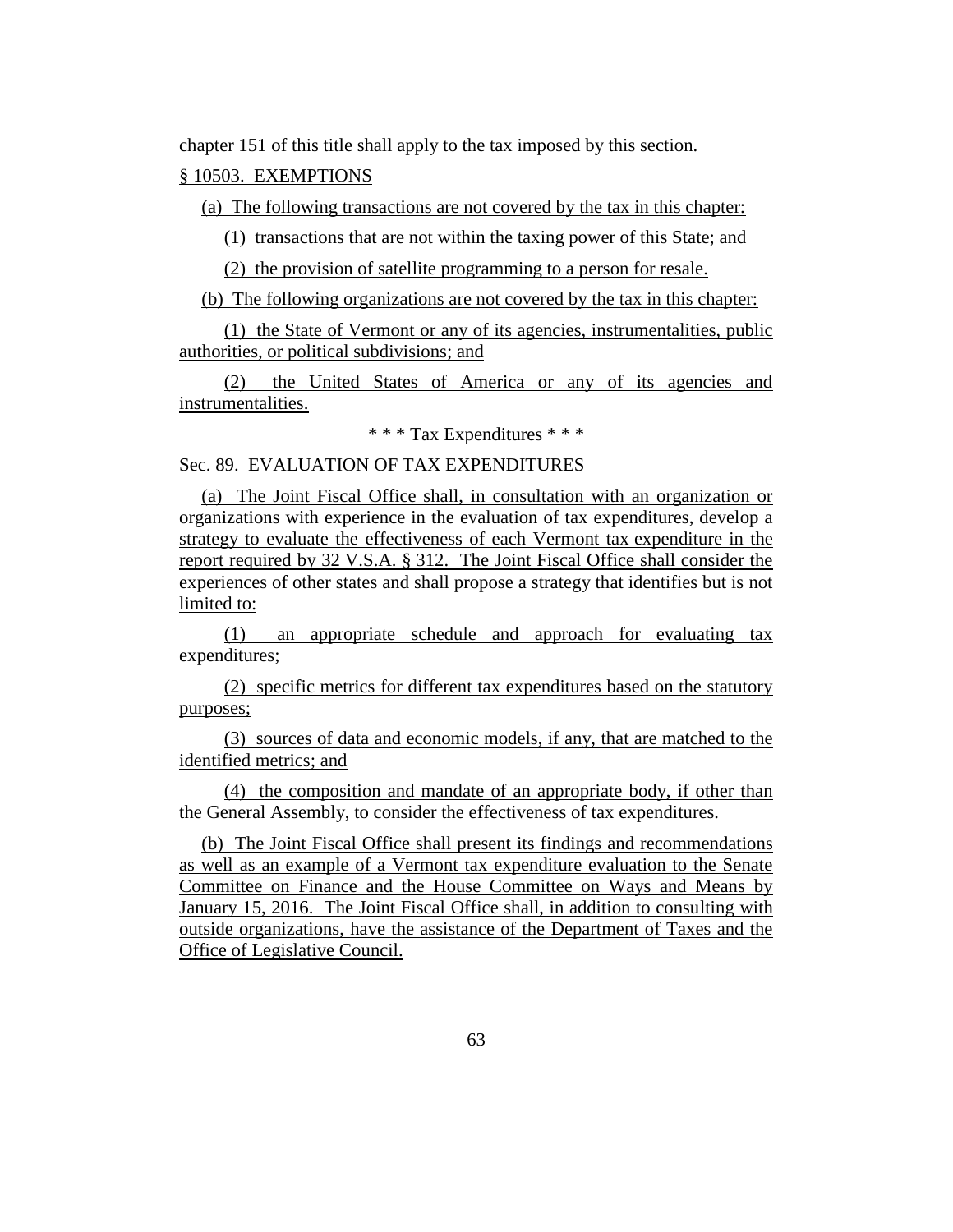#### \* \* \* Repeals \* \* \*

Sec. 90. REPEALS

The following are repealed:

(1) 32 V.S.A. § 3409 (preparation of property maps).

(2) 32 V.S.A. § 5925 (definitions for expired section) and 10 V.S.A. § 697(a) (cross reference).

\* \* \* Effective Dates \* \* \*

Sec. 91. EFFECTIVE DATES

This act shall take effect on passage except:

(1) Secs. 1–5 (Office of Professional Regulation), 6–7 (Agency of Education), 8–11 (Department of Health), 12–16 (Board of Medical Practice), 17–23 (Agency of Natural Resources), 25 (Workers' Compensation Fund), 27 (Apiaries), 30 (Motor Vehicles), 31–32 (VSNIP surcharge and language), 33–34 (Probate fees and Superior and Supreme Court fees), 48 (Medicaid Services), 50 (town audit), 51 (agricultural land certification), 82 (vending), 83 (licensing), 85 (sales tax definitions), and 86 (sales tax exemptions) shall take effect on July 1, 2015.

(2) Sec. 24 (Department of Fish and Wildlife) shall take effect on January 1, 2016.

(3) Notwithstanding 1 V.S.A. § 214, Sec. 28 (VCGI Special Fund) shall take effect on passage and apply retroactively as of February 8, 2015.

(4) Secs. 43–45 (administrative attachment and garnishment) shall take effect on July 1, 2015.

(5) Sec. 46 (collections unit) shall take effect on July 1, 2016.

(6) Sec. 54 (qualified housing exemption), notwithstanding 1 V.S.A. § 214, shall take effect retroactively on January 1, 2014; provided however, that the 20-year period created by this section shall begin on January 1, 2004.

(7) Sec. 56 (special assessments) shall take effect July 1, 2015, and apply to special assessments enacted after that date.

(8) Secs. 57 (taxable income), 58 (minimum tax) and 59 (annual income tax update), notwithstanding 1 V.S.A. § 214, shall take effect retroactively to January 1, 2015, and apply to taxable years beginning on and after January 1, 2014.